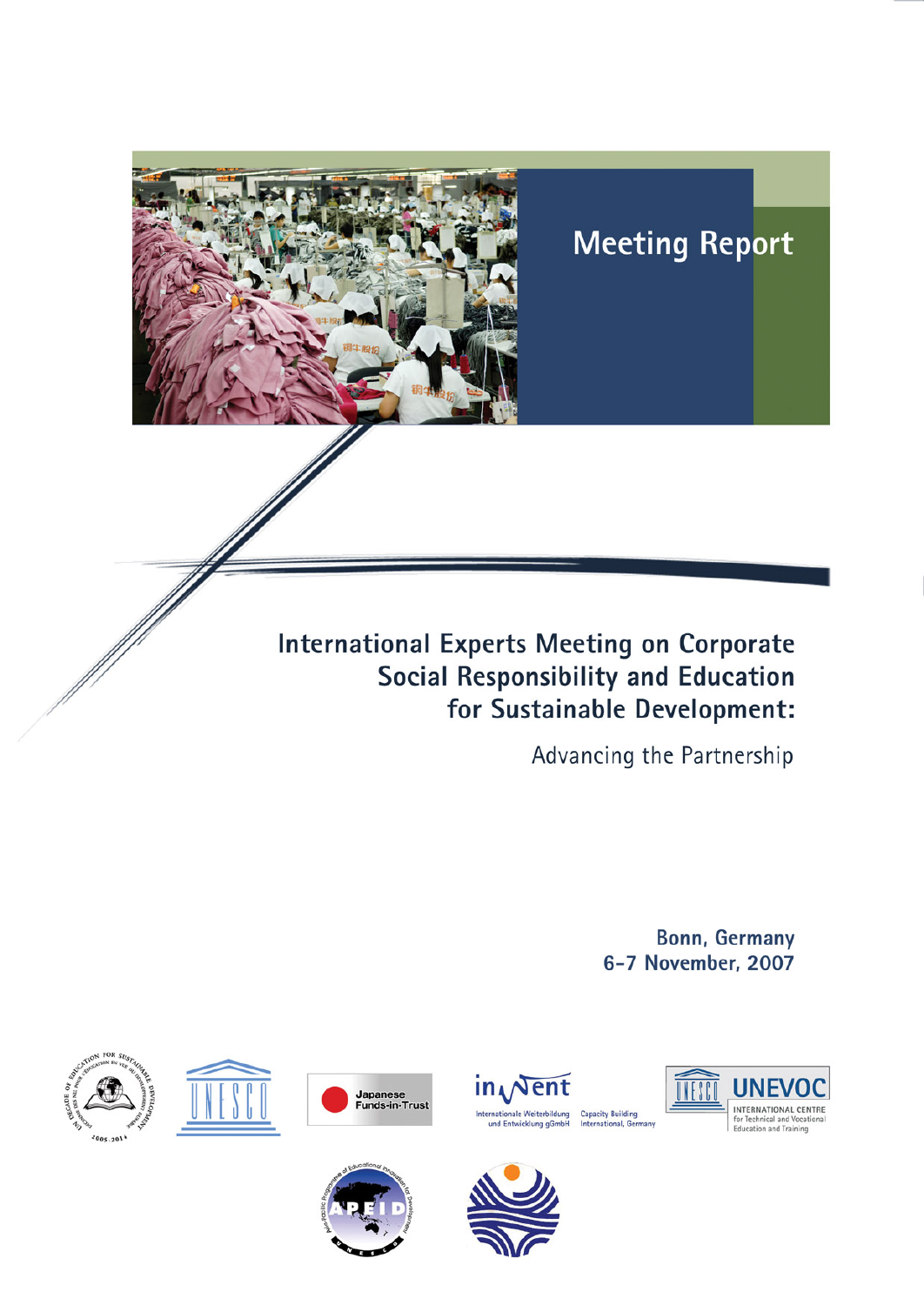**Advancing the Partnership**

#### Organised by

InWEnt (Bonn) in partnership with UNESCO-UNEVOC International Centre (Bonn) DESD Secretariat (UNESCO, Paris) International Hydrological Programme (UNESCO, Paris) UNESCO Asia-Pacific Programme of Educational Innovation for Development (APEID, Bangkok)

Supported by the Japanese Funds-in-Trust for ESD

For Further Information

UNESCO-UNEVOC International Centre for Technical and Vocational Education and Training UN Campus, Hermann-Ehlers-Str. 10 53113 Bonn Germany Phone: +49 228 815-0100 Fax: +49 228 815-0199 info@unevoc.unesco.org http://www.unevoc.unesco.org

Cover Photo © International Labour Organization / Crozet M. All Rights Reserved ©UNESCO 2008

The designations employed and the presentation of material throughout this publication do not imply the expression of any opinion whatsoever on the part of UNESCO concerning the legal status of any country, territory, city or area of its authorities, or concerning its frontiers or boundaries.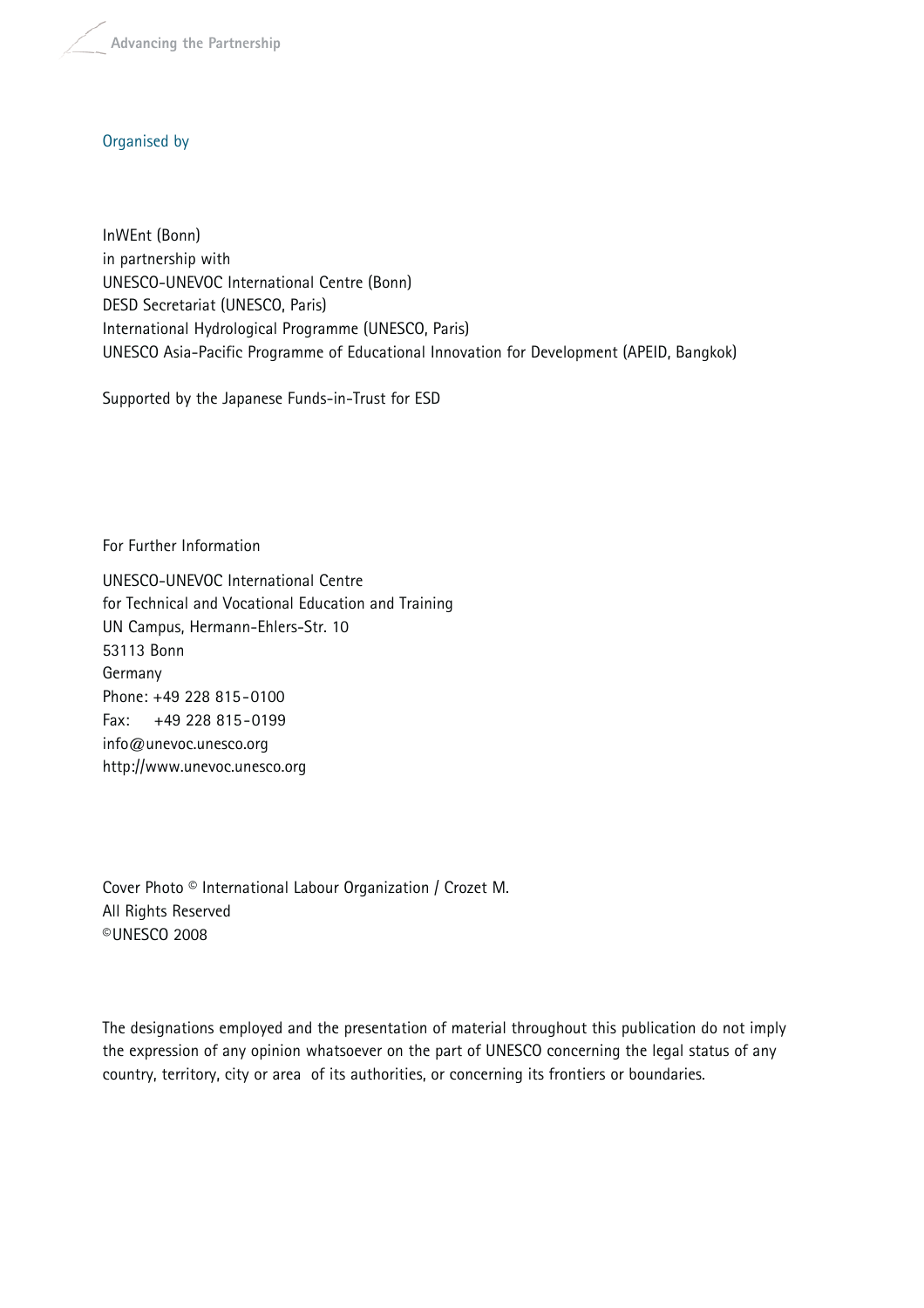#### **Table of Contents**

| Introduction                                      |    |
|---------------------------------------------------|----|
| Background 1: The World of Work and the MDGs      |    |
| Background 2: The Corporate Sector, CSR and ESD   | 5  |
| <b>Planned Outcomes</b>                           | 7  |
| The Work of the Meeting                           | 8  |
| 5.1 Keynote Addresses                             | 8  |
| 5.2 Case Study Panel Presentations                | 10 |
| 5.3 Workshop 1                                    | 11 |
| 5.4 Workshop 2                                    | 13 |
| 5.5 Workshop 3                                    | 16 |
| Recommendations from the Meeting                  | 12 |
| Annexes                                           | 19 |
| I - Programme                                     | 19 |
| II - Participant List and Participant Biographies | 22 |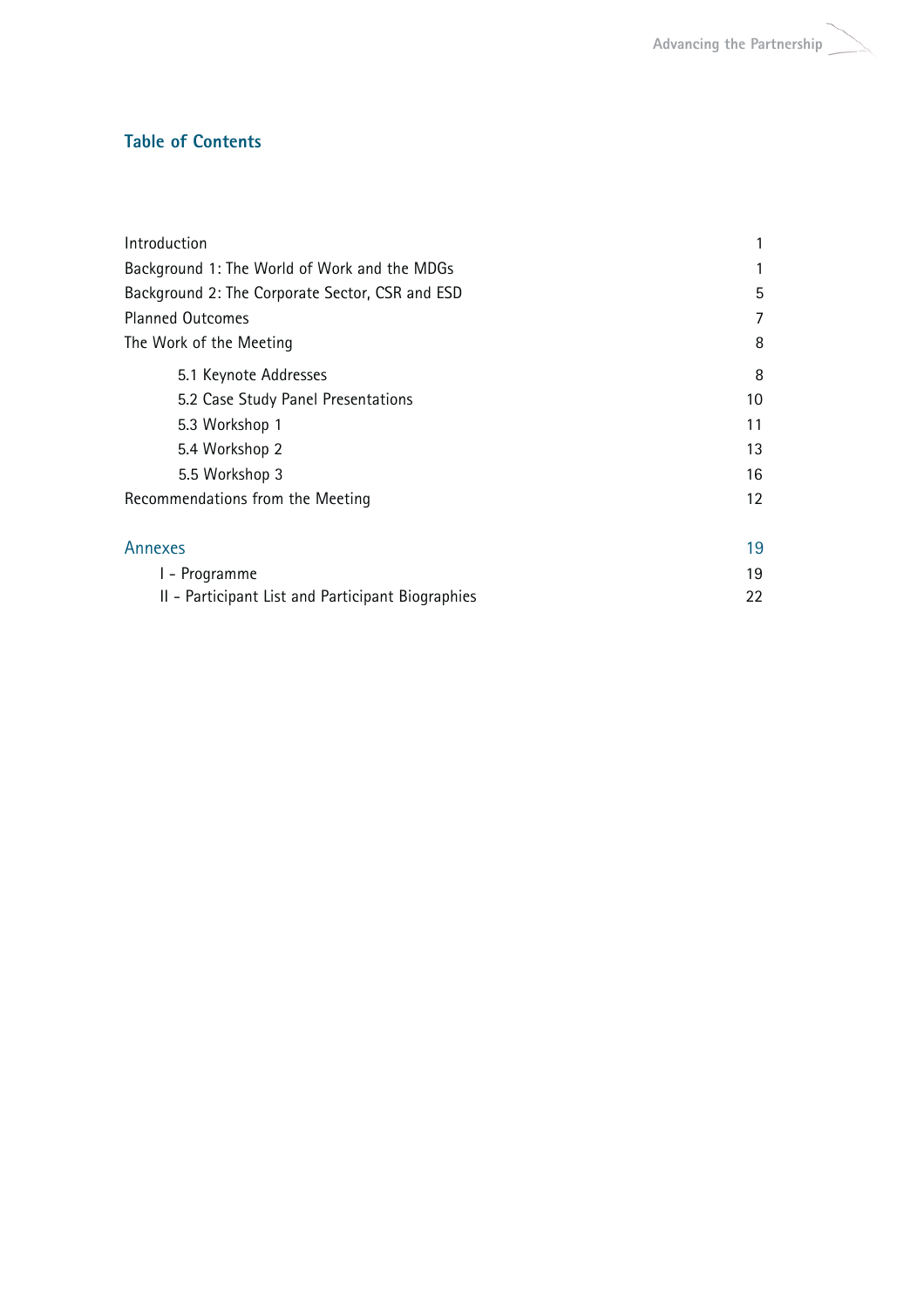". . . since education is considered the key to effective development strategies, technical and vocational education and training (TVET) must be the master key that can alleviate poverty, promote peace, conserve the environment, improve the quality of life for all and help achieve sustainable development."

**Bonn Declaration, 2004**

# **Introduction**

As a major contribution to the United Nations Decade of Education for Sustainable Development, InWEnt - Capacity Building International - in partnership with the UNESCO-UNEVOC International Centre for Technical and Vocational Education and Training hosted an International Experts' Meeting in Bonn, Germany, 6-7 November 2007. The purpose of the Meeting, titled "Corporate Social Responsibility and Education for Sustainable Development: Advancing the Partnership" was to consider examples and strategies for building global capacity for integrating education, training and capacity building Corporate Social Responsibility (CSR) programmes in private and public organisations. It also considered how TVET systems and institutions can ensure their students enter the workforce with knowledge, skills and aptitudes suitable for working in organizations with a strong CSR orientation. As such, the Meeting was a follow-up to an International Consultation on "Education for Sustainable Development: Engaging the Corporate Sector", also held in Bonn (23 to 25 May 2007) and convened by UNESCO-UNEVOC and UNESCO Headquarters Paris, in close partnership with InWEnt and other partners.

The Programme of the Meeting is provided in Annex I.

A Participant List is provided in Annex II, followed by Participant Biographies.

# **Background 1: The World of Work and the MDGs**

The world of work - those who create employment opportunities, the employees and workers themselves, and the educators and trainers who provide the skills needed for employability - are central to achieving sustainable development. At its core, achieving sustainable development means achieving the targets in the Millennium Development Goals agreed upon by all countries in the world at the special September 2000 session of the General Assembly of the United Nations. Skilled workers are central to achieving all the eight goals and associated targets in the Millennium Development Goals (Box 1).

The Millennium Development Goals (MDGs) include: halving extreme poverty and hunger, achieving universal primary education and gender equity, reducing under-five mortality and maternal mortality by two-thirds and three-quarters respectively, reversing the spread of HIV/AIDS, halving the proportion of people without access to safe drinking water, and ensuring environmental sustainability. They also include the goal of developing a global partnership for development, with targets for aid, trade, and debt relief.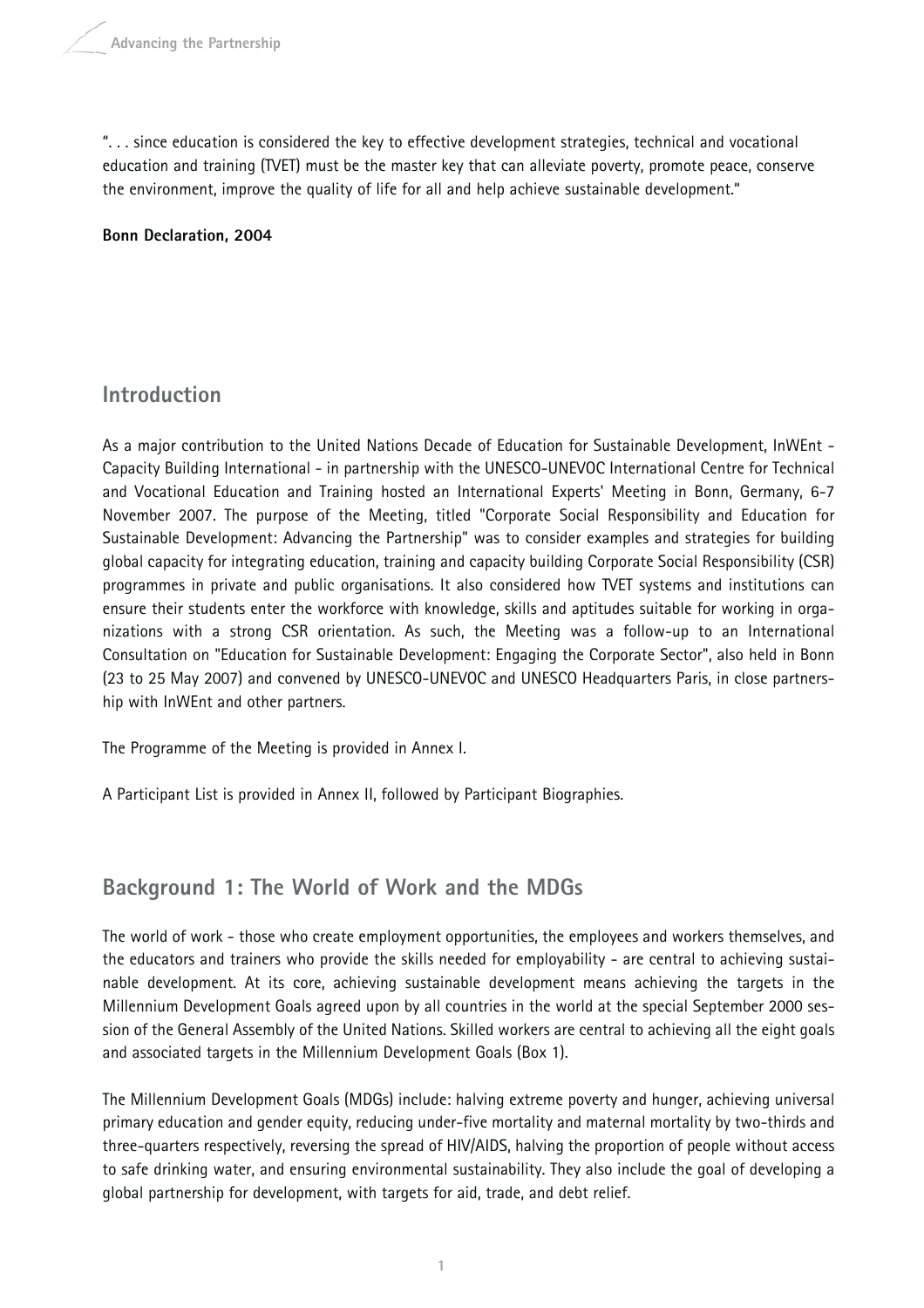As a strategic vision, the Millennium Development Goals are steps towards a longer-term vision of building human, social, economic and environmental capital, especially in developing countries. However, maintaining and building social, economic and environmental capital depends upon human capital - and upon the institutions for technical, vocational education and training (TVET) that develop work-ready human capital that is the engine for sustainable development over the long term.

Achieving the MDGs necessitates action on issues such as poverty, hunger, education, gender equality, child and maternal mortality, HIV/AIDS, safe water, and global partnerships for development that include technology transfer. Effective TVET is integral to finding and implementing solutions to all of these issues. In this way, TVET underpins every one of the MDGs and the achievement of sustainable development. It is impossible to think of making gains in poverty reduction, job creation, health or environmental concerns without a focused TVET policy, and it is equally true that a well-articulated and focused TVET policy can lead to huge improvements in education, gender equality and living conditions.

Much of the improvement in human welfare over the last century is due to the diffusion through education of technological innovation in the fields of public health, nutrition, and agriculture. These improvements have reduced mortality rates and improved life expectancy. Similarly, improvements in areas such as environmental management will also increasingly rely on the generation and application of new knowledge. In essence, implementing the MDGs will require the development of appropriate forms of Technical and Vocational Education.

A key outcome of the 2002 World Summit on Sustainable Development was the establishment of a special United Nations Decade of Education for Sustainable Development, from 2005 to 2014, with the primary goal of making sustainable development central to education and training, across all sectors, by refining and promoting the transition to a sustainable future through all forms of education, public awareness and training. UNESCO was designated as the lead UN agency for the Decade and has catalysed key initiatives in all parts of the world.

The UNESCO-UNEVOC International Centre is the UNESCO body responsible for supporting education, training and capacity building for sustainable development in relation to the world of work. One of its early initiatives was to convene an International Experts' Meeting on "Learning for Work, Citizenship and Sustainability" in 2004 to prepare for the United Nations Decade of Education for Sustainable Development. This meeting recognised the need for new paradigms of both development and learning for the world of work, and declared education and training for and through the workplace to be the "master key that can alleviate poverty, promote peace, conserve the environment, improve the quality of life for all and help to achieve sustainable development".

The responsibilities of national systems for Technical and Vocational Education and Training (TVET) in advancing sustainable development through workforce development were discussed at follow-up meetings in Thailand (2005) Bahrain (2005) and Vietnam (2006).

2http://portal.unesco.org/education/en/ev.php-URL\_ID=38169&URL\_DO=DO\_TOPIC&URL\_SECTION=201.html

<sup>1</sup>http://www.unesco.org/education/desd

<sup>3</sup>http://www.unevoc.unesco.org/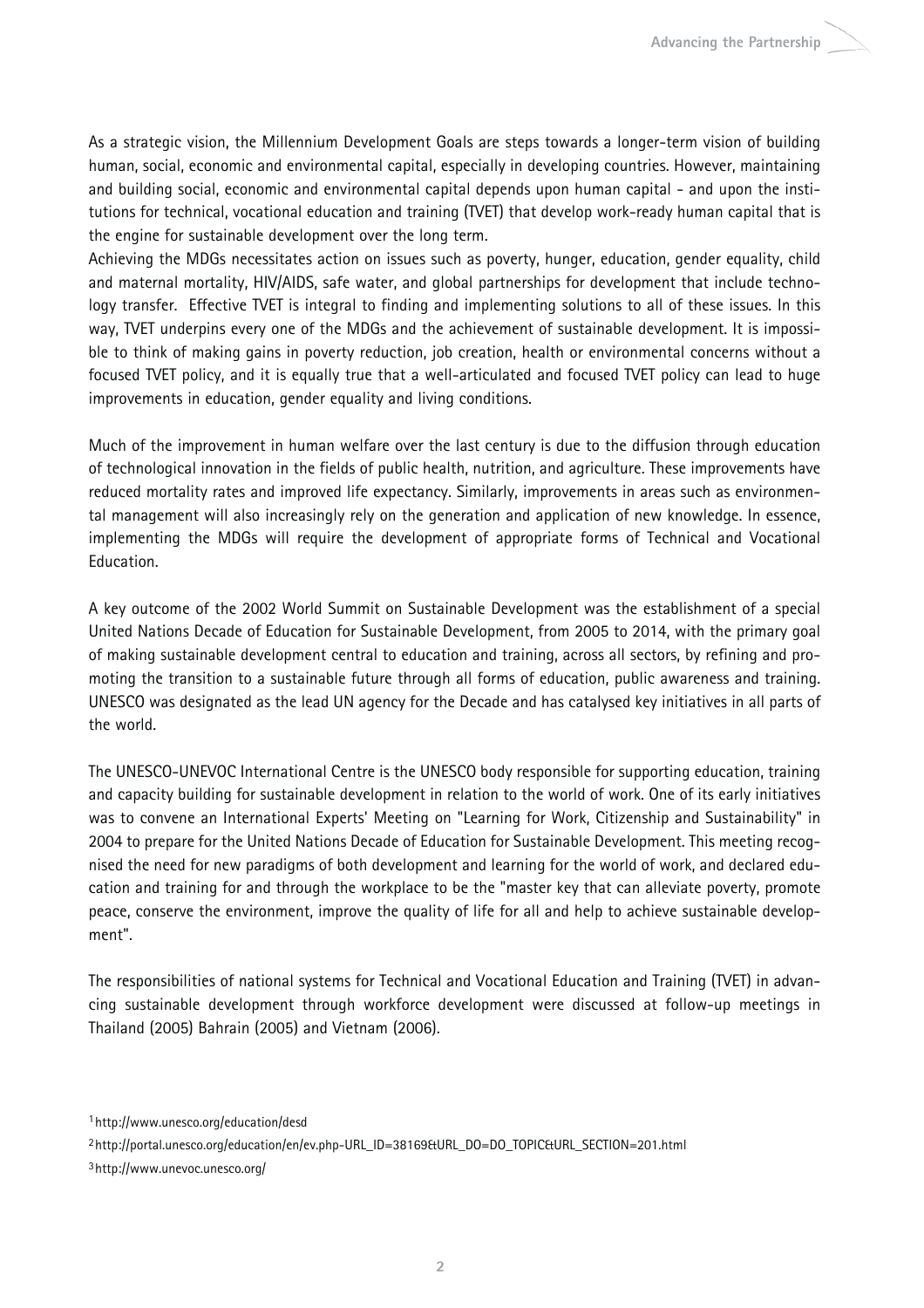## **Box 1: The Millennium Development Goals <sup>4</sup>**

#### **Goal 1: Eradicate extreme poverty and hunger**

- **Target1:** Halve, between 1990 and 2015, the proportion of people whose income is less than one dollar a day
- **Target1:** Halve, between 1990 and 2015, the proportion of people who suffer from hunger

**Goal 2: Achieve universal primary education**

**Target3:** Ensure that, by 2015, children everywhere, boys and girls alike, will be able to complete a full course of primary schooling

**Goal 3: Promote gender equality and empower women**

**Target4:** Eliminate gender disparity in primary and secondary education, preferably by 2005, and to all levels of education no later than 2015

**Goal 4: Reduce child mortality**

**Target5:** Reduce by two-thirds, between 1990 and 2015, the under-five mortality rate

#### **Goal 5: Improve maternal health**

**Target6:** Reduce by three-quarters, between 1990 and 2015, the maternal mortality ratio

**Goal 6: Combat HIV/AIDS, malaria and other diseases**

**Target7:** Have halted by 2015 and begun to reverse the spread of HIV/AIDS

**Target8:** Have halted by 2015 and begun to reverse the incidence of malaria and other major diseases

#### **Goal 7: Ensure environmental sustainability**

- **Target9:** Integrate the principles of sustainable development into country policies and programmes and reverse the loss of environmental resources
- **Target10:** Halve, by 2015, the proportion of people without sustainable access to safe drinking water
- **Target11:** By 2020, to have achieved a significant improvement in the lives of at least 100 million slum dwellers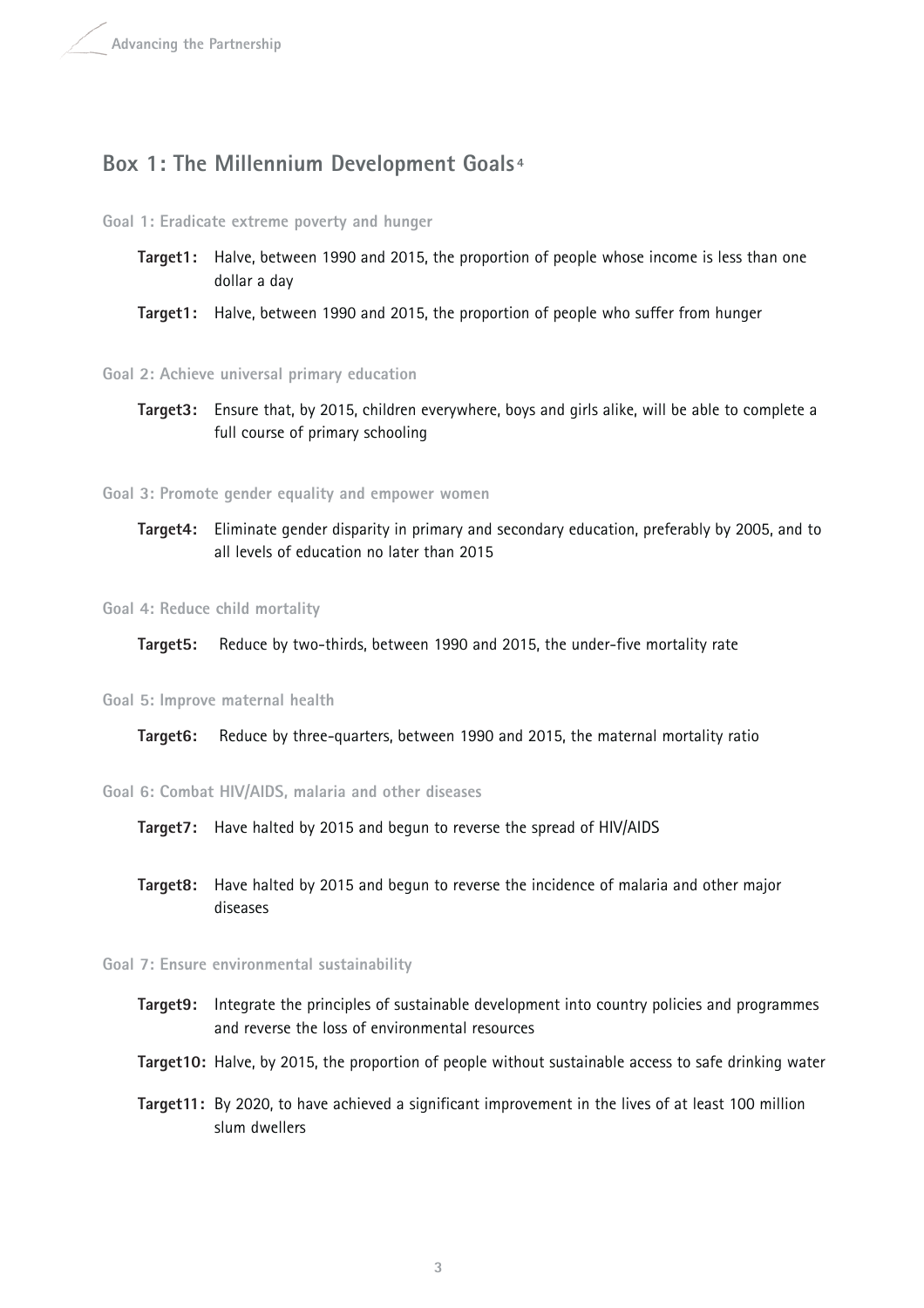**Goal 8: Develop a Global Partnership for Development**

- **Target12:** Develop further an open, rule-based, predictable, non-discriminatory trading and financial system
- **Target13:** Address the Special Needs of the Least Developed Countries
- **Target14:** Address the Special Needs of landlocked countries and small island developing States
- **Target15:** Deal comprehensively with the debt problems of developing countries through national and international measures in order to make debt sustainable in the long term
- **Target16:** In co-operation with developing countries, develop and implement strategies for decent and productive work for youth
- **Target17:** In co-operation with pharmaceutical companies, provide access to affordable, essential drugs in developing countries
- **Target18:** In co-operation with the private sector, make available the benefits of new technolo gies, especially information and communications.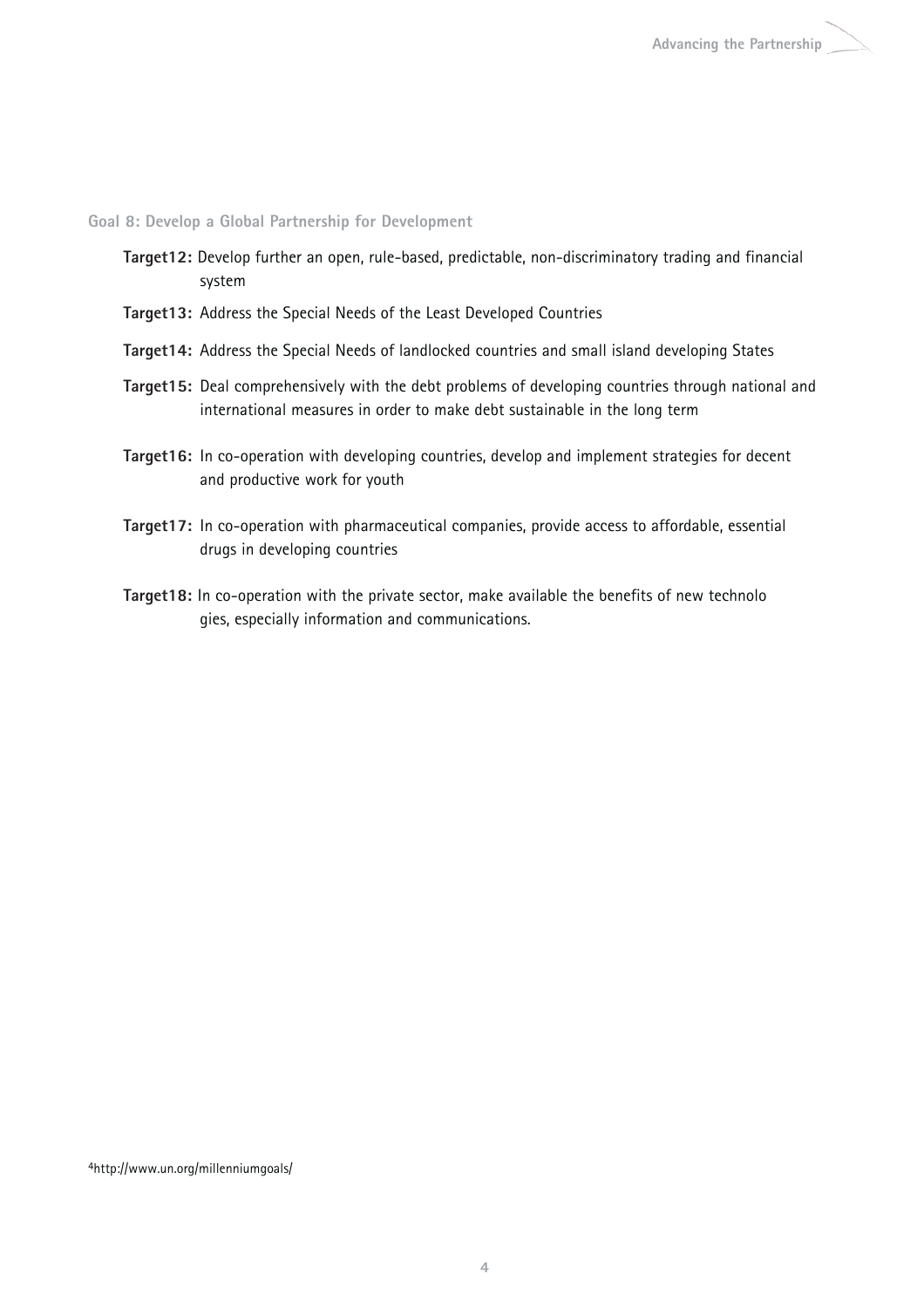# **Background 2: The Corporate Sector, CSR and ESD**

With InWEnt as a key partner, UNESCO-UNEVOC is now engaging very closely with the private sector to explore ways in which education and training for sustainable development can be integrated into their training and capacity building endeavours in corporate environmental management and corporate social responsibility. As Michael Hopkins argues in his 2007 book on CSR and International Development - Is Business the Solution?: Technical and vocational education in India: CEE's initiative.

Improving people's skills in a myriad of ways is undoubtedly the best way to create sustainable development. Education, training, skill development, capacity development are all aspects of the same issue …. There is no substitute. Development of Institute of Sustainable Education in collaboration with UNESCO.

In May 2007, DESD Secretariat, UNEVOC International Centre in Bonn and APIED in partnership with InWEnt, organized in Bonn, "International Consultation on Education for Sustainable Development: Engaging the Corporate Sector", seeking to advance opportunities for the corporate sector to use education, training and capacity building as part of its CSR and sustainable development strategies. Companies with a strong record of engagement in education and training for sustainable development were invited to attend a meeting in Bonn in May 2007 to present case studies of their activities in these areas. These companies included:

| > Untouched World Foundation                                              | > Newmont Mining Corp                                                                      |
|---------------------------------------------------------------------------|--------------------------------------------------------------------------------------------|
| > DaimlerChrysler                                                         | > Fraunhofer Institute for Factory<br>Operation and Automation IFF                         |
| > National Health Service (UK)                                            | $>$ Shell                                                                                  |
| > D. Swarovski & Co                                                       | > Garment 10 Joint Stock Company                                                           |
| > Wuppertal Institute Centre on Sustainable<br>Consumption and Production | > Vocational Training Institute of the<br>Construction Industry,<br>North Rhine Westphalia |
| > CISCO Systems                                                           | > World Business Council for Sustainable<br>Development                                    |
| > Cap Gemini                                                              |                                                                                            |

5Hopkins, M. (2007) CSR and International Development - Is Business the Solution?, Earthscan, London, p. 14.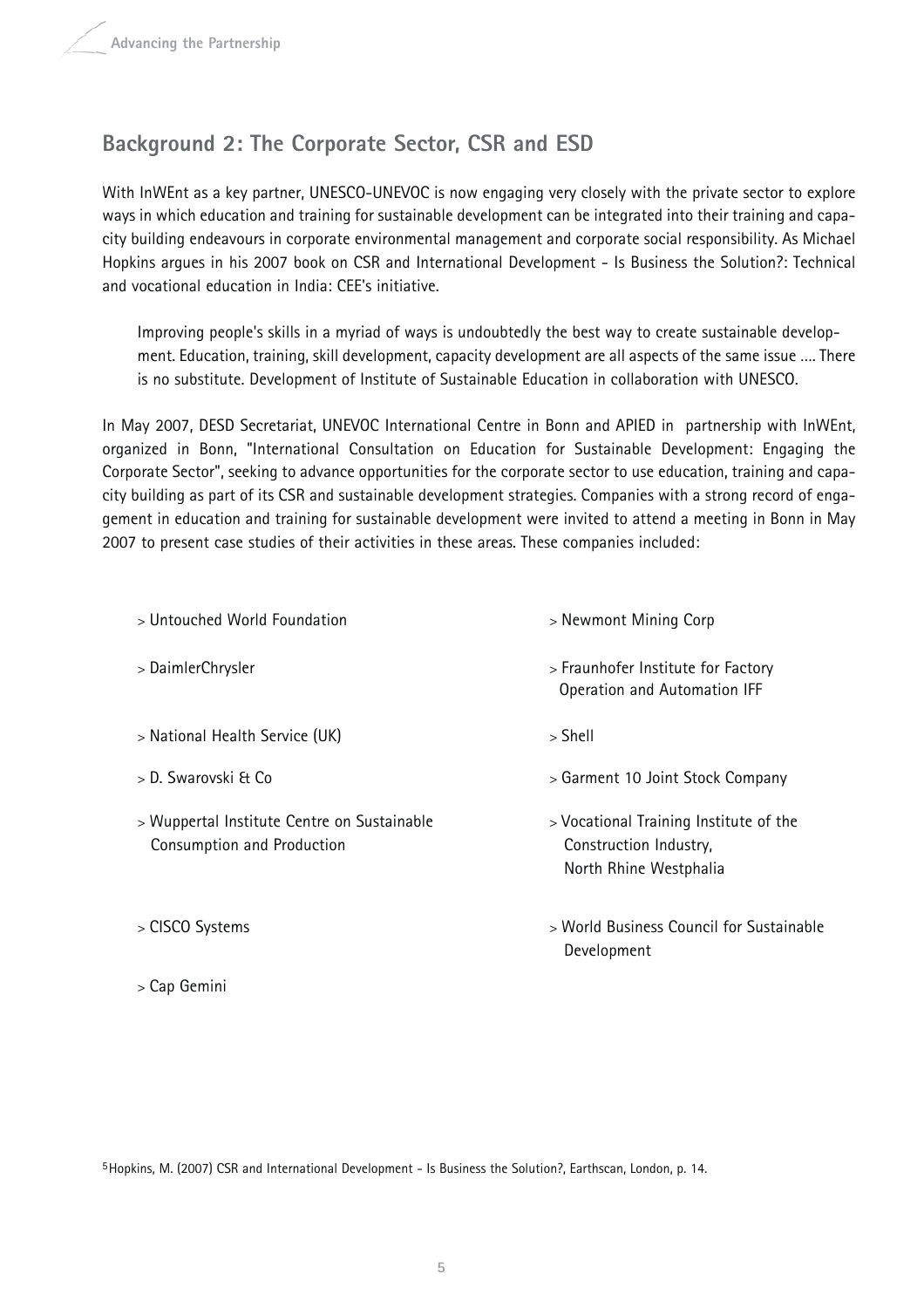The case studies they presented included initiatives such as:

- > providing corporate training programmes for employees,
- > establishing training programmes for clients and employees of firms along their supply chains,
- > partnering local organisations to provide community information and education programmes, and/or
- > assisting schools, TVET institutions and universities with ESD teaching.

Participants in the meeting discussed examples of this range of activities, and analysed the patterns of similarity and differences across the case studies to also identify:

- > the motivations, opportunities and drivers underlying corporate sector involvement in Education for Sustainable Development (ESD),
- > the learning outcomes identified in evaluations of the exemplar case studies,
- > the corporate and broader sustainability benefits of corporate sector involvement in ESD,
- > the barriers faced in the exemplar case studies and ways in which they are addressed, and
- > lessons for other firms to guide their future involvement in ESD.

The meeting also made several recommendations for engaging more closely with business and industry to explore ways in which learning-based approaches to sustainable development can be disseminated more widely across the corporate sector and building the capacity of firms, especially in developing countries, economies in transition and areas emerging from conflict, to utilise ESD as part of their CSR and sustainable development work. These recommendations included:

**1. Publications:** The following should be produced as part of a portfolio of resources to assist with promoting awareness of, and advocacy for, the use of education, training and capacity building as approaches to be used in corporate sustainability and CSR strategies:

- > A report of the Consultation and CD of presentations
- > Publication of this report on the UNESCO-UNEVOC website
- > A journalistic-style book of the case studies.

**2. Expanding the Knowledge-Base:** Additional case studies should be researched in order to incorporate the experiences of SMEs and companies from developing countries, especially Asia and Africa which were missing from the Consultation.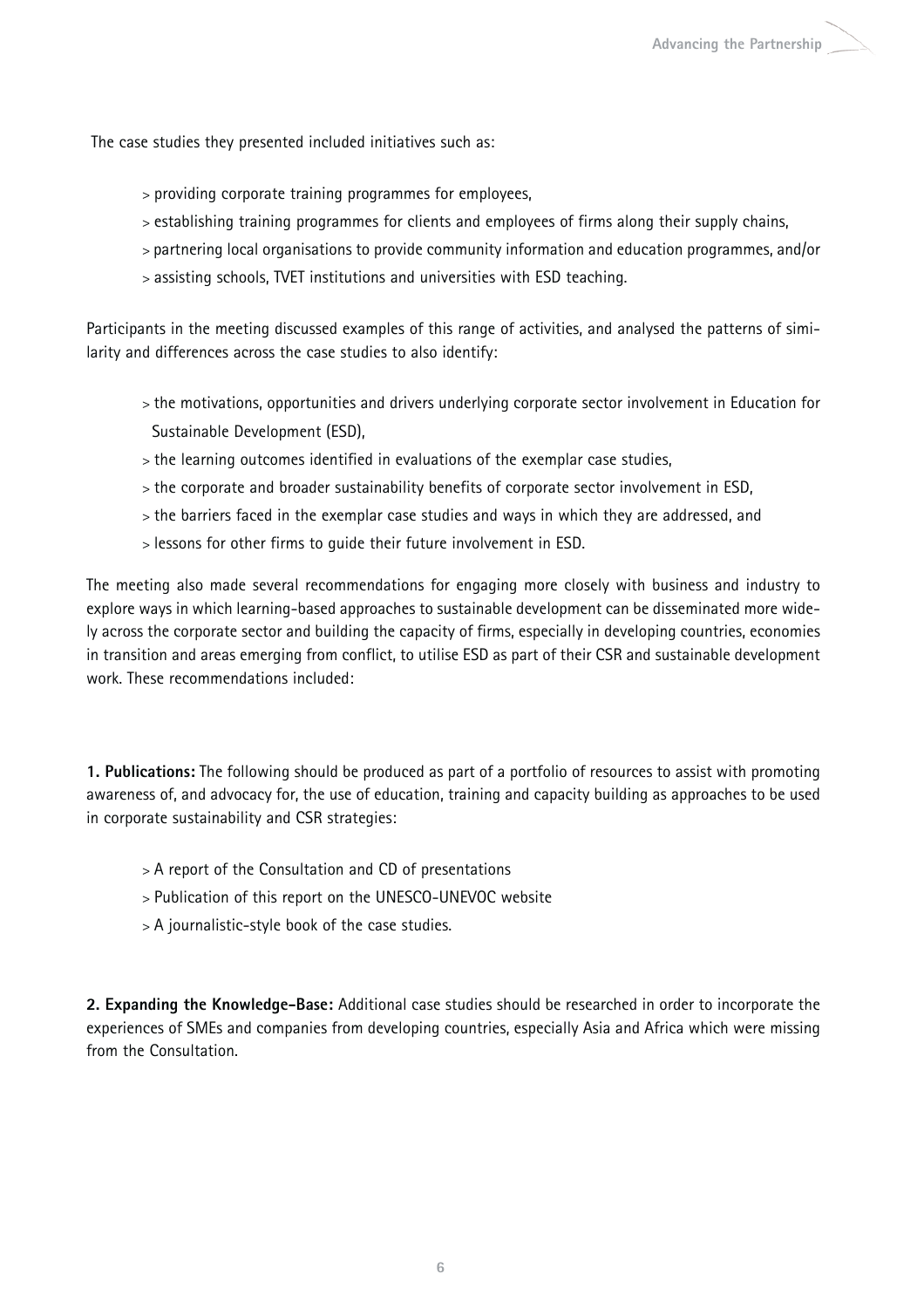**3. Networking:** To facilitate on-going exploration and development of the use of education, training and capacity building as approaches to be used in corporate sustainability and CSR strategies, a learning network of those interested should be established, to include:

**4. Capacity Building:** To facilitate the wider use of education, training and capacity building as approaches to be used in corporate sustainability and CSR strategies. UNESCO-UNEVOC and partners should use the case studies as a basis for preparing workshop materials for adaptation and use in all regions. E-learning should be considered as a key learning modality.

These recommendations were translated into five broad strategies that could form the basis of a plan for moving forward and building capacity in the use of education, training and capacity as modalities within Corporate Social Responsibility programmes. These are:

- A. Guidelines and briefing materials on ways of using learning-based approaches to sustainable deve lopment within and by the corporate sector.
- B. Learning networks perhaps based on e-learning strategies within and between companies to provide capacity building for integrating the use of learning-based approaches to sustainable deve lopment into core business strategy.
- C. Regional follow-up and training programmes to build capacity at more local levels, especially for companies and TVET institutions in developing countries.
- D. Demonstration projects in developing countries to learn lessons about the use of learning-based approaches to sustainable development by companies operating in such countries.
- E. Public-private and private-private partnerships to share experiences and build capacity in the use of learning-based approaches to sustainable development.

# **Planned Outcomes**

The purpose of the International Experts Meeting on "Corporate Social Responsibility and Education for Sustainable Development: Advancing the Partnership" was to review and prioritize these suggestions from the International Consultation in May 2007 and to develop a strategy for implementing these priorities.

Planned outcomes included:

- > An analysis of the recommendations of the May meeting,
- > An assessment of strategies for implementing the priority recommendations, listed above as A-E,
- > A work plan for implementing these strategies. and/or
- > assisting schools, TVET institutions and universities with ESD teaching.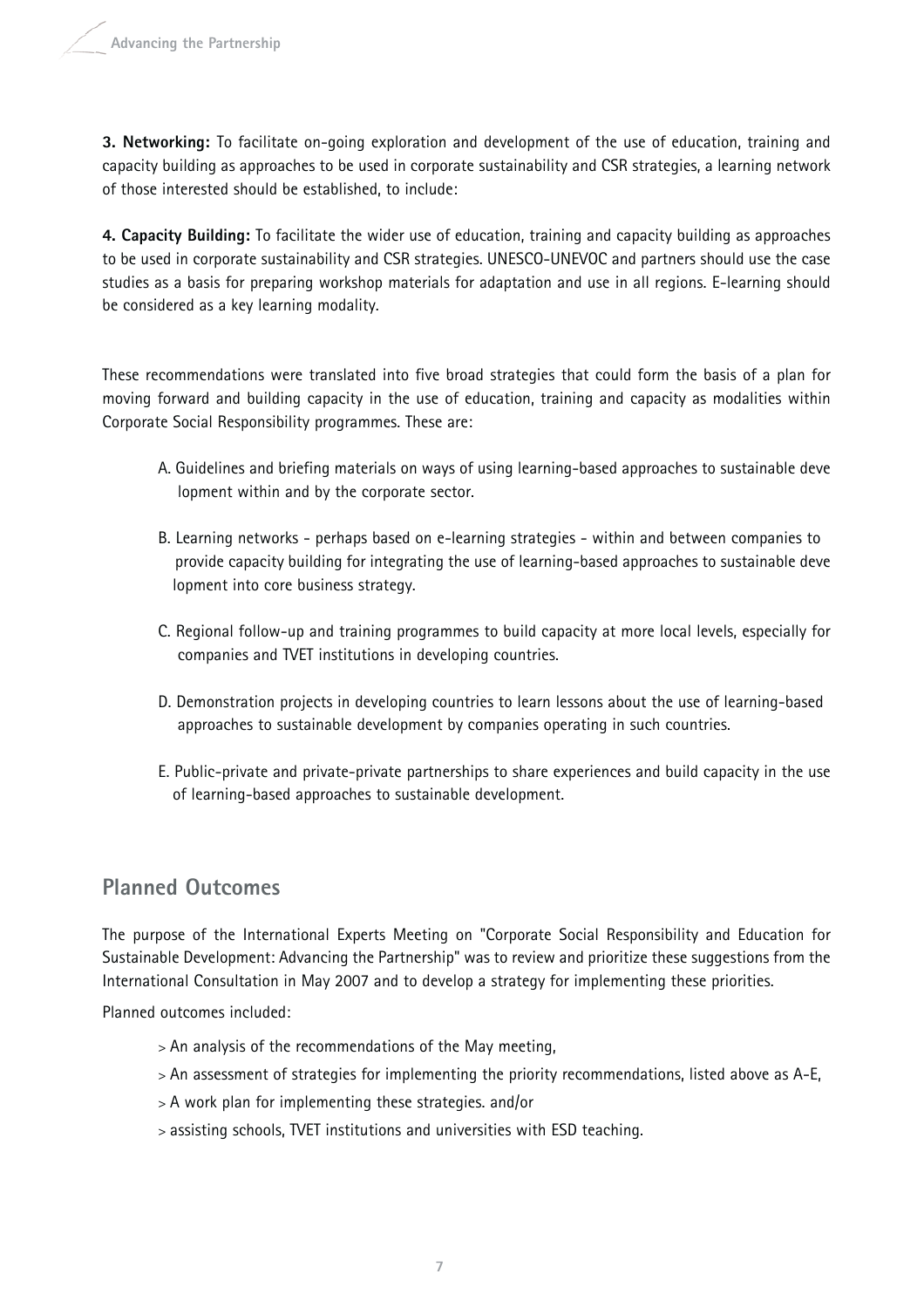# **The Work of the Meeting**

This two-day Meeting was divided into two sessions of formal presentations and three workshop sessions. The two formal sessions involved (i) a series of short keynote addresses, and (ii) a series of case studies of the use of ESD by the corporate sector.

The three workshop sessions were designed to (i) explore the issues raised in the keynote addresses and case studies, (ii) critically evaluate different approaches to increasing the effectiveness and use of ESD in CSR programmes, and (iii) develop action plans for these strategies.

# **Keynote Addresses**

The Meeting was opened by Mr Bernd Schleich (Director, InWEnt) who spoke of the growing importance and global power of international corporations, which assigns them a growing responsibility for socially and ecologically responsible behaviour.

He also spoke of their growing need for:

- > stable market conditions,
- > a fair, transparent and secure investment climate,
- > well educated, skilled, internationally trained and flexible employees,
- > a positive image for their customers,
- > and the long-term availability of non-substitutable resources.

All these are embedded within the UN Global Compact and are core to CSR programmes. Mr Schleich described four InWEnt programmes that are supporting capacity building for such goals:

- > Social Standards Exchange of Experience in Southeast Asia and Practical Learning (SEAL). The main objective of SEAL is to enable executive personnel of local small and medium scale businesses in Indonesia, the Philippines and in Vietnam to integrate social standards as a strategic investment for the benefit of the company and its employees.  $>$  a fair, transparent and secure investment climate,
- > International Leadership Training for 400 participants every year which enables junior management staff in companies and institutions from developing countries and countries in transition to initia te and manage processes of change within their own countries.
- > International Business Forum which addresses questions of sustainable development within the busi ness sector and brings together representatives from businesses, NGOs and the public sector to explore emerging issues.
- > A CSR competence centre in Brazil fosters corporate initiatives to implement CSR in their business strategies and activities.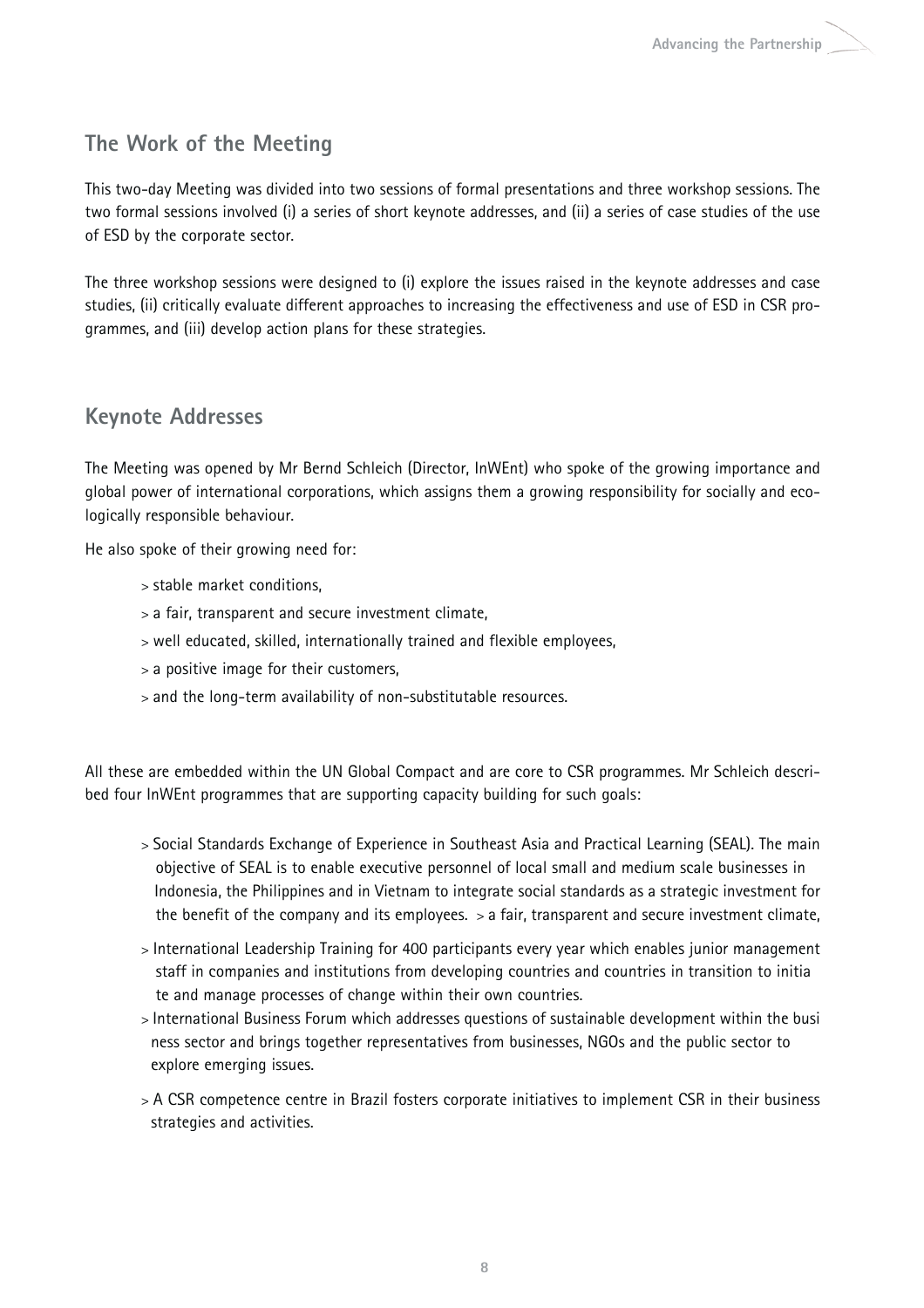**Ms Carolyn Nimmy** (Vice President HR, Cap Gemini) presented a report on the 12th International Business Forum on "Business and the MDGs: Business Engagement for Governance" in Washington DC (8-10 October 2007). The three key themes were:

- > Climate Change: The Impact on Corporate Strategy a lively discussion about the role of business in tackling the challenges posed by climate change and there was overall acceptance that business would be a crucial part of the solution.
- > Combating Corruption: Setting One's Own Standards in which there was a broad ranging discus sion about the implications of corruption on both business and the wider society
- > Lessons from the Discussion on Business and MDGs in which the progress of the Millennium Development Goals and specifically the potential roles of business was discussed.

Ms Nimmy also presented a case study of the way Cap Gemini is using education in its CSR programmes. These included activities for their own staff and for their clients such as:

- > Local communities and employee volunteering,
- > Environmental policies and opportunities,
- > Employees and the workplace,
- > Clients and the marketplace,
- > Suppliers and business partners,
- > Leadership and ethics.

**Mr Santosh Khatri** (DESD Coordinating Group in the Division of UN Priorities in UNESCO Paris) made a key presentation on the goals and scope of the United Nations Decade of Education for Sustainable Development (DESD). Mr Khatri identified the four thrusts of the DESD as including: improving basic education, reorienting existing education systems and curricula, learning by the general public, and professional and skills training -for sustainable development. He spoke of progress in different parts of the world in each of these areas and highlighted the important contributions that business and industry can make to Education for Sustainable Development both for their staff and the communities where their offices and operations are located.

**Mr Rupert Maclean** (Director, UNESCO-UNEVOC International Centre) outlined four important themes: the Millennium Development Goals, the UN Global Compact, Education for Sustainable Development, and preparation for the world of work. He argued that all were essential dimensions of a learning-based approach to Corporate Social Responsibility. He outlined the purposes and outcomes of the May Meeting and the goal of this meeting to prioritise the recommendations of the May meeting and to make action plans for them.

**Mr John Fien** (Moderator) then explained the structure of the programme and the workshop processes that would be used to achieve the goals of the meeting.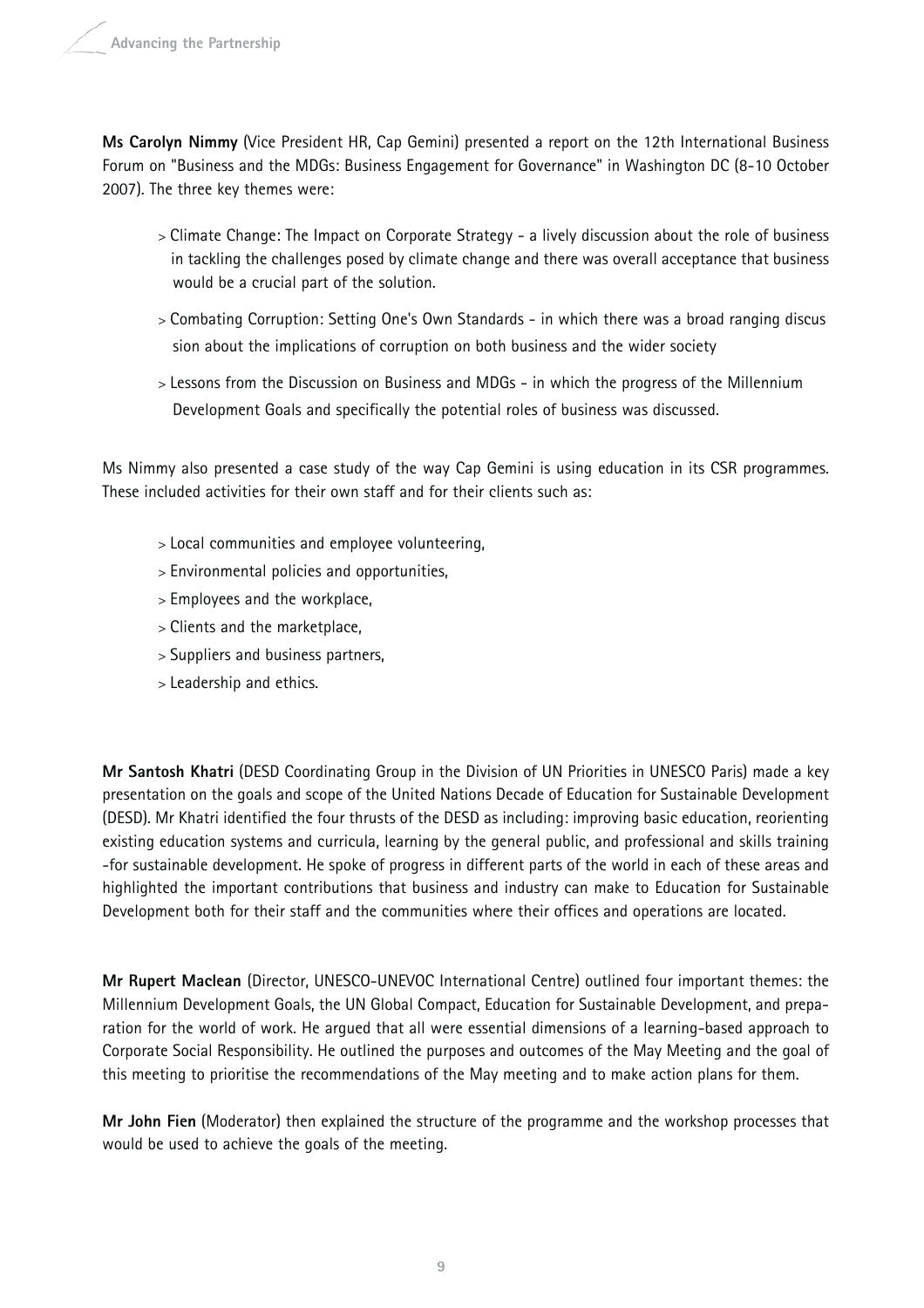# **Case study panel presentations**

Several case studies of different ways in which companies are using education, training and capacity building to achieve their CSR goals were presented. The case studies from UK, New Zealand, Germany and Mexico served as a basis for the follow-up workshop discussions.

National Health Service (UK) - **Mr Steve Gough** described the interactive process in which the UK National Health Service is building capacity for sustainable procurement. He identified the mix of face-to-face and elearning activities that are used and the three key themes that have emerged from evaluations of the programme:

- > The importance of champions,
- > Finding ways of retaining and managing collective memory and knowledge,
- > Making networks work effectively.

Untouched World Foundation (New Zealand) - Mr Mark Prain outlined the vision of Untouched World to be a sustainable clothing company and the supply chain management and wider CSR strategies employed for achieving its goals. One of these is an Education for Sustainability programme for young adults. This brings them together in groups to investigate real-world sustainability problems and develop practical strategies for solving them.

Mr Prain explained that the central features of their education projects included:

- > Establishing effective communication between all parties,
- > Working together to build learning communities,
- > Encouraging diversity and multiple pathways,
- > Allowing for shared decision-making,
- > Student-centred learning that promotes real life "experiential learning" to affect attitudes and values.

The Vocational Training Institute of the North-Rhine Westphalian Construction Industry (Germany)–**Mr Bernd Garska** outline the structure of the German construction industry and the demands that tradesmen be not only technically competent but also skilled in issues of energy efficiency and water conservation.

Water Education for Sustainable Development–**Mr Miguel Doria** of UNESCO-IHP outlined the significant initiatives launched by the International Hydrological Programme to promote resource water education around the world within the context of the UN Decade for Education for Sustainable Development. He presented the results that a Working Group set up by UNESCO on the subject has produced. In particular, he described the five focal areas that integrate the agenda that UNESCO-IHP is pursuing, namely: tertiary and postgraduate education, vocational and educational training, water education for schools, water education for communities and stakeholders, and water education for media professionals.

Water Education for Teachers and Non-Formal Educators in Latin America and the Caribbean–**Mr Alvaro Aldama** presented a case study of the relationship between the private sector funded Project WET in the USA and over twenty research centres, universities, UNESCO-IHP national committees, government departments and industries in Central and Latin America to adapt and contextualize Project WET materials, as well as to develop new local materials, and then to train school and community educators to use them effectively.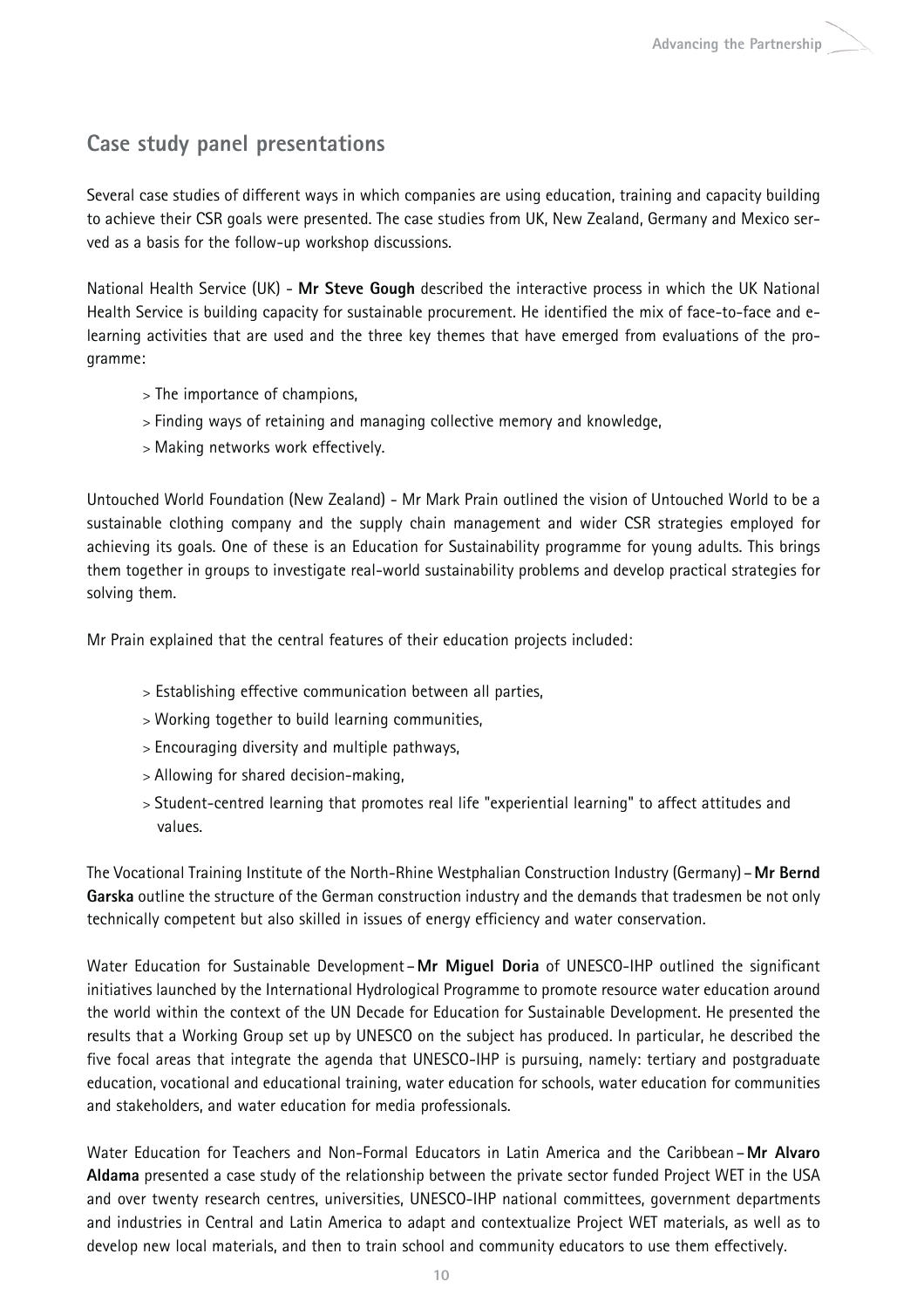# **Workshop 1**

Workshop 1 considered the following questions:

- 1. Reflections on case studies and discussion.
- 2. What sort of knowledge and skills do Corporate Social Responsibility (CSR) and sustainable deve lopment programmes require employees to have?
- 3. In your experience, to what extent does the private sector require TVET graduates to have know ledge and skills for citizenship and sustainable development as well as employability in your coun try? Why? Do you think the situation is likely to change in the future? Why?
- 4. What are the opportunities for, and constraints on, expanding the use of ESD as a key strategy in CSR programmes?
- 5. What contribution can national TVET systems make to training for CSR programmes
- 6. What contribution can private companies make to helping TVET systems reorient their courses for sustainable development?

**Here is how two groups reported their discussions of these questions:**

#### **Group A**

1) In reflecting on the case studies presented, it was noted that there is a need to involve SMEs in ESD as good business practices. Although most SMEs do not have the capacity and resources to invest in ESD, suggestions were raised that SMEs may draw on intermediate organisations like chambers, NGOs, industry sector associations and others to overcome the shortcomings. The question was also raised on how to align public and private sectors in their strategy towards ESD and to which extend collaboration should be supported by an incentive scheme.

2) In a knowledge society where ESD is an integral component, employees' competence profiles should include work related generic skills (core skills, key skills, social skills), which embrace SD topics. These skills are considered essential for effective participation in the emerging pattern of work and work organization towards SD. They focus on the capacity to apply knowledge and skills in an integrated way in work situations in that they apply to work generally rather than being specific to work in particular occupations or industries. This characteristic means that this set of generic skills is not only essential for effective participation in work, but is also essential for effective participation in life more generally. However, there is often no obvious link between the corporate intentions (company specific knowledge, skills and attitude: KSA) and the corporate social responsibility towards ESD.

3) Due to global markets, international competition, supply chain pressure, customer requirements and regulations, many large enterprises and to a certain extend SMEs require TVET graduates to have the ability to work as a team member, possess skills related to good communication, interpersonal relations, problem-solving, customer relations, quality awareness, cost-effective action, initiative and readiness to innovate, etc. in order to be employable. It is felt that these competencies have also an important effect on good citizenship/social behaviour and sustainable development. It adds the elements of outstanding company image, leadership and management for SD, and therefore, companies and organisations that strive to sustain their business, will have to venture into SD actions.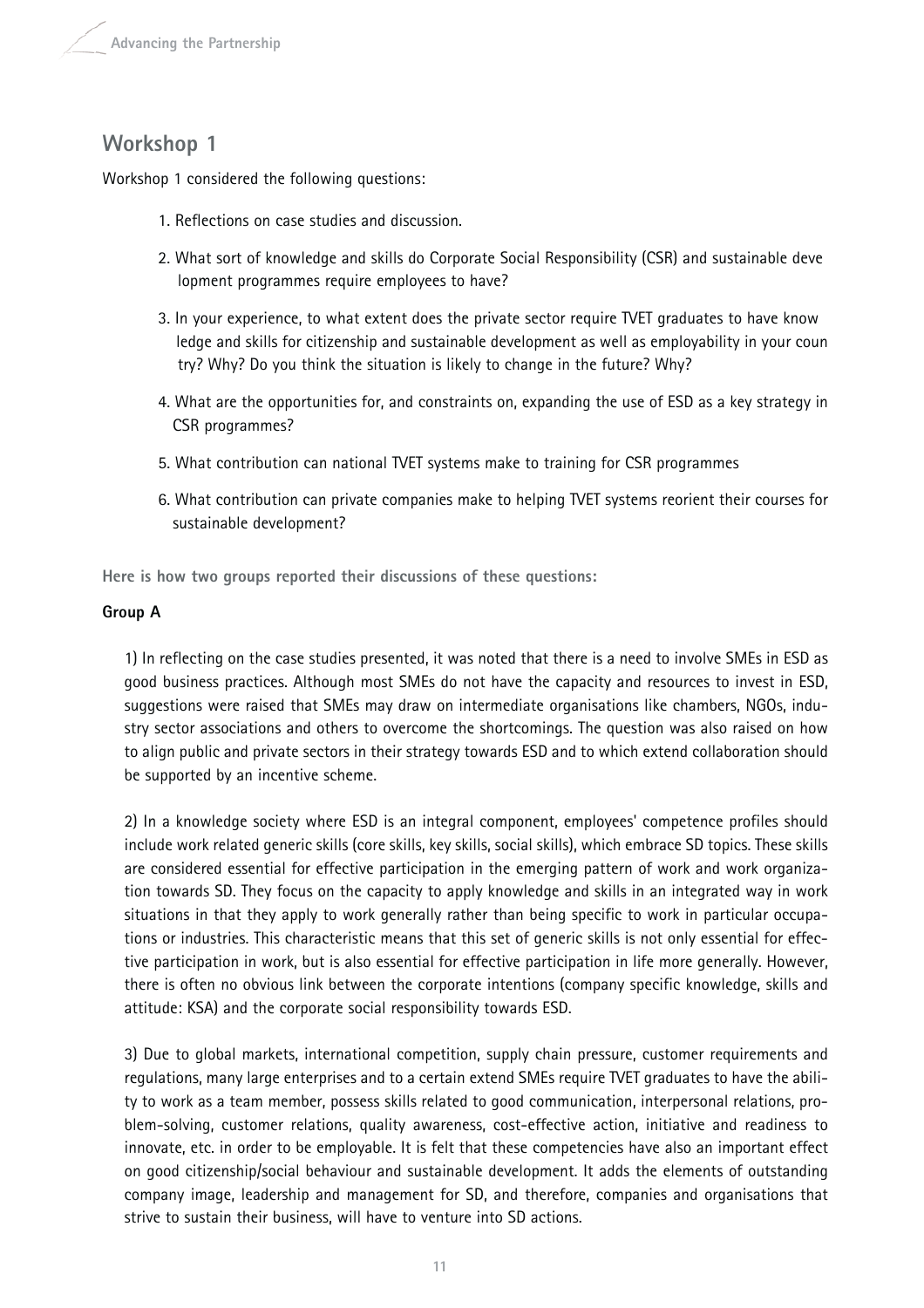4) The question of what are the opportunities for, and constraints on expanding the use of ESD as a key strategy in CSR programmes, seems to suggest that opportunities are interlinked with constrains and visaversa. Opportunities often develop in light of new business strategies that are interlinked with SD and at the same time, there are financial constrains due to investment and qualification requirements. However, changes in diversifying production lines as a result of the use of ESD in CSR programmes may lead to benefits for corporations on one hand and could also make an impact on customers' awareness as well as benefit employees on the other hand, both in view of quality of life and behaviour. To achieve the above, it has been suggested that many corporate bodies are lacking a knowledge base of ESD, a pre-requisite to developing opportunities and/or leading to Benefits of ESD for corporations, which has been addressed during the May 2007 meeting.

(5+6) Since there is an international tendency to reform TVET systems to become more flexible and labour market oriented, both TVET policy makers and private companies tend to be persuaded to cooperate in setting standards of performance that should include outline frameworks of SD. This can be achieved through joint advisory committees, dialogue and framework agreements, which may include incentives for reorienting in-house training undertakings towards ESD, while national public TVET curricula are revised/modified to integrate modules of ESD and CSR.

#### **Group B**

- **1. Reflections on case studies and discussion.**
	- > The group felt discussions showed both the diversity but also the depth of issues associated with ESD.
	- > They felt there was a need for greater concentration on business case development and how ESD could add value.
	- > It was noted that the Water Education case study highlighted how ESD was most effective when it was fed throughout the 'web' - touching those involved from technology development through to consumption.

**2. What sort of knowledge and skills do Corporate Social Responsibility (CSR) and sustainable development programmes require employees to have?**

- > The skills required were categorised into five groups;
	- Conceptual understanding (what is ESD and how is it implemented?),
	- Benefit Realization (why does this help me?),
	- Research and Best Practice (Who is doing what in my industry/country?),
	- Diagnostic (what are the opportunities in my business processes for me to be more sustai nable).
- > Soft Skills (in order to adapt, my staff may need training in soft skills such as flexibility, communi cation skills, creativity and mind-mapping)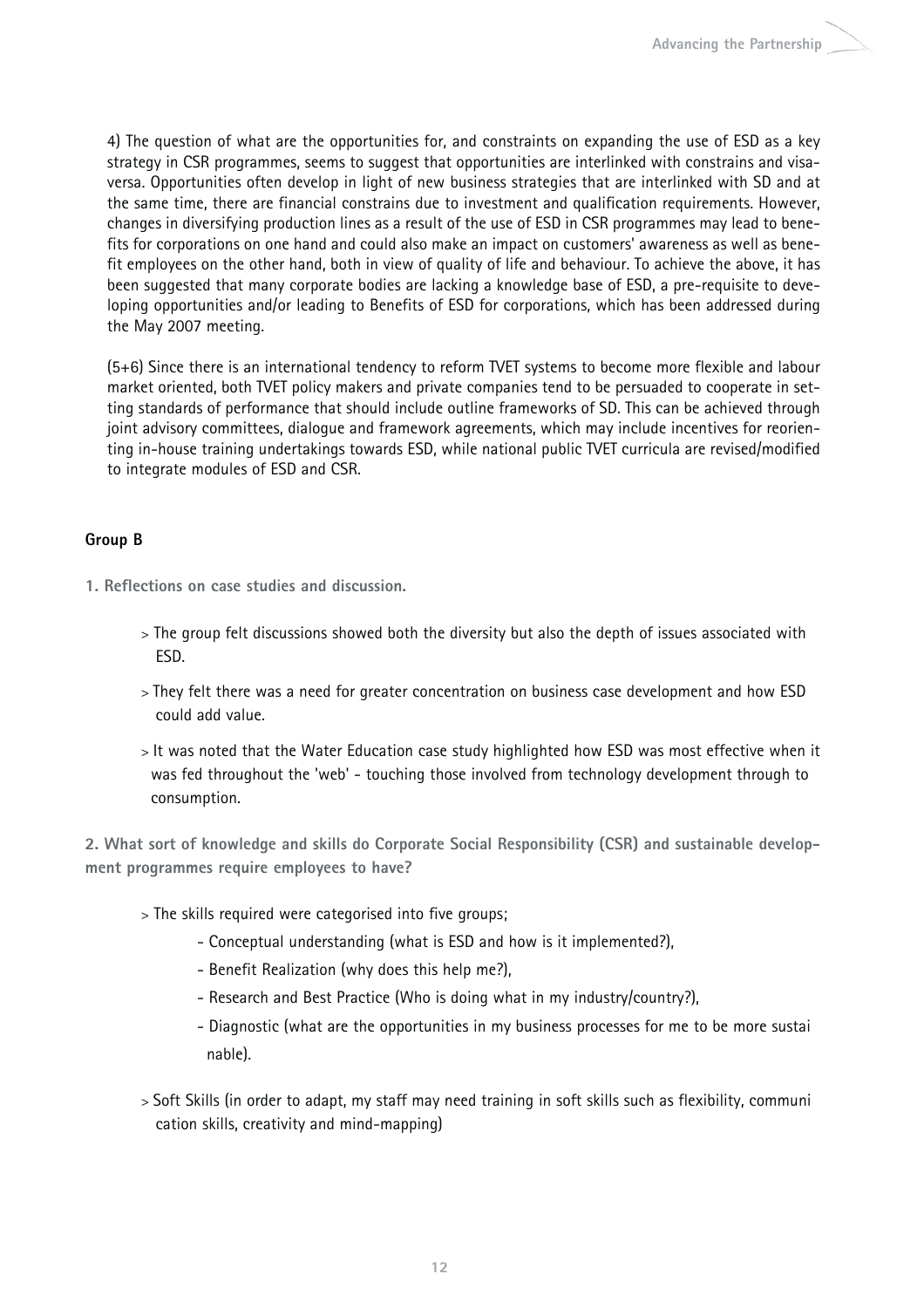- **3. In your experience, to what extent does the private sector require TVET graduates to have knowledge and skills for citizenship and sustainable development as well as employability in your coun try? Why? Do you think the situation is likely to change in the future? Why?** 
	- > A "sense of citizenship" is becoming a core element of a successful CSR programme as without it companies cannot push their CSR strategies through their operations,
	- > Citizenship will become a key part of 'employability',
	- > That is just as some employees are now choosing companies based on their 'impact' on broader society, companies may start to recruit staff who have a broader sense of 'citizenship'.

**4. What are the opportunities for, and constraints on, expanding the use of ESD as a key strategy in CSR programmes?** 

- > Opportunities include risk reduction, reputation and branding, greater ownership of CSR program me, and a chance to tap into broader climate change movements.
- > Constraints include; hard to track ROI, tends to be a 'short-term pain, long-term gain', companies in different regions are at varied stages of CSR, ESD can be broader than 'organisational sustainability' and companies may not take on this responsibility.

# **Workshop 2**

Workshop 2 considered the following questions:

- 1. What are the merits of the following ways of building capacity for companies using ESD as part of their CSR strategy?
- 2. Are there any possible problems with the strategies we might need to look out for?
- 3. Who could be possible lead agencies in developing the project?
- 4. Who might be possible partners in the project? Funders?
- 5. What contributions might TVET systems make to assist in these?
	- > Development of examples, flexible guidelines and briefing materials on ways of using lear ning-based approaches to sustainable development within and by the corporate sector, especially in developing countries.
	- > Citizenship will become a key part of 'employability',
	- > Establishment of learning networks perhaps based on e-learning strategies within and between companies to provide capacity building for integrating the use of learning-based approaches to sustainable development into core business strategy.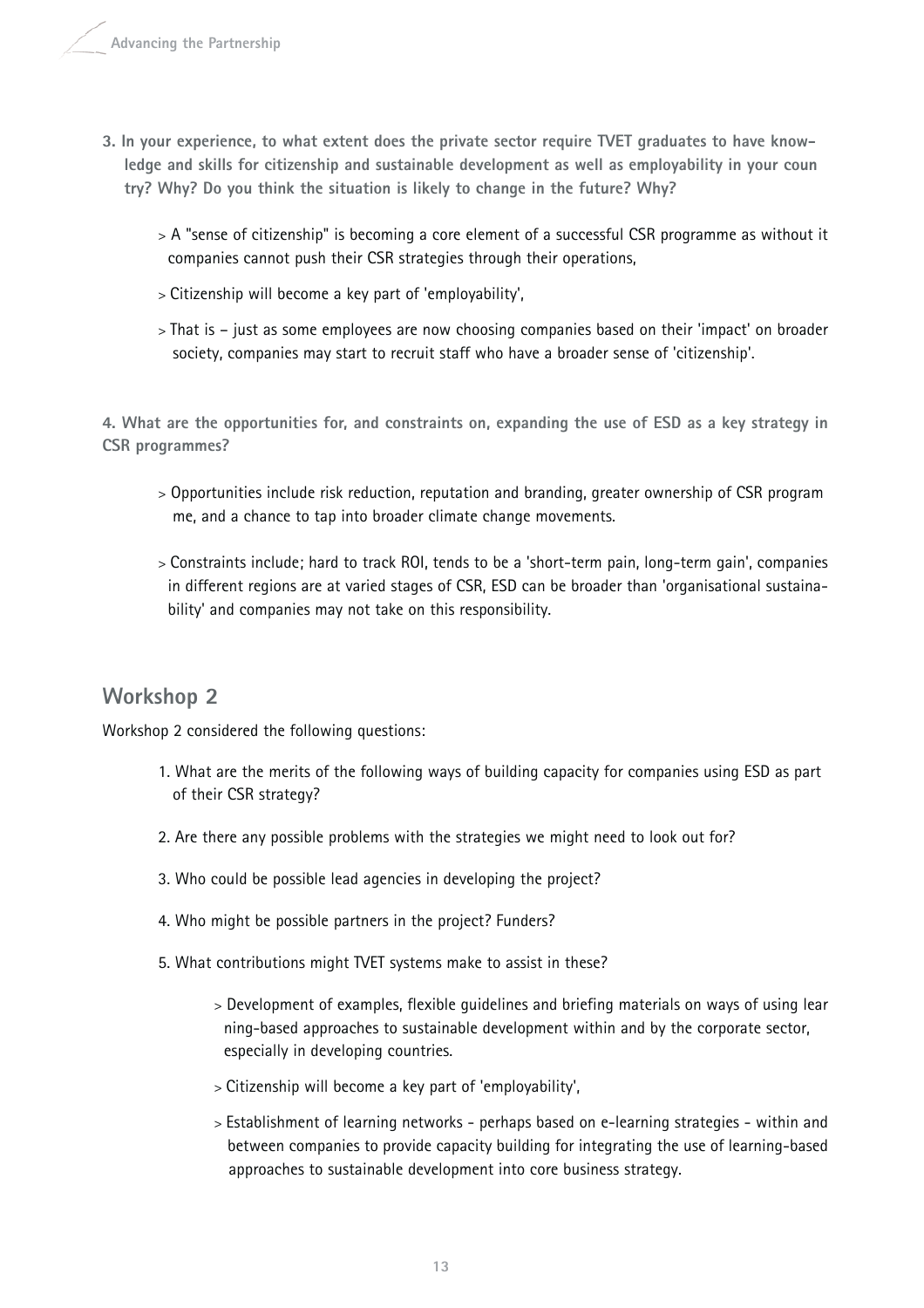- > Establishment of public-private and private-private partnerships to share experiences and build capacity in the use of learning-based approaches to sustainable development.
- > Any other strategies you can suggest.

**Here is how two groups reported their discussions of these questions:**

#### **Group C**

**Scope of partnerships discussed**

- > We listed out the various stakeholders and possible partners to engage in an ESD partnership
- > We discussed PPP vs. UN-Business partnerships specific to their region.

#### **Misconceptions**

> Group commented that ESD is not greater than or equal to CSR and partnerships should reflect vari ances.

#### **Pros/Con Debate**

- > Benefits discussed relating to skills enhanced, resources that can be tapped, learning from both sides regarding how business works, how UN works, realization that synergies is an opportunity for cost reduction.
- > Barriers related to CSR adoption worldwide and the infancy of sustainability practices.

#### **Partnership Opportunities for UNESCO**

- > Given challenges, UNESCO should partner with organisations willing to take the ESD journey (one group member noted that it may be the 'blind leading the blind')
- > Discussion took place re 'showcasing' at a global scale how a company could implement an ESD 101 programme into their learning and development practices.
- > Another opportunity is to generate curriculum for key industries that are considered most threate ning to sustainable development
- > Finally, partnership could be brokered for the purpose of developing toolkits on 'ESD inside your organisation'.

**Please note:** Because 'partnerships' is viewed as a mechanism for engaging private sector in ESD (as opposed to a 'project' in its own right), this group dispersed and joined 'project' groups for the final session.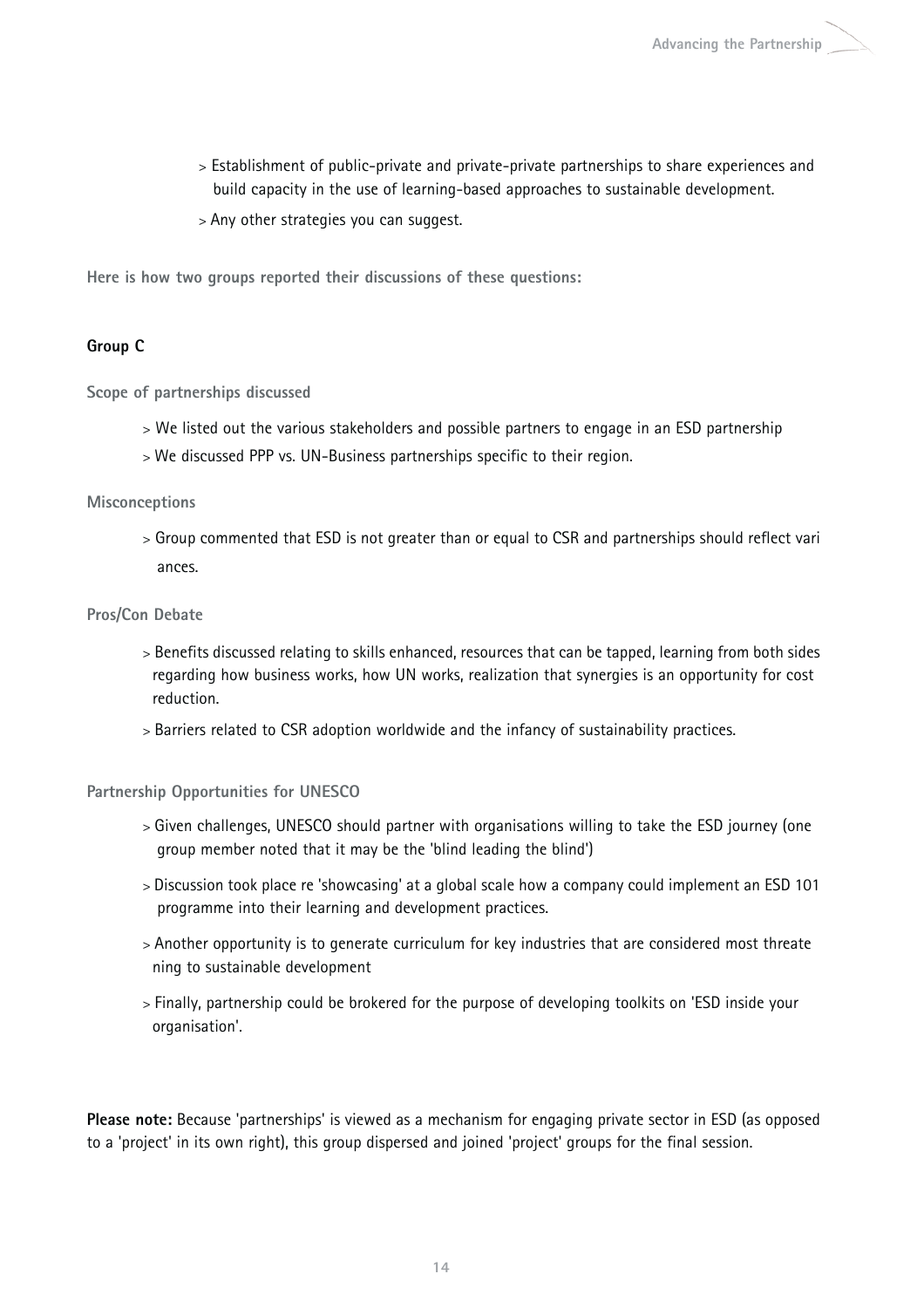#### **Group D**

Because of a renewed commitment and major means of action by UNESCO-UNEVOC and InWEnt to achieve its ESD mission and realise its strategic objectives of the workshop, the group addressed the need to discuss and elaborate on strategies to develop a framework for project formulation and design. As such, it was realised that pilot projects should constitute a major instrument for making the principle of ESD work operational in general and, in particular, as a result of this international meeting.

Following a brief overview that all kinds of projects require different inputs from different people and that every project tends to assume its own identity, it was noted by all group members that for successful implementation, competent men and women are required to manage the many and varied inputs and resources to ensure that a project is successfully completed on time, achieving its development and immediate objectives, developed sustainability and within budget.

Based on group members and the facilitators experience and lessons learned in formulating and implementing various programmes and projects the following provisions/conditions/pre-requisites were considered crucial for a technical sound project design:

> Formulation of Summary Project Outline (SPROUT) that entail all relevant information of a project document, i.e. objectives, logical framework, implementation strategy, institutional arrangements, expected end of project situation, targeted beneficiaries, provision of adequate budget, time frame, monitoring and evaluation, etc.

Based on the above, there was consensus amongst the group members that in order to ensure a coherent approach in its focus and implementation, various steps need to be undertaken to reassess and streamline envisaged project ideas and proposals. In this respect several suggestions were made and agreed upon as means of actions in order to establish a UNESCO-UNEVOC and InWEnt integrated knowledge base on project design and formulation. In particular:

- > Efficient and effective co-ordination between UNESCO-UNEVOC and InWEnt and participants of the meeting as well as other key stakeholders.
- > Establishing working group(s) for project design and formulation.
- > Establishing effective advocacy strategies in reinforcing potential donors funding commitment and their role as a global player of reference for issues related to ESD.
- > Publicise UNESCO-UNEVOC/InWEnt envisaged pilot projects related to ESD activities and means to gain public resonance for ESD and UNESCO-UNEVOC`s mandate.

The group work concluded with addressing envisaged constraints, like a) resources allocation, and b) staff time devoted to pilot project formulation and c) related support tasks and limited capacity to deliver expected inputs to pilot programmes and projects.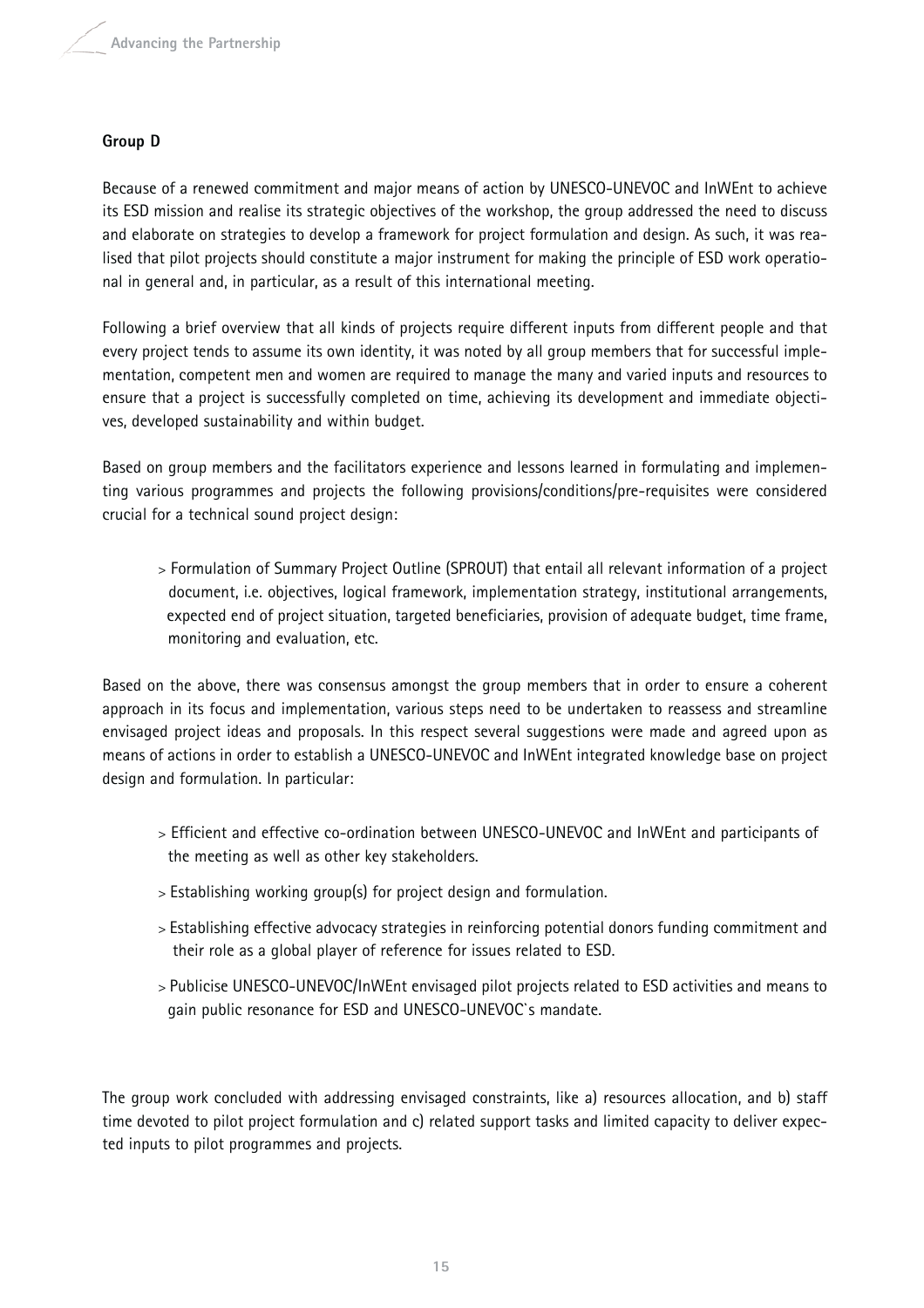# **Workshop 3**

Following the two previous workshops, the meeting met in plenary session and identified four possible projects for future work. These were:

- 1. A Global Academy of TVET for Sustainable Development.
- 2. Generic Competencies in TVET for Sustainable Development and CSR.
- 3. Portfolio of Case Studies of Private and Public Sector Integration of ESD in CSR.
- 4. A Web-Portal for ESD and CSR Case Studies, Learning/Training Materials and E-Networking.

These were not seen as discrete or stand-alone projects. For example, Project 2 on Generic Competencies could be seen as a key activity of the Global Academy (Project 1) which, in turn, could draw upon the Web-Portal of ESD/CSR Case Studies, Learning/Training Materials and E-Networking (Project 4).

The following is a brief description of each project.

**1. A Global Academy of TVET for Sustainable Development**

Proposed lead agency: InWEnt

This project would have four objectives:

- > To raise awareness amongst policy makers in government and TVET and senior managers in the cor porate sector.
- > To establish PPP to link CSR with ESD.
- > To establish capacity building programmes.
- > To establish networks (research, knowledge sharing, etc.).

As such, the Academy would serve as an umbrella or organisational structure for the following three (and other) specific projects.

**2. Generic Competencies in TVET for Sustainable Development and CSR**

Proposed lead agency: CPSC

This project would have four objectives:

- > To identify countries, especially in the Asia-Pacific region, that would like to identify generic sustainability competencies.
- > To conduct a workshop/s to identify generic sustainability competencies.
- > To identify industry/skill sectors in which these competencies might be applied.
- > To conduct pilot projects in selected participating countries.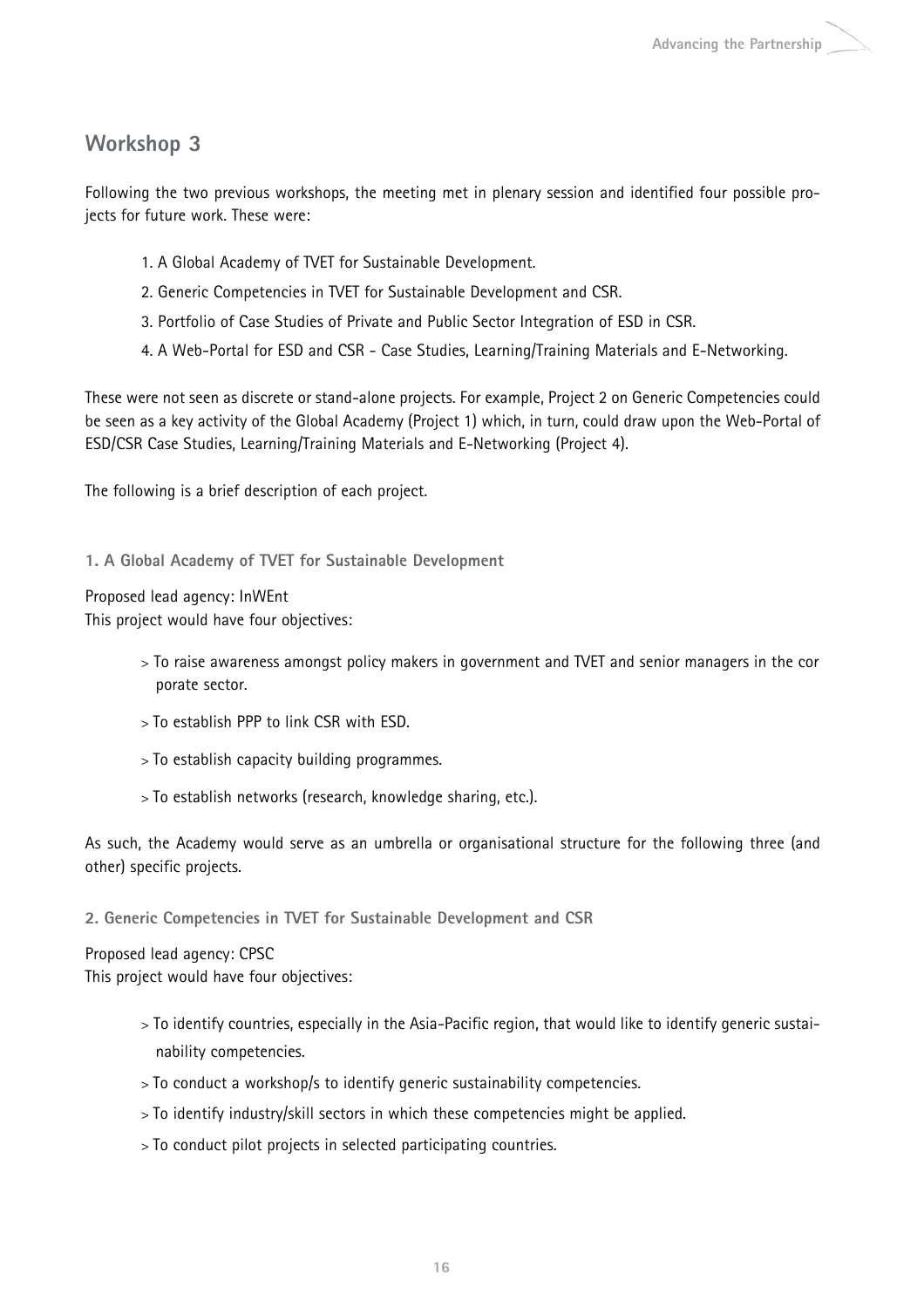**3. Portfolio of Case Studies of Private and Public Sector Integration of ESD in CSR**

Proposed lead agency: UNESCO-UNEVOC This project would have five objectives:

- > To identify companies from the May and November 2007 meetings (and others) who could be invi ted to write structured case studies of their use of ESD in their CSR strategies.
- > To edit the case studies for publication (paper and WWW) and for use in training projects.
- > To develop training materials based upon the case studies.
- > To work with regional and national UNEVOC offices and centres to conduct training programmes for companies and TVET institutions on the use of ESD in CSR activities.
- > To trial an e-learning based community of practice, perhaps for companies in Africa or Eastern Europe, using the training materials.

As such, the Academy would serve as an umbrella or organisational structure for the following three (and other) specific projects.

**4. A Web-Portal for ESD and CSR - Case Studies, Learning/Training Materials and E-Networking**

Proposed lead agency: UNESCO-UNEVOC This project would have three objectives

- > To build a CSR section into the UNESCO-UNEVOC ESD website, based upon the materials developed in Projects 2 and 3.
- > To establish a bulletin board and regular e-forums on CSR and ESD.
- > To provide extensive links to related CSR and ESD websites.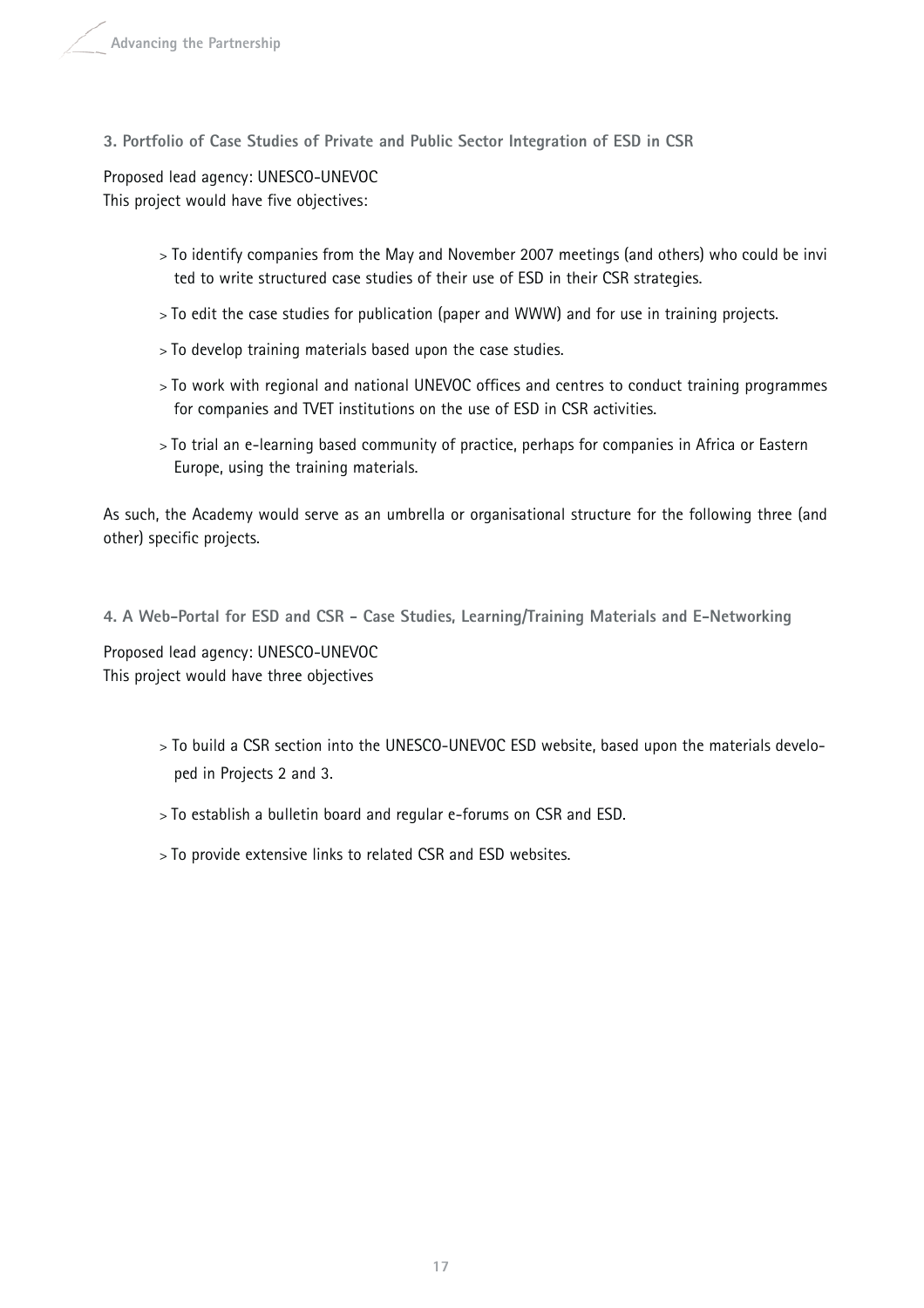# **Recommendations from the Meeting**

At the conclusion of the workshops, Mr John Fien, the Moderator, provided a summary of the meeting in which he outlined:

- > The background to the meeting and its goals (Sections 2-4).
- > Key points from the keynote addresses and case studies (Sections 5.1 and 5.2).
- > An overview of the recommended projects (Section 5.3 5.5).

Mr Maclean led a plenary discussion in which all participants were given an opportunity to speak on their suggestions for follow-up actions. The following recommendations have been distilled from this discussion:

- 1. UNESCO-UNEVOC, InWEnt and other partners in this and the May meeting should be congratula ted for bringing together representatives of private and public sector organizations who, between them, share an interest in CSR, ESD and TVET and in developing the relationships between them.
- 2. Four projects to further the integration of ESD in CSR programmes should be developed:
	- > A Global Academy of TVET for Sustainable Development.
	- > Generic Competencies in TVET for Sustainable Development and CSR.
	- > Portfolio of Case Studies of Private and Public Sector Integration of ESD in CSR.
	- > A Web-Portal for ESD and CSR Case Studies, Learning/Training Materials and E-Networking.
- 3. Detailed project plans and funding proposals should be developed for each of the projects outlined in Section
- 4. While UNESCO-UNEVOC and InWEnt have prime carriage for follow-up action, all organizations and participants of the meeting should lend full support and, where appropriate, resources to support them.
- 5. Advisory Groups should be formed for each project to guide its translation into a detailed project proposal.
- 6. Such Advisory Groups and related Project Team Meetings should be the prime for follow-up meetings.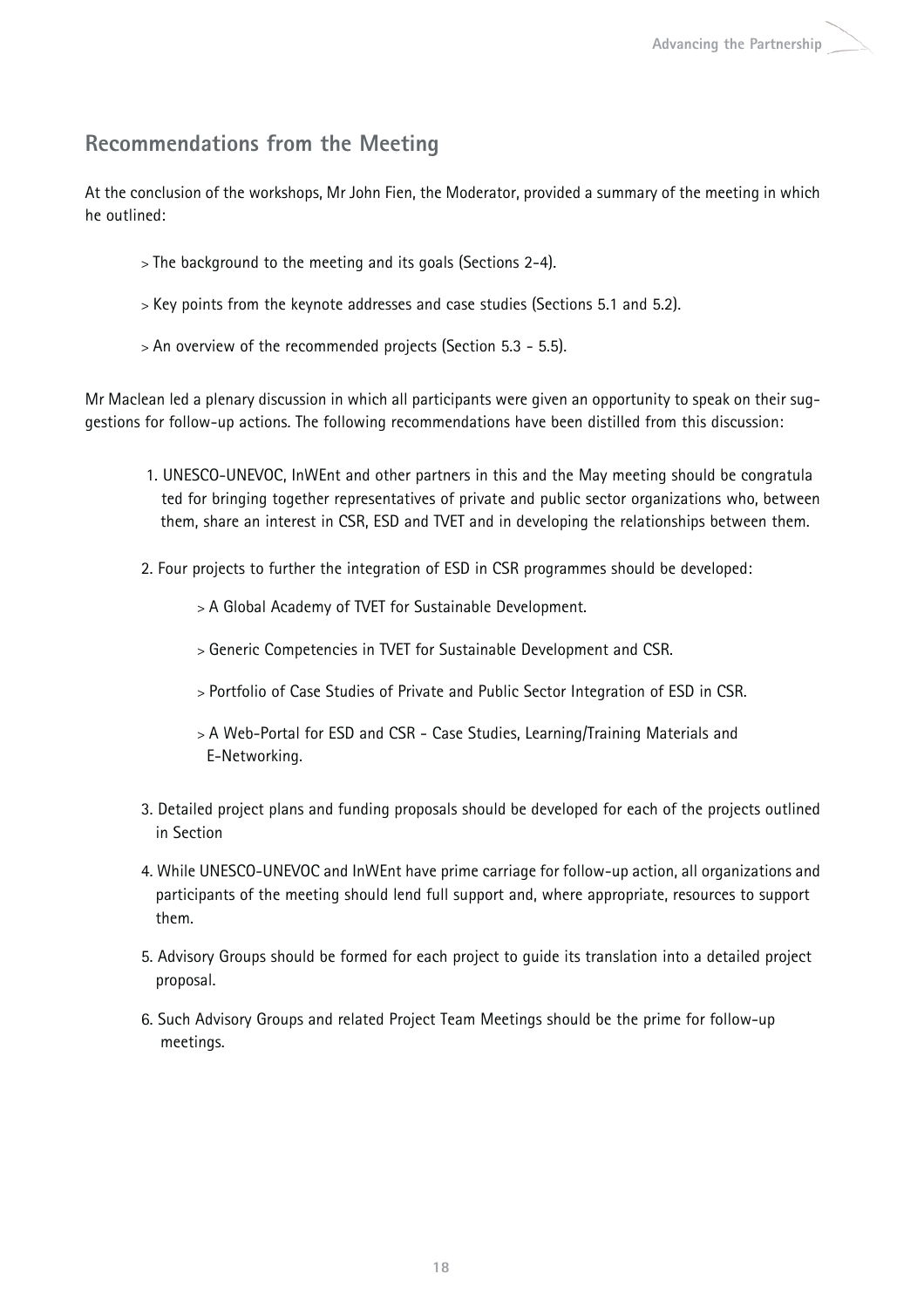# **Annexes I: Programme**

| Thursday        | 6 November 2007                                                                                                                                                                                                                                                                                                                                                                                                                                                                                                                                                                                                                                                                                                                                                                                                   |
|-----------------|-------------------------------------------------------------------------------------------------------------------------------------------------------------------------------------------------------------------------------------------------------------------------------------------------------------------------------------------------------------------------------------------------------------------------------------------------------------------------------------------------------------------------------------------------------------------------------------------------------------------------------------------------------------------------------------------------------------------------------------------------------------------------------------------------------------------|
| 12:00           | Bus Leaves from Hotel to InWEnt                                                                                                                                                                                                                                                                                                                                                                                                                                                                                                                                                                                                                                                                                                                                                                                   |
| 12.30 - 13.45   | Registration<br>Informal lunch                                                                                                                                                                                                                                                                                                                                                                                                                                                                                                                                                                                                                                                                                                                                                                                    |
| 14.00 - 15.30   | <b>Official Opening</b><br>Chairperson: Harry Stolte, InWEnt<br>Presentations<br>> Bernd Schleich; Director, InWEnt - Welcome<br>> Carolyn Nimmy, Cap Gemini<br>> Santosh Khatri, UNESCO, Paris<br>> Rupert Maclean, Director, UNESCO-UNEVOC<br>> John Fien - Outline of the meeting<br>Brief personal introductions and Q & A session with the speakers                                                                                                                                                                                                                                                                                                                                                                                                                                                          |
| $14.00 - 16.00$ | Afternoon tea                                                                                                                                                                                                                                                                                                                                                                                                                                                                                                                                                                                                                                                                                                                                                                                                     |
| $16.00 - 18.00$ | Panel: Case Studies of Industry CSR and ESD<br>Chairperson: Marcus Schwertel, Cisco Systems GmbH<br>Presentations<br>Case study 1 - DaimlerChrysler AG, Stefan Bernhart<br>Case study 2 - National Health Service, UK, Steve Gough<br>Case study 3 - Untouched World, New Zealand, Mark Prain<br>Case study 4 - Water Education and Private Sector - Miguel Doria<br>Case study 5 - Water Education and Private Sector: A case study from Mexico, Alvaro Aldama<br>Q & A Session with the Panellists<br>Moderator:<br>Issues to consider:<br>> Why do companies use ESD in their CSR programmes?<br>> What benefits do they obtain? How do they evaluate it?<br>> Are the case studies indicative of what is happening in your country?<br>> What could TVET systems do to promote CSR employment-related skills? |
| 18:30           | Dinner hosted by InWEnt<br>Venue: Restaurant "Zur Lese"<br>Bus to and from restaurant.                                                                                                                                                                                                                                                                                                                                                                                                                                                                                                                                                                                                                                                                                                                            |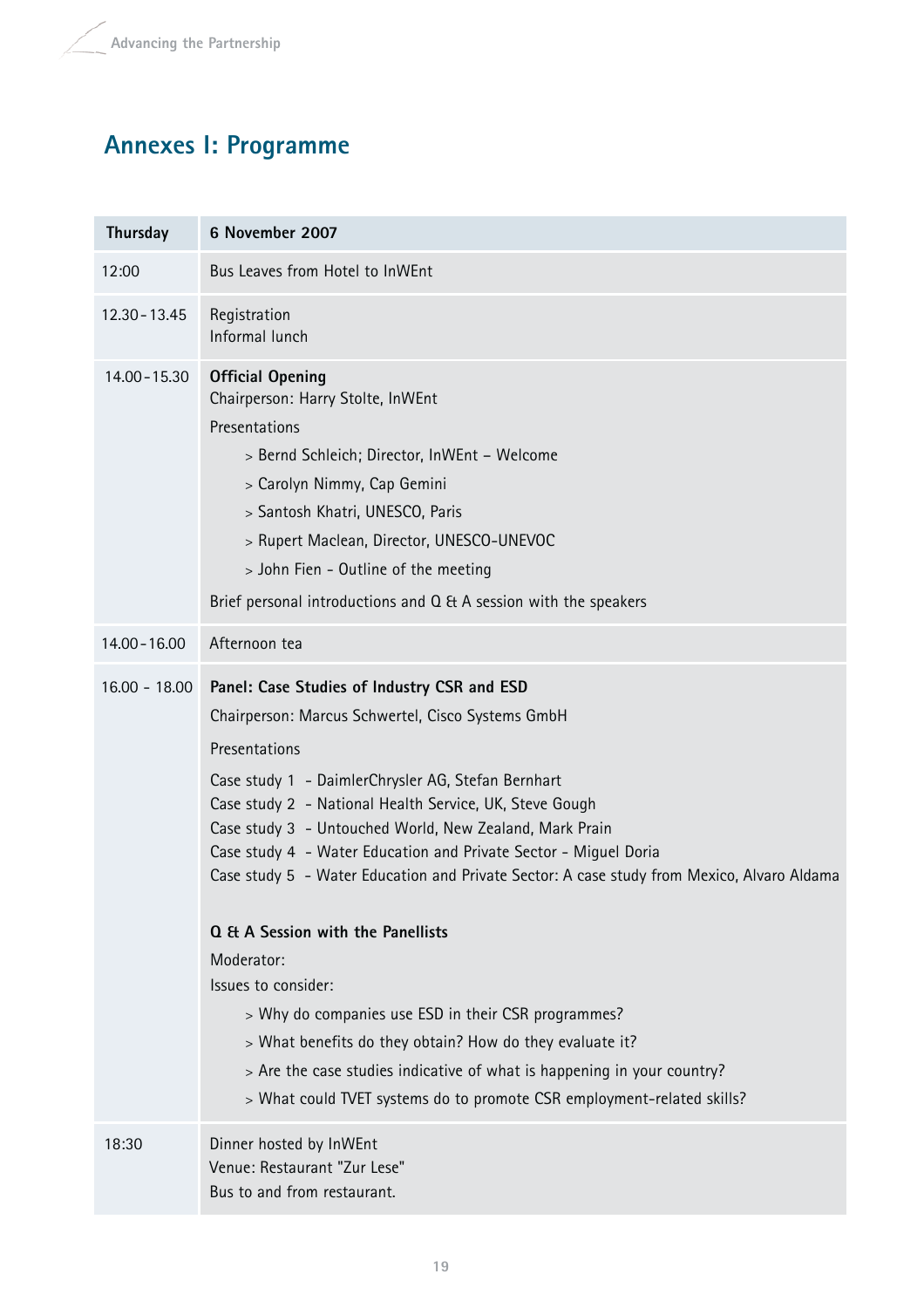| Wednesday       | 7 November 2007                                                                                                                                                                                                                                                                                                                                                                                                                              |
|-----------------|----------------------------------------------------------------------------------------------------------------------------------------------------------------------------------------------------------------------------------------------------------------------------------------------------------------------------------------------------------------------------------------------------------------------------------------------|
| 08:00           | Bus Leaves from Hotel to InWEnt                                                                                                                                                                                                                                                                                                                                                                                                              |
| 12.30 - 13.45   | Registration<br>Informal lunch                                                                                                                                                                                                                                                                                                                                                                                                               |
| 14.00 - 15.30   | <b>Plenary: Briefing for Working Groups</b><br>Chairperson: John Fien                                                                                                                                                                                                                                                                                                                                                                        |
|                 | Group Facilitators: Lynne Bennington, Derek Elias, Kari Adams and Joachim Wagner                                                                                                                                                                                                                                                                                                                                                             |
| $09.00 - 10.30$ | <b>Working Group 1: CSR and ESD</b><br>Questions:<br>Presentations                                                                                                                                                                                                                                                                                                                                                                           |
|                 | 5. Reflections on case studies and discussion.<br>6. What sort of knowledge and skills do Corporate Social Responsibility (CSR) and sustainable<br>development programmes require employees to have?<br>7. In your experience, to what extent does the private sector require TVET graduates to have<br>knowledge and skills for citizenship and sustainable development as well as employability                                            |
|                 | in your country? Why? Do you think the situation is likely to change in the future? Why?<br>8. What are the opportunities for, and constraints on, expanding the use of ESD as a key<br>strategy in CSR programmes?<br>9. What contribution can national TVET systems make to training for CSR programmes<br>10. What contribution can private companies make to helping TVET systems reorient their<br>courses for sustainable development? |
| $10.30 - 11.00$ | <b>Group Reports 1</b><br>Chairperson: Naing Yee Mar<br>Confirmation of tasks for Working Groups 2: John Fien                                                                                                                                                                                                                                                                                                                                |
| $11.00 - 11.15$ | Morning tea à take to Working Group 2                                                                                                                                                                                                                                                                                                                                                                                                        |
| $11.00 - 12.30$ | <b>Working Groups 2</b><br>Questions:<br>2. What are the merits of the following ways of building capacity for companies using ESD<br>as part of their CSR strategy?<br>3. Are there any possible problems with the strategies we might need to look out for?<br>4. Who could be possible lead agencies in developing the project?<br>5. Who might be possible partners in the project? Funders?                                             |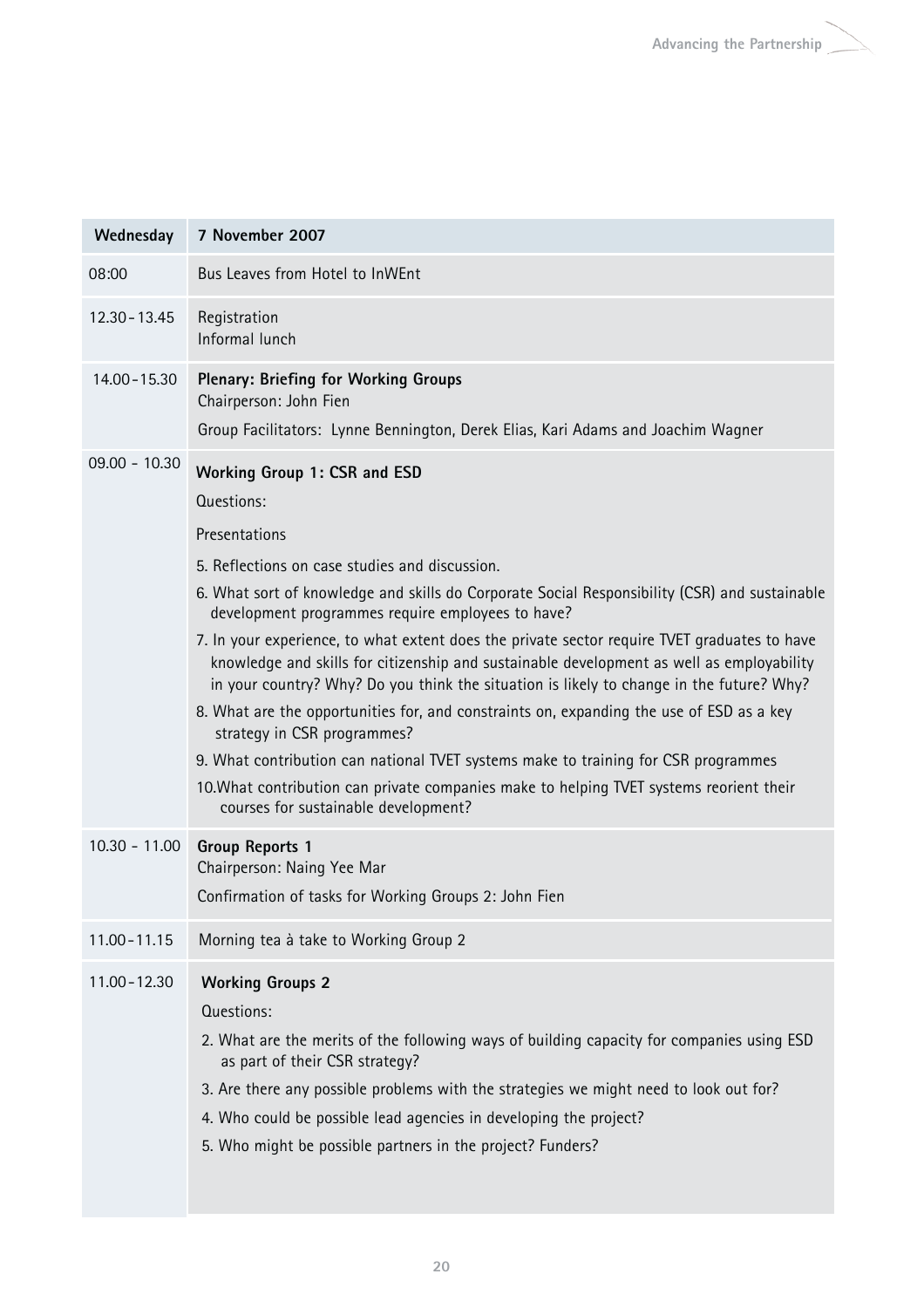|                 | 6. What contributions might TVET systems make to assist in these?                                                                                                                                                                                             |
|-----------------|---------------------------------------------------------------------------------------------------------------------------------------------------------------------------------------------------------------------------------------------------------------|
|                 | A. Development of examples, flexible guidelines and briefing materials on ways of using<br>learning-based approaches to sustainable development within and by the corporate sector,<br>especially in developing countries.                                    |
|                 | B. Establishment of learning networks - perhaps based on e-learning strategies - within and<br>between companies to provide capacity building for integrating the use of learning-based<br>approaches to sustainable development into core business strategy. |
|                 | C. Plans for regional follow-up and training programmes to build capacity at more local<br>levels, especially for companies and TVET institutions in developing countries.                                                                                    |
|                 | D. Establishment and support for demonstration projects in developing countries to learn<br>lessons about the use of learningbased approaches to sustainable development by<br>companies operating in such countries.                                         |
|                 | E. Establishment of public-private and private-private partnerships to share experiences and<br>build capacity in the use of learning-based approaches to sustainable development.<br>F. Any other strategies you can suggest.                                |
| $12.30 - 13.00$ | <b>Group Reports 2</b>                                                                                                                                                                                                                                        |
|                 | Chairperson: Luiz Ramalho                                                                                                                                                                                                                                     |
|                 | Presentations                                                                                                                                                                                                                                                 |
|                 | <b>Confirmation of tasks for Working Groups 3</b>                                                                                                                                                                                                             |
| $13.00 - 14.00$ | Lunch à take to Working Group 2                                                                                                                                                                                                                               |
| $14.00 - 15.15$ | <b>Working Group 3</b>                                                                                                                                                                                                                                        |
|                 | Questions:                                                                                                                                                                                                                                                    |
|                 | 1. Development of a work plan for one or more project strategies                                                                                                                                                                                              |
| $15.15 - 15.45$ | Group Reports and Discussion of Work Plans<br>Chairperson: Georg Sticker                                                                                                                                                                                      |
|                 |                                                                                                                                                                                                                                                               |
| $15.45 - 16.00$ | Afternoon tea                                                                                                                                                                                                                                                 |
| $16.00 - 17.00$ | <b>Plenary Session</b>                                                                                                                                                                                                                                        |
|                 | Chairperson: Rupert Maclean, UNESCO-UNEVOC                                                                                                                                                                                                                    |
|                 | > Moderator's summation - John Fien                                                                                                                                                                                                                           |
|                 | > Discussion: A Call to Commitment and Action                                                                                                                                                                                                                 |
| $17.00 - 17.30$ | <b>Official closing</b>                                                                                                                                                                                                                                       |
|                 | Chairperson: Harry Stolte, InWEnt                                                                                                                                                                                                                             |
|                 | Speakers<br>> Corporate representative - Herman Roder, Berndt Garsken                                                                                                                                                                                         |
|                 | > Partner representatives - Siripan Choomnoom, Mohamad Abu Bakar, Shyamal                                                                                                                                                                                     |
|                 | Majumdar                                                                                                                                                                                                                                                      |
|                 | > Rupert Maclean, UNESCO-UNEVOC                                                                                                                                                                                                                               |
| 18.00           | Dinner hosted by InWEnt<br>Venue: Restaurant "Schaumburger Hof"                                                                                                                                                                                               |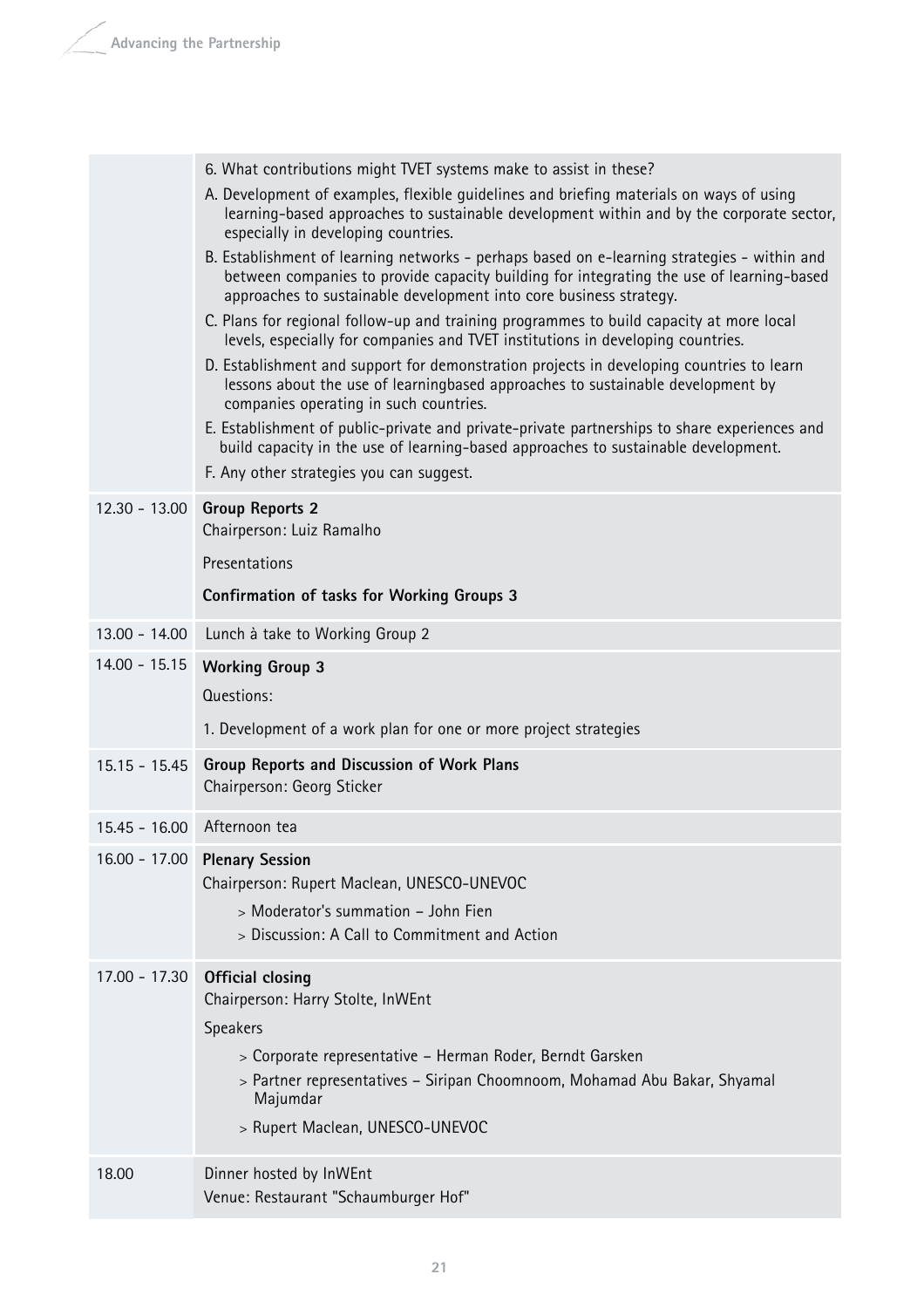Annexes II: Participant List **Annexes II: Participant List**

Representatives from the Corporate Sector **Representatives from the Corporate Sector**

| Email        | mschwert@cisco.com                                                                     | carolyn.nimmy@capgemini.com | hroeder@zhm.de | christian.blobner@iff.fraunhofer.de                                                                                                 | b.garstka@bauindustrie-nrw.de                                                               | mark@hillaryinstitute.org.nz | chungnp@vcci.com.vn                                | a.deja@tima-gmbh.de |
|--------------|----------------------------------------------------------------------------------------|-----------------------------|----------------|-------------------------------------------------------------------------------------------------------------------------------------|---------------------------------------------------------------------------------------------|------------------------------|----------------------------------------------------|---------------------|
| Country      | Germany                                                                                | UK, France                  | Germany        | Germany                                                                                                                             | Germany                                                                                     | New Zealand                  | Vietnam                                            | Germany             |
| Function     | Partnerships NetAcad European<br>Regional ManagerInternational<br>and Emerging Markets | Vice President Group HR     | Director       | Project Manager                                                                                                                     | Managing Director                                                                           | Executive Director           | Manager, International Relations<br>Department     | President and CEO   |
| Organisation | Cisco Systems GmbH                                                                     | Cap Gemini                  | ZWH            | Magdeburg, in the International<br>Fraunhofer Institute for Factory<br>Operation and Automation IFF,<br>Competence Center Logistics | North<br>Vocational Training Institute of<br>the Construction Industry,<br>Rhine Westphalia | Untouched World Foundation   | Vietnam Chamber of Commerce<br>and Industry (VCCI) | TIMA GmbH           |
| Name         | Markus Schwertel                                                                       | Carolyn Nimmy               | Hermann Röder  | Christian Blobner                                                                                                                   | Bernd Garstka                                                                               | Mark Prain                   | Thi Phan Chung<br>Nguyen                           | Achim G. Deja       |
| ż            |                                                                                        | $\sim$                      | S              | 4                                                                                                                                   | LO                                                                                          | ဖ                            | $\overline{ }$                                     | $\infty$            |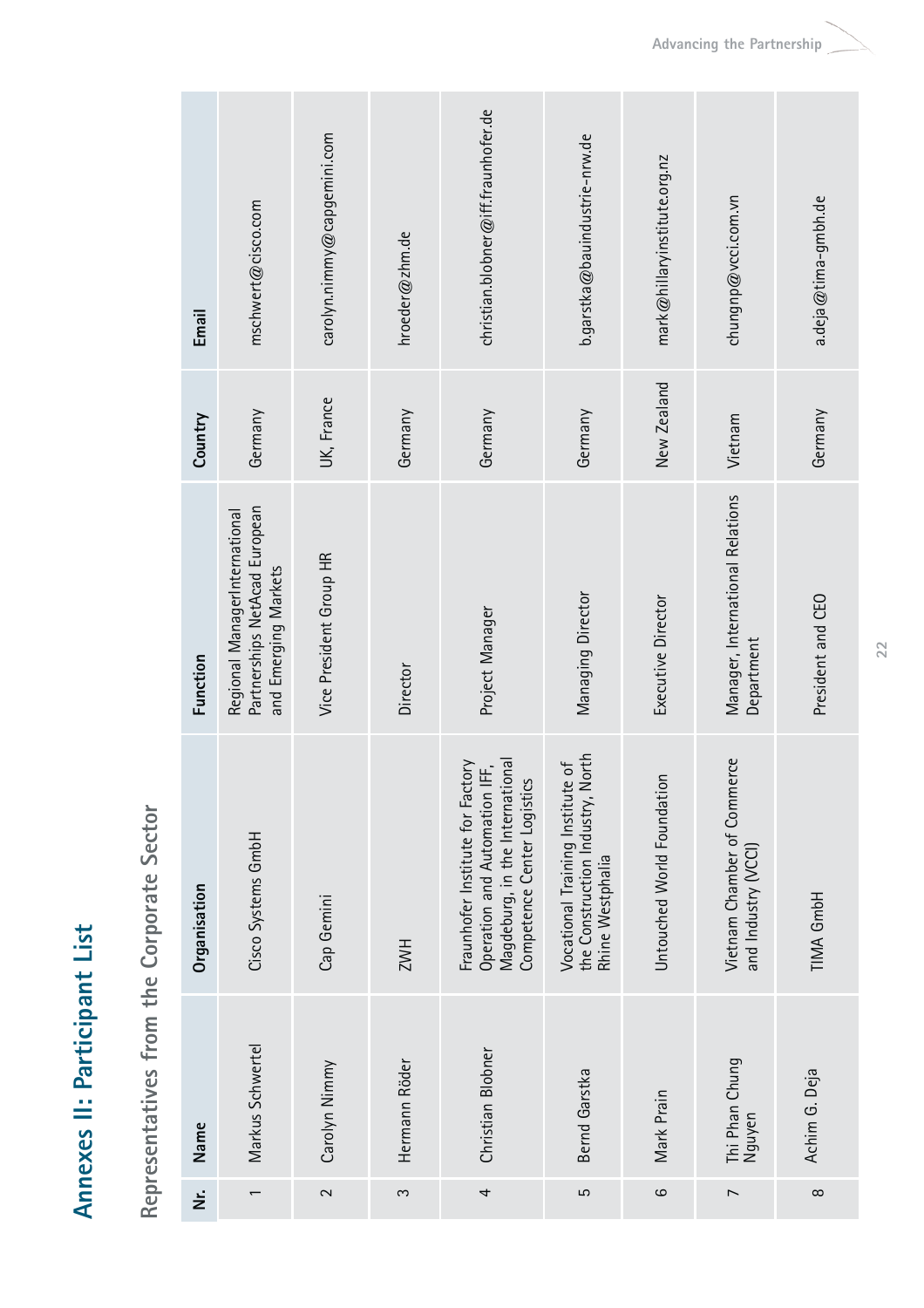Regional/Country Representatives from the Education Sector **Regional/Country Representatives from the Education Sector**

| Email        | $p$ . liu $@126$ . com                                                                    | siripanch@hotmail.com                                                    | jtappakul@hotmail.com                                               | mesgen2004@yahoo.com                                                      |
|--------------|-------------------------------------------------------------------------------------------|--------------------------------------------------------------------------|---------------------------------------------------------------------|---------------------------------------------------------------------------|
| Country      | China                                                                                     | Thailand                                                                 | Thailand                                                            | Ethiopia                                                                  |
| Function     | Education and Adult Education<br>Vice-Director, Dept. of School<br>Management, Vocational | Deputy Secretary General                                                 | Supervisor                                                          | Building Program National TVET<br>Manager-Engineering Capacity<br>Reform. |
| Organisation | Ministry of Education of P.R.<br>China                                                    | Education CommissionMinistry of<br>Office of the Vocational<br>Education | Bureau of Vocational Education<br>Research & Development<br>(BVERD) | <b>Addis Ababa</b>                                                        |
| Name         | Peijun Liu                                                                                | Siripan Choomnoom                                                        | Jariya tappakul Na<br>Ayuthaya                                      | Meseret Genet                                                             |
| ż            | ၜ                                                                                         | $\frac{10}{10}$                                                          | $\frac{1}{1}$                                                       | $\frac{12}{2}$                                                            |

# TVET and ESD Experts to Represent Different Regions **TVET and ESD Experts to Represent Different Regions**

|               | edssrg@bath.ac.uk                                                                 | Germany frank.buenning@gse-w.uni-magdeburg.de                                                                                   |
|---------------|-----------------------------------------------------------------------------------|---------------------------------------------------------------------------------------------------------------------------------|
| Country Email | $\leq$                                                                            |                                                                                                                                 |
| Function      | Deputy Director of the Centre for<br>Research in Education and the<br>Environment | International Field Leader                                                                                                      |
| Organisation  | CRISP, University of Bath                                                         | uman<br>Otto-von-Guericke University<br>Magdeburg / Department of<br><b>/ocational Education and H</b><br>Resources Development |
| Nr. Name      | 13 Stephen Gough                                                                  | Frank Bünning                                                                                                                   |
|               |                                                                                   | $\frac{14}{1}$                                                                                                                  |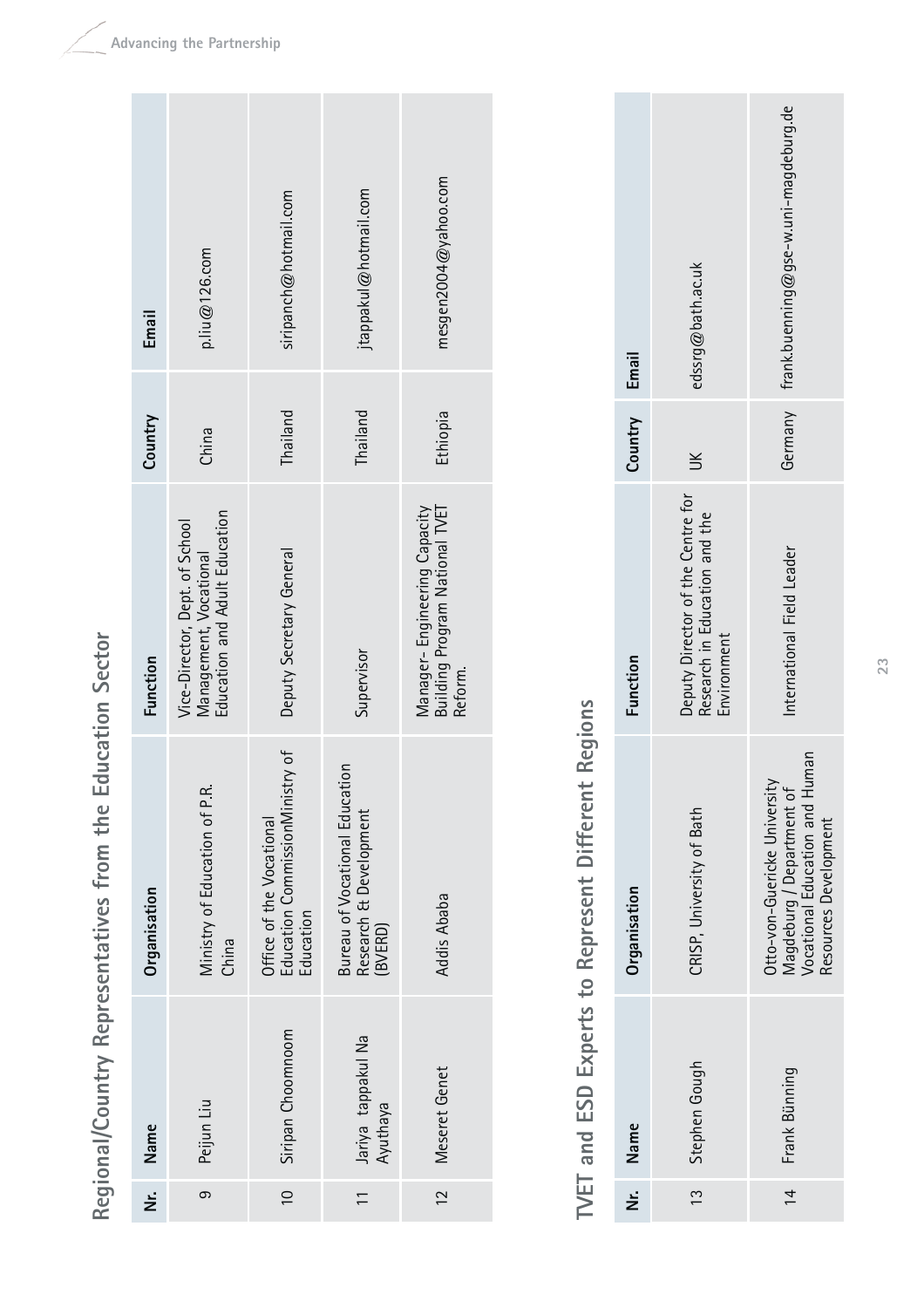| Email        | alvaro.aldama@gmail.com                      | hahne@bibb.de                                                               |
|--------------|----------------------------------------------|-----------------------------------------------------------------------------|
| Country      | Vlexico                                      | Germany                                                                     |
| Function     | Senior Research Scientist                    | Senior expert - "Vocational<br>Education & Training for<br>Sustainability". |
| Organisation | ater<br>Mexican Institute of W<br>Technology | Bundesinstitut für Berufsbildung<br>(BIBB)                                  |
| Nr. Name     | 15 Alvaro Aldama                             | 16 Klaus Hahne                                                              |
|              |                                              |                                                                             |

International Agencies **International Agencies**

| Email        | S. Khatri@unesco.org               | m.doria@unesco.org                             | timmermann@ehs.unu.edu                          | Christian.KINGOMBE@oecd.org                          | mohamad@mail.voctech.org.bn        | dr_majumdar@cpsctech.org       |
|--------------|------------------------------------|------------------------------------------------|-------------------------------------------------|------------------------------------------------------|------------------------------------|--------------------------------|
| Country      | France                             | France                                         | Germany                                         | France                                               | Darussalam<br>Brunei               | Philippines                    |
| Function     | Assistant Programme Specialist     | Assistant Programme Specialist                 | <b>UNU Project Advisor</b>                      | Editor                                               | Director                           | Director General               |
| Organisation | <b>UNESCO Paris</b><br>ED/UNP/DESD | Hydrological Programme<br>JNESCO-International | United Nations University,<br><b>UNU Centre</b> | African Economic Outlook, OECD<br>Development Centre | SEAMEO VOCTECH;<br>Regional Centre | CPSCColombo Plan Staff College |
| Name         | Santosh Khatri                     | Miguel Doria                                   | Martina Timmermann                              | Christian Kingombe                                   | Mohamad Abu Bakar                  | Shyamal Majumdar               |
| ż            | $\overline{1}$                     | $\frac{8}{10}$                                 | $\overline{0}$                                  | $\overline{20}$                                      | $\overline{21}$                    | 22                             |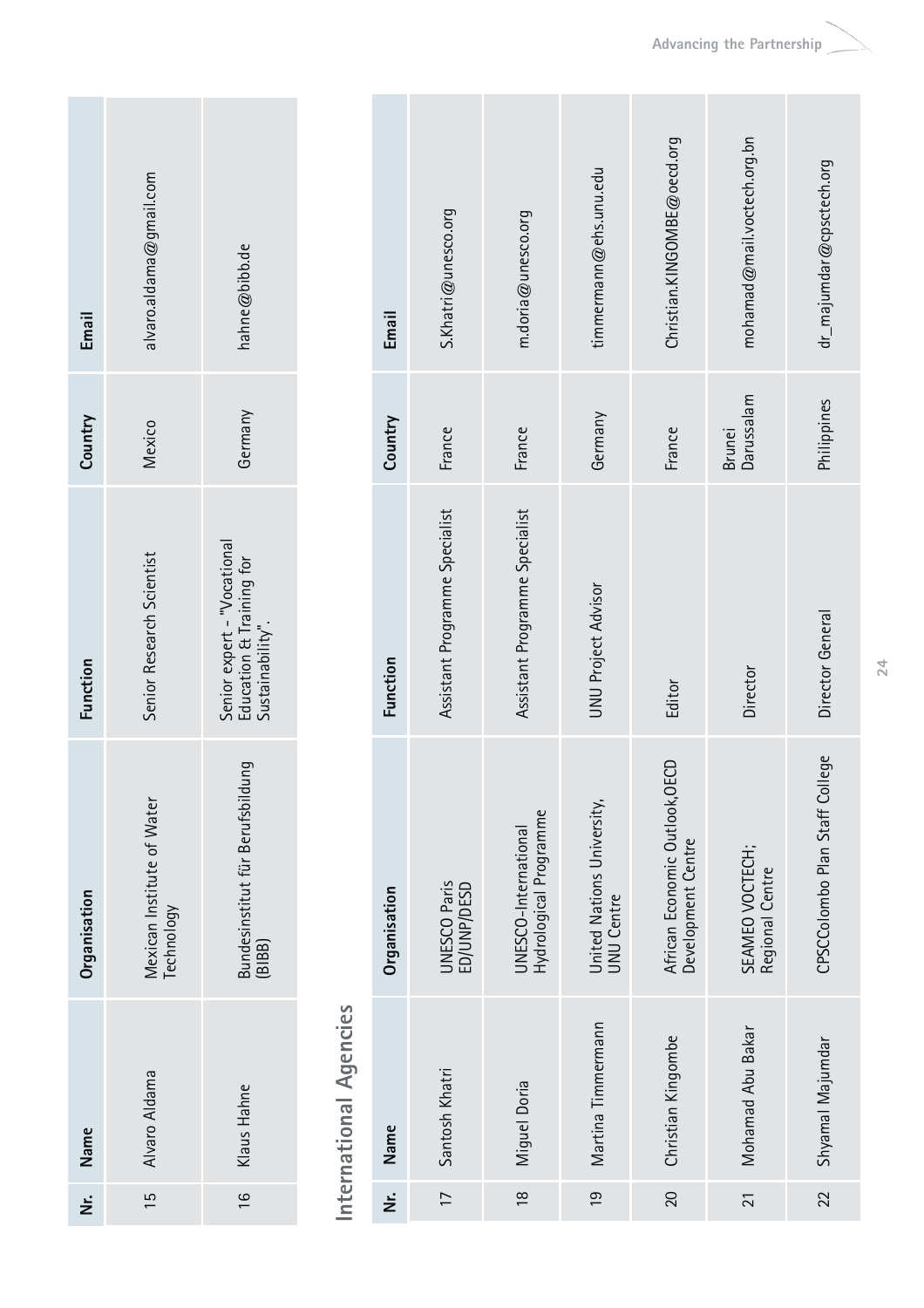| <b>Lmail</b>                |   |
|-----------------------------|---|
| roemer@esd.unesco.de        | ы |
|                             |   |
| burcu.tuncer@scp-centre.org |   |

**Nr. Name Organisation Function Email**

Organisation

Name

ن<br>خا

Function

**Country**

Email

German Commission for

UNESCOSecretariat, UN Decade for Sustainable Development

German Commission for<br>UNESCOSecretariat, UN Decade<br>for Sustainable Development

Katja Römer

Katja Römer

23

Programme Officer

Programme Officer

Germany

UNEP/Wuppertal Institute CollaboratingCentre on Sustainable Consumption and

UNEP/Wuppertal Institute<br>CollaboratingCentre on<br>Sustainable Consumption and<br>Production (CSCP)

Burcu Tuncer

**Burcu Tuncer** 

24

Project Manager

Project Manager

Germany

Production (CSCP)

Partner Agencies **Partner Agencies**

| Email        | luiz.ramalho@inwent.org                          | harry.stolte@inwent.org | r.maclean@unevoc.unesco.org | naing.yee.mar@unevoc.unesco.org<br>naing.yee.mar@hotmail.com | georg.sticker@inwent.org                                                                                           | wilfried.telkaemper@inwent.org                                             |
|--------------|--------------------------------------------------|-------------------------|-----------------------------|--------------------------------------------------------------|--------------------------------------------------------------------------------------------------------------------|----------------------------------------------------------------------------|
| Country      | Germany                                          | Germany                 | Germany                     | Germany                                                      | Germany                                                                                                            | Germany                                                                    |
| Function     | Director for Sustainable Business<br>Development | Head of Division        | Director                    | Programme Consultant                                         | Head of Division                                                                                                   | DepartmentIndustrialized and<br><b>Transition Countries</b><br>Director of |
| Organisation | InWEnt GmbH                                      | InWEnt GmbH             | UNESCO-UNEVOC               | UNESCO-UNEVOC                                                | Technological Cooperation, System<br>Development and Management in<br>nWEnt MannheimDivision<br>Vocational, Invent | InWEnt                                                                     |
| Name         | Luiz Ramalho                                     | Harry Stolte            | Rupert Maclean              | Naing Yee Mar                                                | Georg Sticker                                                                                                      | Wilfried Telkämper                                                         |
| ż            | 25                                               | 26                      | 27                          | 28                                                           | 29                                                                                                                 | 30                                                                         |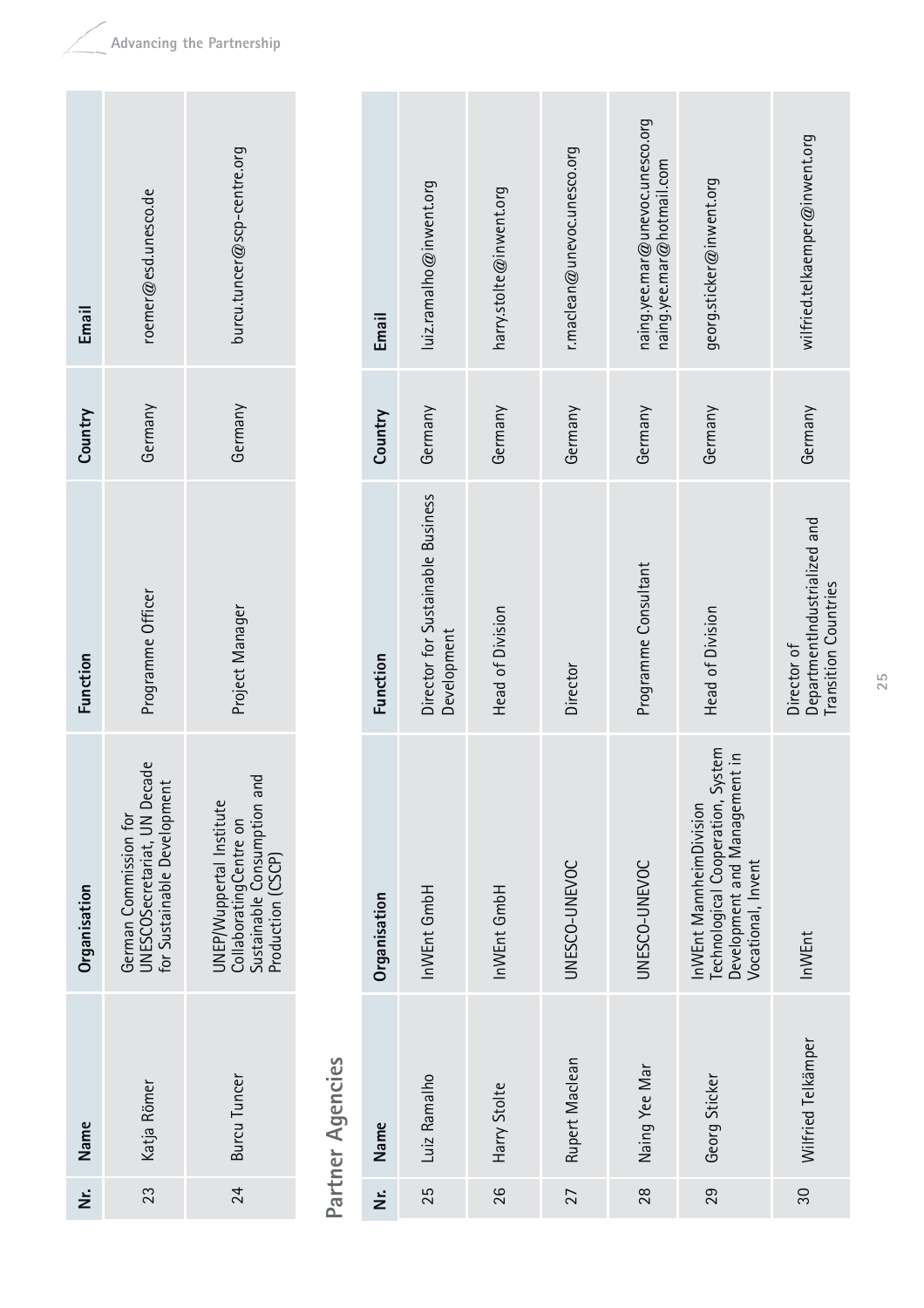Moderator **Moderator**

| Email          | John.fien@rmit.edu.au                  |
|----------------|----------------------------------------|
| Country        | Australia                              |
| <b>unction</b> | Anovation Professor of                 |
| Organisation   | Royal Melbourne Institut<br>Technology |
| Nr. Name       | 31 John Fien                           |
|                |                                        |

# Resource Persons/Facilitators **Resource Persons/Facilitators**

| Email        | k.adams@unescobkk.org               | jjoewag@aol.com | d.elias@unescobkk.org                                                                                                                | lynne.bennington@rmit.edu.au                                             |
|--------------|-------------------------------------|-----------------|--------------------------------------------------------------------------------------------------------------------------------------|--------------------------------------------------------------------------|
| Country      | Thailand                            | Germany         | Thailand                                                                                                                             | Australia                                                                |
| Function     | Private Sector Partnerships Officer | Consultant      | Development (ESD) and Technical<br>and Vocational Education and<br>Education for Sustainable<br>Programme Specialist for<br>Training | Professor and Director of the<br>Doctorate in Business<br>Administration |
| Organisation | APEID, UNESCO Bangkok               | InWEnt          | APEID, UNESCO Bangkok                                                                                                                | RMIT                                                                     |
| Name         | Kari Adams                          | Joachim Wagner  | Derek Elias                                                                                                                          | Lynne Bennington                                                         |
| ż            | 32                                  | က္က             | 34                                                                                                                                   | 35                                                                       |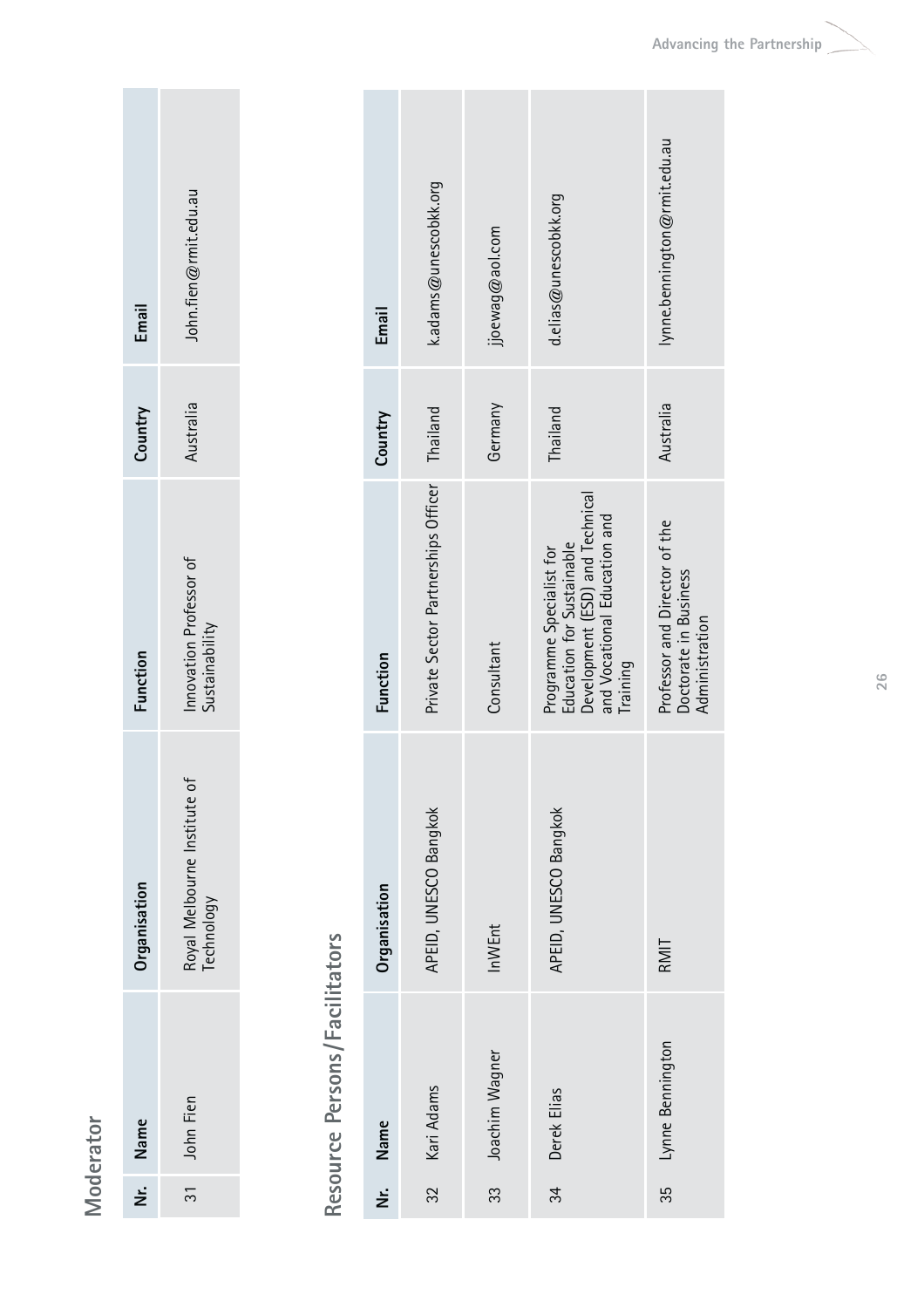Logistical Support **Logistical Support**

| .<br>خ | Name            | Organisation  | Function                                                                         | Country | Email                      |
|--------|-----------------|---------------|----------------------------------------------------------------------------------|---------|----------------------------|
| 36     | Matthias Werner | InWEnt        | Project Manager                                                                  | Germany | matthias.werner@inwent.org |
| 37     | Kira Holzhausen | InWEnt        | Coordination in International<br>Consulting and Assistance<br>Project Managment; | Germany | xantikira@yahoo.de         |
| 88     | Rula Atweh      | UNESCO-UNEVOC | Assistant Programme Officer<br>Intern                                            | Germany | r.atweh@unevoc.unesco.org; |
| ၁၁     | Janine Baudach  | UNESCO-UNEVOC | Intern                                                                           | Germany | mesgen2004@yahoo.com       |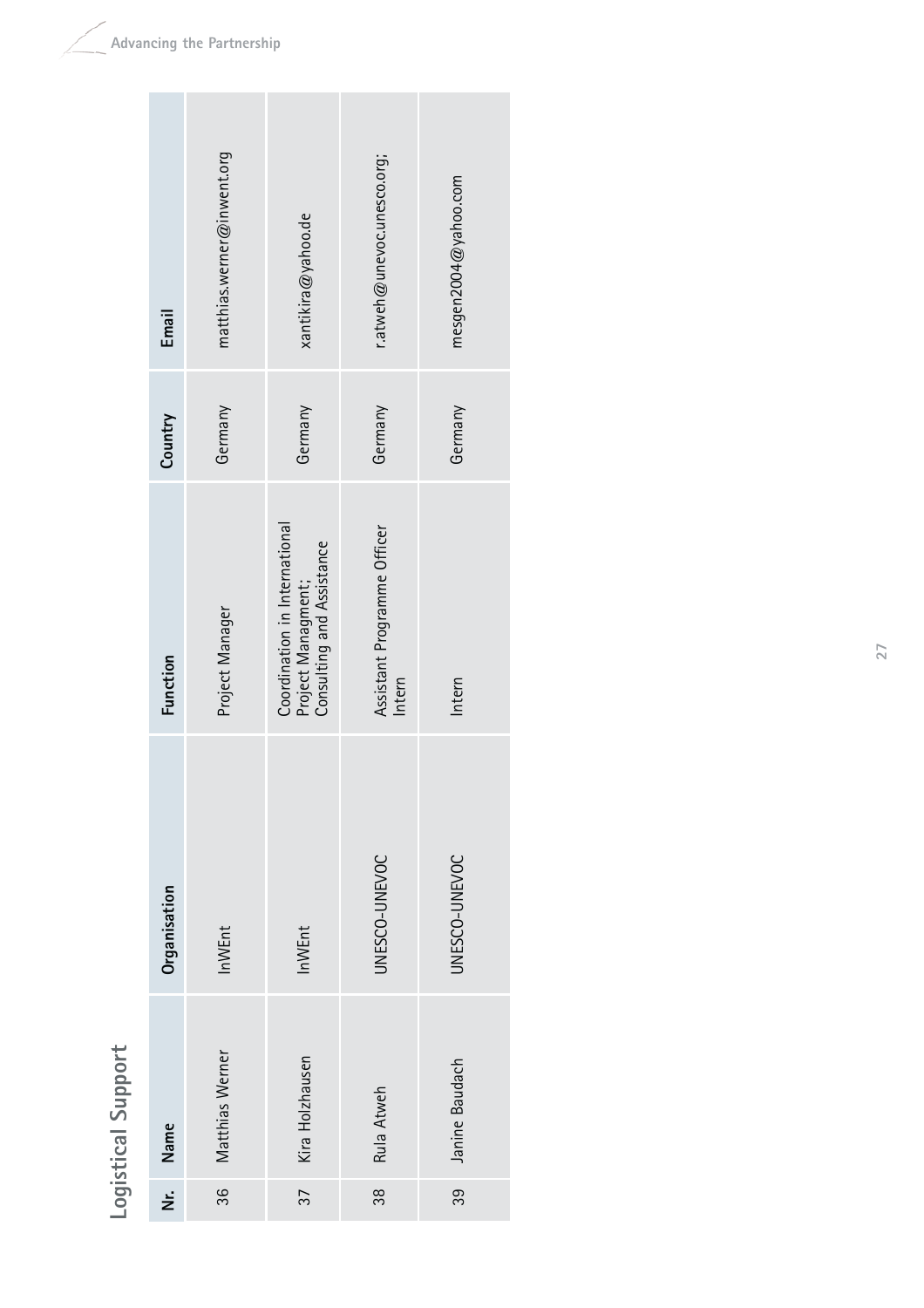#### **Participant Biographies**

#### **Markus Schwertel**

Markus Schwertel joined Cisco in 2001 to build the Networking Academy program in Germany. He is now responsible for creating international partnerships with European based international organisations or development agencies in vocational IT education in the European and Emerging markets.

Before joining Cisco, Markus worked for eight years in the German parliament (Bundestag) as the head of the office of one of the Members of Parliament. He also trained not-for-profit organisations in project management, time management and leadership courses.

Markus has a Masters Degree in Media and Education (University of Rostock, 2005) and a Masters Degree in Political Science, Sociology and Economy (Technical University Aachen, 1994) and is currently writing his PhD.

Based in Berlin, Germany Markus is originally from Frankfurt am Main and likes travelling and reading.

#### **Carolyn Nimmy**

Carolyn Nimmy works in the Cap Gemini global HR team and her current responsibilities include:

- > Leading Cap Gemini's Diversity and CSR initiatives;
- > Learning and Development rationalising local/global learning curricula around key roles and competencies, implementing a global LMS, increasing blended learning and driving an improved learner experience;
- > Talent Management and Leadership Development for our Global Outsourcing Business; and
- > Management of Global Employee Survey

Her experiences include: Human Resources, Learning and Development, and Information technology. Carolyn has worked and lived in a number of countries during her career including 3 years in the USA. She has experience in: recruiting, on boarding, employee surveys, internal communications, learning and development, learning management systems, e-learning, leadership development, career development, performance management, and diversity and corporate social responsibility.

#### **Hermann Röder**

Director ZWH, Germany

#### **Christian Blobner**

Christian Blobner was born and raised near Magdeburg, Germany. After completing his high-school diploma he started his university education at the Faculty of Economics and Management, where he graduated as an Economist in 2006. During his studies, Mr. Blobner also earned a Bachelors Degree in Business Management from the Napier University in Edinburgh, Scotland. Since August 2006 he is employed at the Fraunhofer Institute for Factory Operation and Automation IFF, Magdeburg, in the International Competence Center Logistics. His area of interest is CSR in Small and Medium-sized Enterprises. At the Fraunhofer IFF he works on projects in South-East Asia with a focus on the transfer of knowledge and best practices in the field of sustainability management and Corporate Social Responsibility from Europe to various ASEAN countries, e.g. Malaysia, Thailand and Vietnam.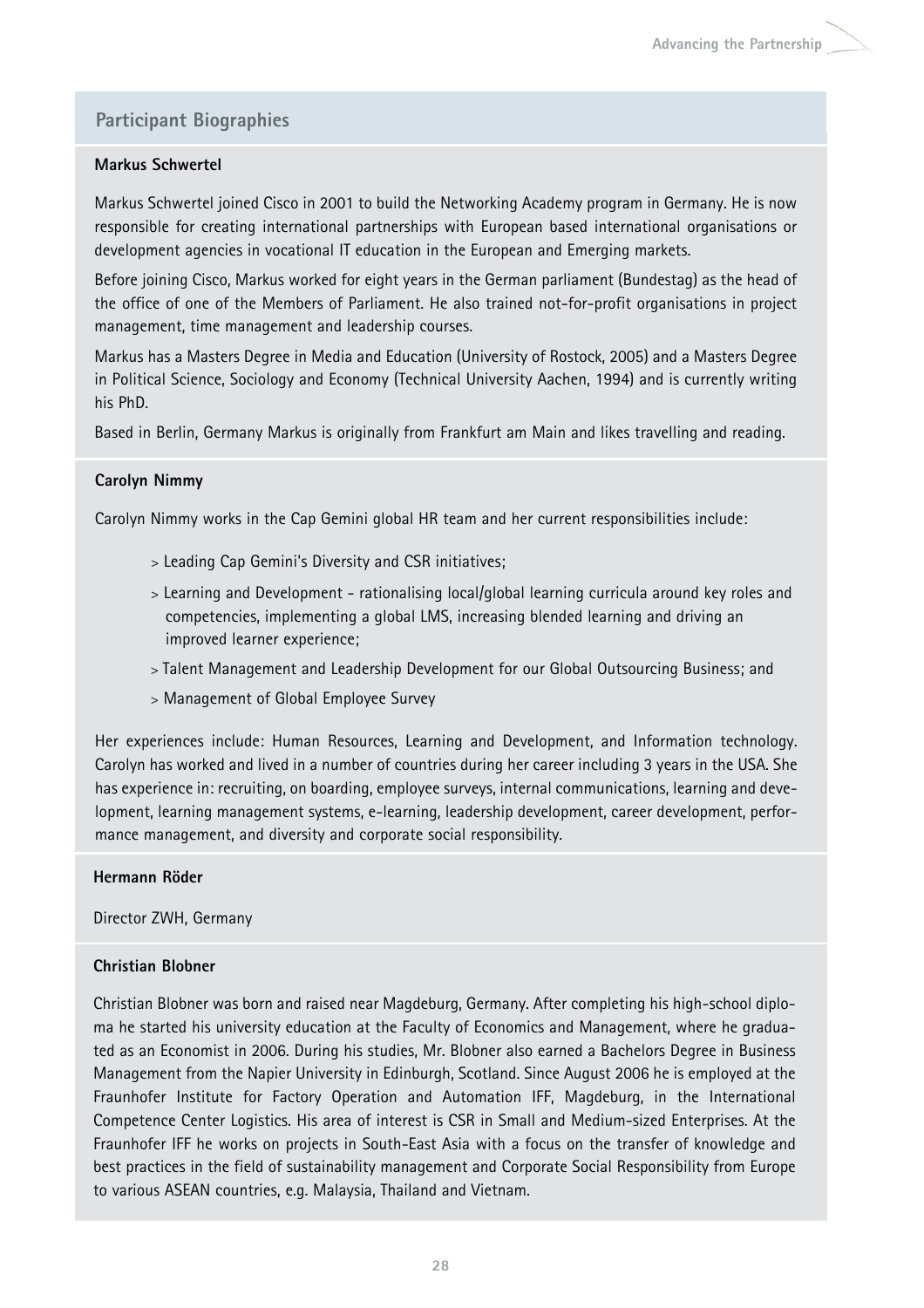#### **Bernd Garstka**

Mr Bernd Garstka has a combined civil engineering and economics degree from Bochum, Germany and a Doctorate (1993) in "earthquake engineering with reinforced concrete buildings".

For two years, until 1997, Mr Garstka worked on large international construction projects in China, Denmark, Sweden and Uzbekistan.

For the past 10 years he has worked in the field of vocational training for the construction industry in Germany as:

- > managing director of the "Vocational Training Institute of the Construction Industry" (NRW)
- > member of the Competence Centre of Vocational Training and Personal Resource Development of the German Construction Industry
- > member of the Competence Centre of Vocational Training and Personal Resource Development of the German Construction Industry
- > assistant lecturer at the University of Wuppertal

He has also worked on some special subjects in the area of vocational training, e.g.:

- > developing an e-learning-tool for German apprentices in the construction industry
- > improving the quality of construction managers by combining theoretical and practical skills ("dual studies")

As a service institution for companies, the "Vocational Training Institute of the Construction Industry" deals with up-to-the-minute subjects like "energy consumption" or "improving climatic conditions" to supply companies with suitable personnel and expertise.

#### **Mark Prain**

A graduate of Toi Whakaari (Wellington - 1978), New Zealand's premier Theatre Arts academy, Mark spent 15 years as a professional actor, director, playwright and opera singer. He then spent much of the next 15 working in NZ and the USA on Sustainable Leadership.

After five years with Greenpeace (1990-94), he became Executive Director of Sustainable Cities (1995- 2000) and then of the "Redesigning Resources Business Leadership Group" (2000-04). He is the author of two books on sustainable best practice (2002 & 2004), and wrote a national column on the subject for the Business Monthly from 1996-2005.

Beyond his current primary role as a principal of the Hillary Institute of International Leadership,

Mark is also Executive Director of the Untouched World Foundation, the charitable arm of fashion and lifestyle company, Untouched World, one of New Zealand's leading sustainability corporates.

Mark has a number of other directorships including strategic consultancy Maven Ltd., Professional Arts Services, NEXT Corporation and Terra Nova. He is widely-regarded as an independent thinker and partnership-broker.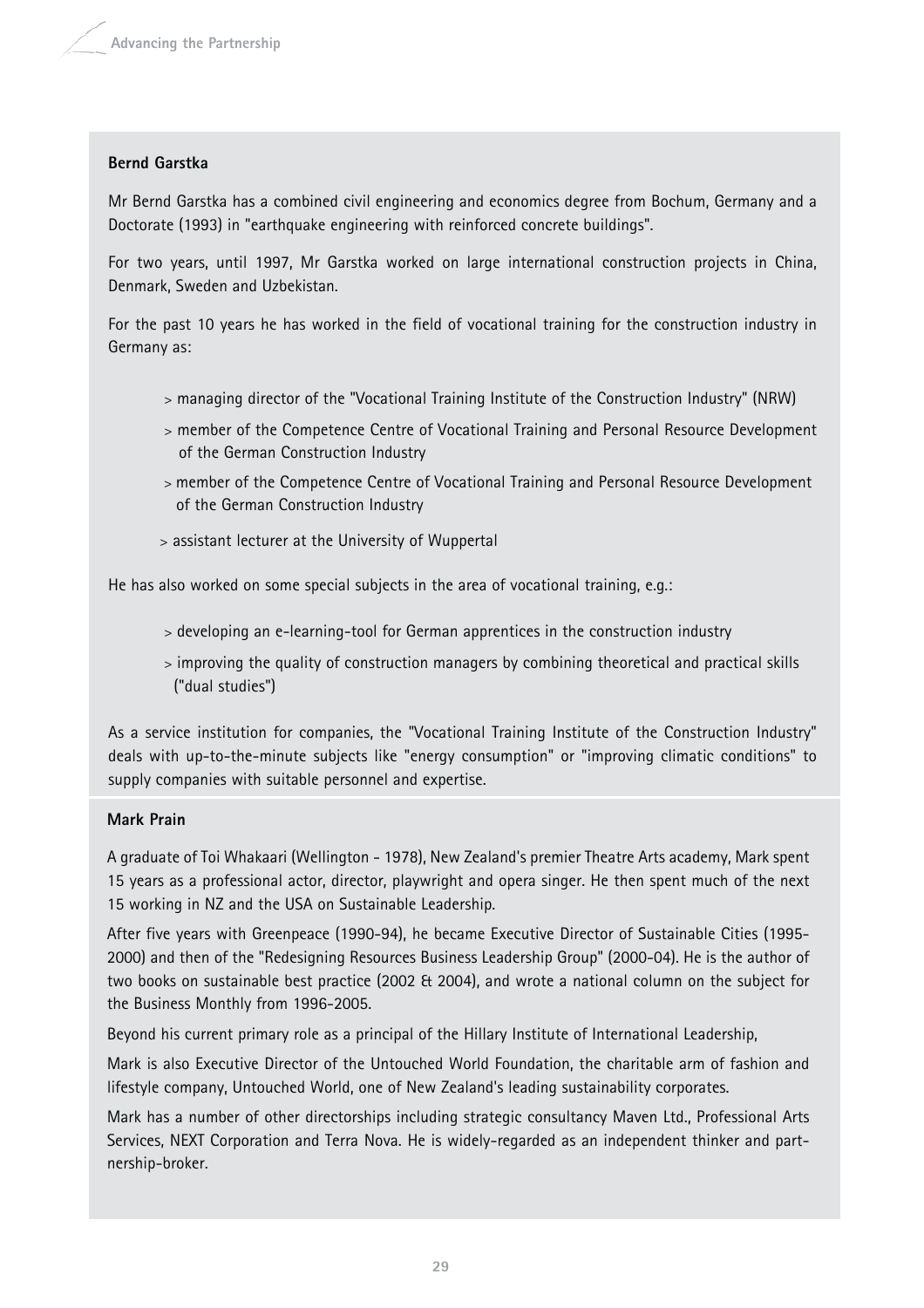#### **Nguyen Thi Phan Chung**

Ms Nguyen Thi Phan Chung studied a five-year course at Moscow Institute of Foreign Languages named Moris Torez in Russia and received her bachelor degree in 1989. Afterwards, she joined the Vietnam Chamber of Commerce and Industry (VCCI) and worked as an officer at the International Relations Department from 1989 to 1995. During this time she had been attending some training courses and received the Certificate in Microeconomics in 1993 and the Certificate in the Middle Management Training Course organized by JICA in Japan in 1995. From 1995 to 1997, she served in VCCI as the Deputy Manager, ASEAN Department. Since 1997 she is the Manager of the International Relations Department of VCCI. She also obtained the Certificate in the Training Course for the Financial Sector organized by the Singapore Ministry of Foreign Affairs in 2001. In the last 2 years, she has participated in the APEC Business Advisory Council-Vietnam Chapter (ABAC VIETNAM), worked enthusiastically and creatively as the Secretariat and contributed to the great success of the APEC Vietnam 2006. In addition, she is fluent in English and Russian and is continuously working to improve her language skills.

#### **Achim G. Deja**

Dr. Achim Georg Deja, Scholarship of the Heinrich Hertz Foundation, Diploma and Doctoral degree at the Technical University (RWTH) Aachen, GER, Master of Business Administration, at the Prince of Wales University Cardiff, UK. International Business Management, Sem. at the University St. Gallen. CH. Lecturer at Tokyo Kogio Daigaku, Japan Institute of Technology, Chiba University, Institute of Metallurgy, Nihon Kokan KK, Technical Research Center Kawasaki, Japan.

Dr. Deja served as Managing Director at the Mannesmann Group (Ltg Werke, MRW), as Board Member at Aesculap AG and Weru AG, as chairman of board in international affiliated companies in Spain, UK, Poland, Hungary and Malaysia and as General Manager for KARL STORZ Gmbh&Co.KG. Since 1997 Dr. Deja has been President of TIMA GmbH, a company that manages Transition and Integration Processes at industrial clients. He served in 80 entrepreneurial projects, developed 2004 a TIMA UN Global Compact business Model for Out-performance and Sustainability and coordinated the UNGC multi shareholder and stakeholder project "Women's Health Initiative in India.

He is a participant of UN Global Compact, N.Y. the GC Learning Forum; the Business Guide to Partnering with NGO's and the UN, and is signatory of UNGC Caring for Climate: The Business Leadership Platform.

#### **Peijun Liu**

#### Born in July 1968

PHD in Law, LLM (Peking University); MBA in Information Management (the University of Hull (UK)); BA.Edu. (Peking Normal University).

- > Director, School Administration Division, the Department of Vocational Education and Adult Education, Ministry of Education of China
- > Director, Online Information Department, National Institute of TVE
- > Manager, Project on ICT Application in TVET (2005-2010)
- > Researcher, Tax Law Research Centre, Peking Universit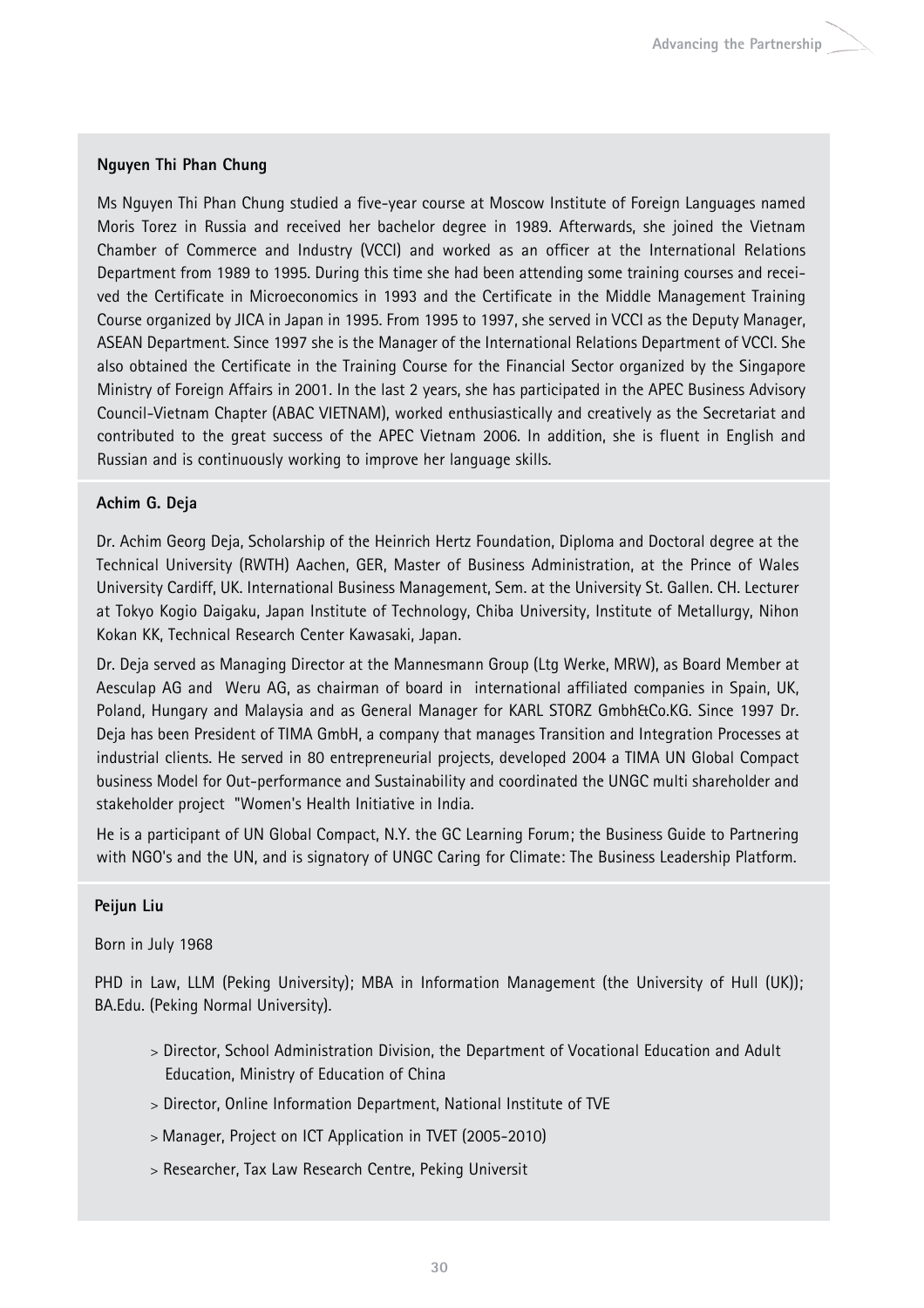- > Loan Project Expert, World Bank in Chin
- > Chief Consultant, Associate of Risk & Crisis Management of China

Work Responsibilities & Research Areas: national TVET strategies, policy making, monitoring and inspecting; TVET School Performance Assessment; ICT Application in TVET; Manpower Development for Industries and Enterprises; corporate social accountability; Government Procurement; Tax Law, Economic and Social Law, Market Regulation, etc. contributed to the great success of the APEC Vietnam 2006. In addition, she is fluent in English and Russian and is continuously working to improve her language skills.

#### **Siripan Choomnoom**

Siripan Choomnoom received her bachelor and master degree in Occupational Education from Oklahoma State University, U.S.A. and Ph.D. in Occupational Education (with special emphasis on policy & planning) from Cornell University, U.S.A. under the Thai Government Scholarship programmes. She was a teacher and also a lecturer at various TVET colleges and university in Thailand. She has a long experience in TVET planning and policy formulation in Thailand. In 1999-2001, she served as Director of Planning Division, and was promoted to Specialist in Policy and Planning TVET of The Department of Vocational Education, Thailand in 2002. Presently, she is Deputy-Secretary-General of the Office of Vocational Education Commission, Ministry of Education, Thailand.

#### **Jariya Tappakul Na Ayuthaya**

Dr. Jariya Tappakul Na Ayuthaya is a supervisor posted chief of Comparative study at the Bureau of Vocational Education Research and Development, OVEC, Thailand. Her specialization involves educational research and statistics, and industrial education management. She's had experiences as policy plan officer and teaching staff at a technological institution before turning to be supervisor. While currently conducting research, she is also a supervisor to teachers in vocational colleges to do researches and also involved in projects and activities to promote quality vocational education.

#### **Genet Meseret**

Born in 1965, she Graduated from Addis Ababa University in Educational Planning and Management with B.A degree in Development Management with Msc. Degree. She has had rich experiences in Management positions in different sectors such as Deputy Bureau head in Social Affairs, Non Governmental Organizations and Education Bureau. Currently, she is working as a Manager- Engineering Capacity Building Program National TVET reform.

#### **Steve Gough**

(PhD; MEd; PGCAE; PGCE; B.Sc(Econ); FRGS.)

Steve is Deputy Director of the Centre for Research in Education and the Environment at the University of Bath. His special area of interest is the role of learning in the management of all aspects of the relationship between society and nature. He has conducted research funded by a wide variety of organisations including the UK Economic and Social Research Council, the MacArthur Foundation, the World Wildlife Fund, The UK Department for International Development (DFiD), the UK National Health Service and the Higher Education Funding Council for England.

Steve's publications include many papers and five books. He has led geographical expeditions in Borneo and Papua New Guinea and is a Fellow of the Royal Geographical Society.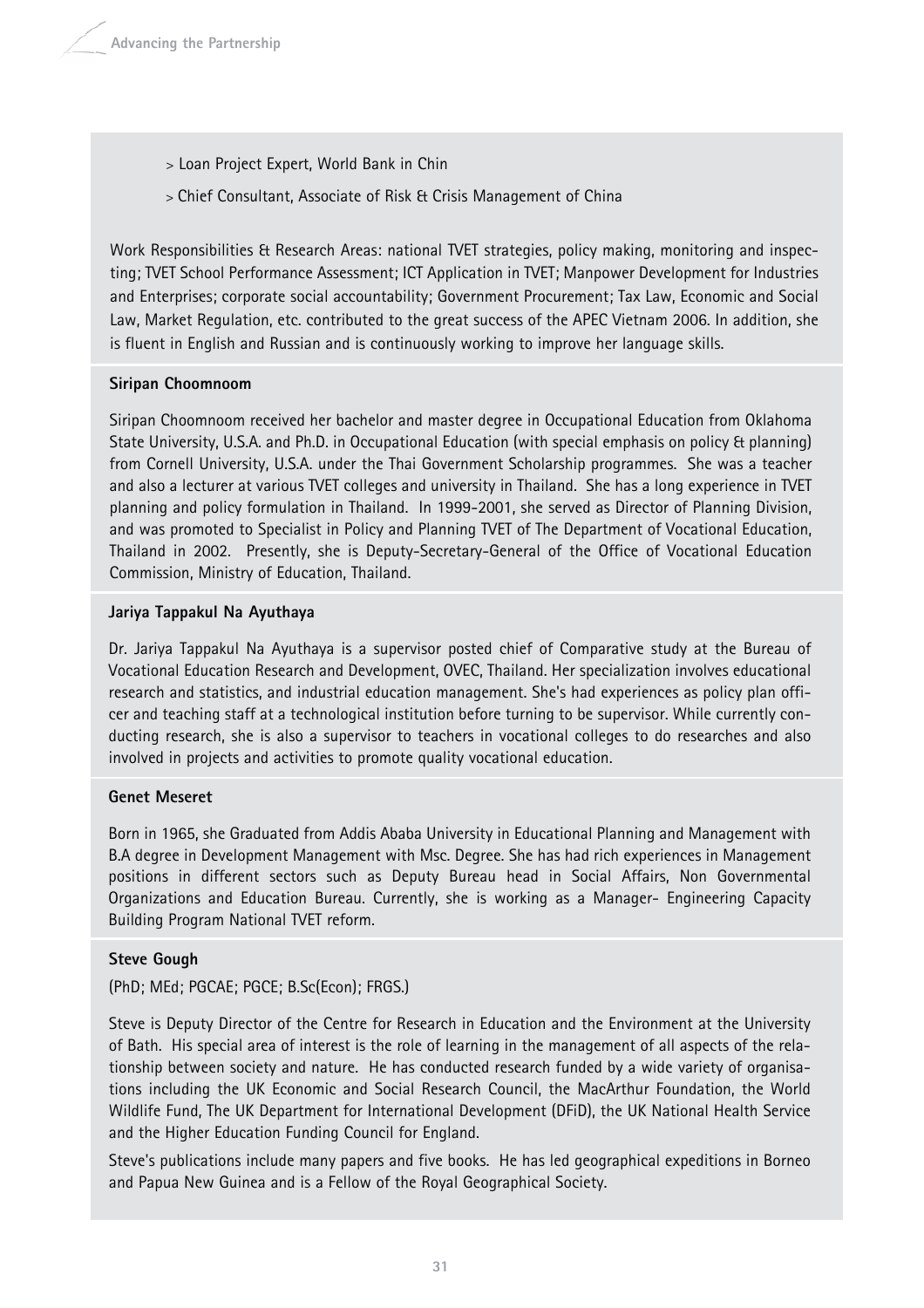#### **Frank Bünning**

Dr. Frank Bünning is a widely experienced international VET researcher. He has studied at Dresden University of Technology (Germany) and Belmont University (Nashville, Tennessee), interned and taught at the P.A.C. Ramasamy Raja's Polytechnic in Rajapalayam (India), and conducted doctoral research at Anglia Polytechnic University (GB). Currently, he is involved in VET research and development projects in East Asia and the Baltic States.

He is presently working as the International Field Leader at the Otto-von-Guericke University Magdeburg/ Department of Vocational Education and Human Resources Development.

#### **Alvaro Aldama**

Alvaro Aldama was born in Mexico City in 1954. He obtained his B.S. in Civil Engineering and his M.S. in Hydraulic Engineering at the National Autonomous University of Mexico (UNAM). He got his Ph.D. degree in Fluid Mechanics at MIT. He has had more than 30 years professional experience in all aspects related to water: education, research, management, public policy and consulting. He has been a Professor at UNAM for 25 years and was a Professor at Princeton University for 4 years. He has done research at UNAM, MIT and at the Mexican Institute of Water Technology (IMTA). He was the Director General of IMTA for nearly 14 years. In that position he became involved in water management, water public policy and water education in its most general sense (i.e. professional and graduate level, technical and vocational training, directed towards teachers, children, youngsters and society as a whole). He has also done extensive consulting work for Mexican and international organizations, including the World Bank. He is a former member of the Board of Governors of the World Water Council and he is a former President of the Mexican National Academy of Engineering and the Mexican Hydraulics Association. He has written more than 170 scientific papers and books. He has received over 20 national and international prizes and awards in recognition for his work.

#### **Dr. Klaus Hahne**

Studies in science of education, psychology and sociology and physics in Hamburg, Flensburg and Marburg (1966-1972). Researcher in the fields of open learning in primary schools at the University of Marburg (1972-1976). Research on learning-teaching processes in sciences (comprehensive schools) at the University of Hanover (1976-1981). Head of the department "Vocational Training of Disadvantaged Youth" at the NVHS Hanover (1981-1987). Since 1987 research on learning and teaching concepts and means especially for SME at the BIBB. 1997-2000 participants in the US-German scientific expert-dialogue to "informal learning (BIBB - EDC Education-Development-Center. Since 2001 senior expert in the BIBB-program "Vocational Education & Training for Sustainability".

#### **Santosh Khatri**

Santosh Khatri works with the Education for Sustainable Development Section, Division for the Coordination of UN Priorities in Education, UNESCO Headquarters, Paris, in supporting the implementation and coordination of the United Nations Decade on Education for Sustainable Development (DESD), of which UNESCO is the Lead Agency. He is ESD Section's Focal Point for the United Nations Inter Agency Committee (IAC/DESD), Partnerships and Youth. Prior to joining UNESCO, he was Senior Programme Officer with Basic and Primary Education Programme, Department of Education, Ministry of Education and Sports, Nepal.

Santosh has a Master's in Philosophy (M.Phil) in Educational Leadership, a Master's in Public Administration (MPA) and Bachelors in Commerce (B.Com). His professional expertise among others include, educational policies and strategy development, planning, implementation and management of formal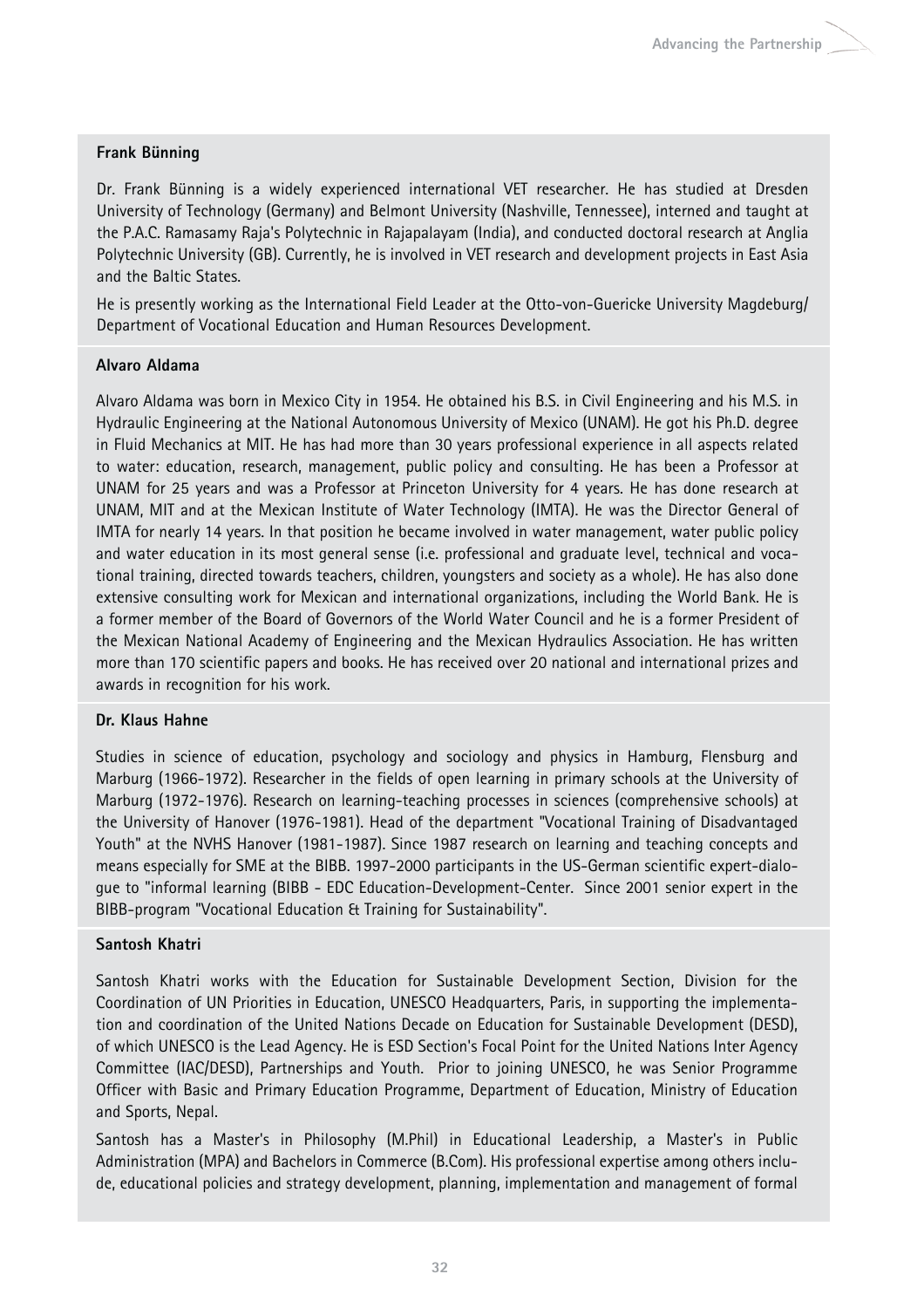and non-formal education programmes, project management and administration, financial management and has experience of working with public institutions at the national and sub-national levels.

Santosh is interested and aspires to contribute to effective partnerships between the governmental and non-governmental institutions at the international and national levels in supporting educational programme activities towards sustainable development.

#### **Miguel de França Doria**

Miguel de França Doria is the focal point for water education of the International Hydrological Programme of UNESCO, the lead partner for the thematic programme on water education of the United Nations Decade of Education for Sustainable Development. Prior to joining UNESCO, Doria had taught and developed research on freshwater resources, in particular in the fields of environmental risk, integrated resources management, environmental impact assessment and adaptation to climate change. Miguel de França Doria studied environmental engineering and has a PhD in environmental sciences from the University of East Anglia, United Kingdom.

#### **Martina Timmermann**

Martina Timmermann is currently Project Adviser to the United Nations University (UNU) Headquarters and Member of the Advisory Board of TIMA GmbH International in Bonn, Germany. From 2004-2007, she served as Director of Studies on Human Rights and Ethics at UNU headquarters in Tokyo. 2003-2005 she was board member of the German Association for Asian Studies (DGA); 2000-2003 she was awarded a research project grant by the German Research Association (DFG) and subsequently served as director of the DFG project, "The human rights politics of Japan, Indonesia, the Philippines and Malaysia: Mirror of 'Asian Identity'?" conducted at the Institute of Asian Affairs in Hamburg; in 2002, she was invited as German representative to the ASEM track II conference on gender issues in Tampere, Finland; 1994-1999 she worked as research fellow/assistant professor for International Relations at the University of Trier, teaching International Relations, and Foreign Policy with a focus on Asian countries, particularly Japan. During that time she also served as member of the senate of Trier University and, later on, also as a representative of Trier University to the Ministerial Conference on University Restructuring (HSK) of Rhineland-Palatinate. She received her doctorate in 1998 from Ruhr-University Bochum on a comparative study, published as "The Power of Collective Thought Patterns: Values, Change and Political Culture in Japan and the United States of America" (in German). For her PhD research which she conducted at the Hitotsubashi University in Tokyo from 1993-1994 and at Harvard University's US-Japan Program in summer 1995, she was awarded a research scholarship by the Japanese-European Special Exchange Programme (SEP).

Her current research focuses on international institutionalization, human rights issues within the institutional framework of the United Nations, particularly the UN human rights special procedures, and issues of humanitarian governance, with a focus on the UN Global Compact. Her book projects in progress include "The Institutionalization of Northeast Asia" (forthcoming), and "PPP for Women's Health in India: Balancing Women's Health Needs, Human Rights, Economic Rationality and Global Compact Ethics" (forthcoming).

#### **Christian Kingombe**

Christian Kingombe is a research economist in the OECD's Development Centre. His areas of specialization include: Economic growth & development; Transport economics & rural development; and Labor economics (e.g. The Social Dimension of Globalization). Before joining the OECD in 2007, Mr. Kingombe worked as an external COWI consultant for e.g. The World Bank and the European Commission on transport infrastructure development projects. Prior to that he held various positions with several international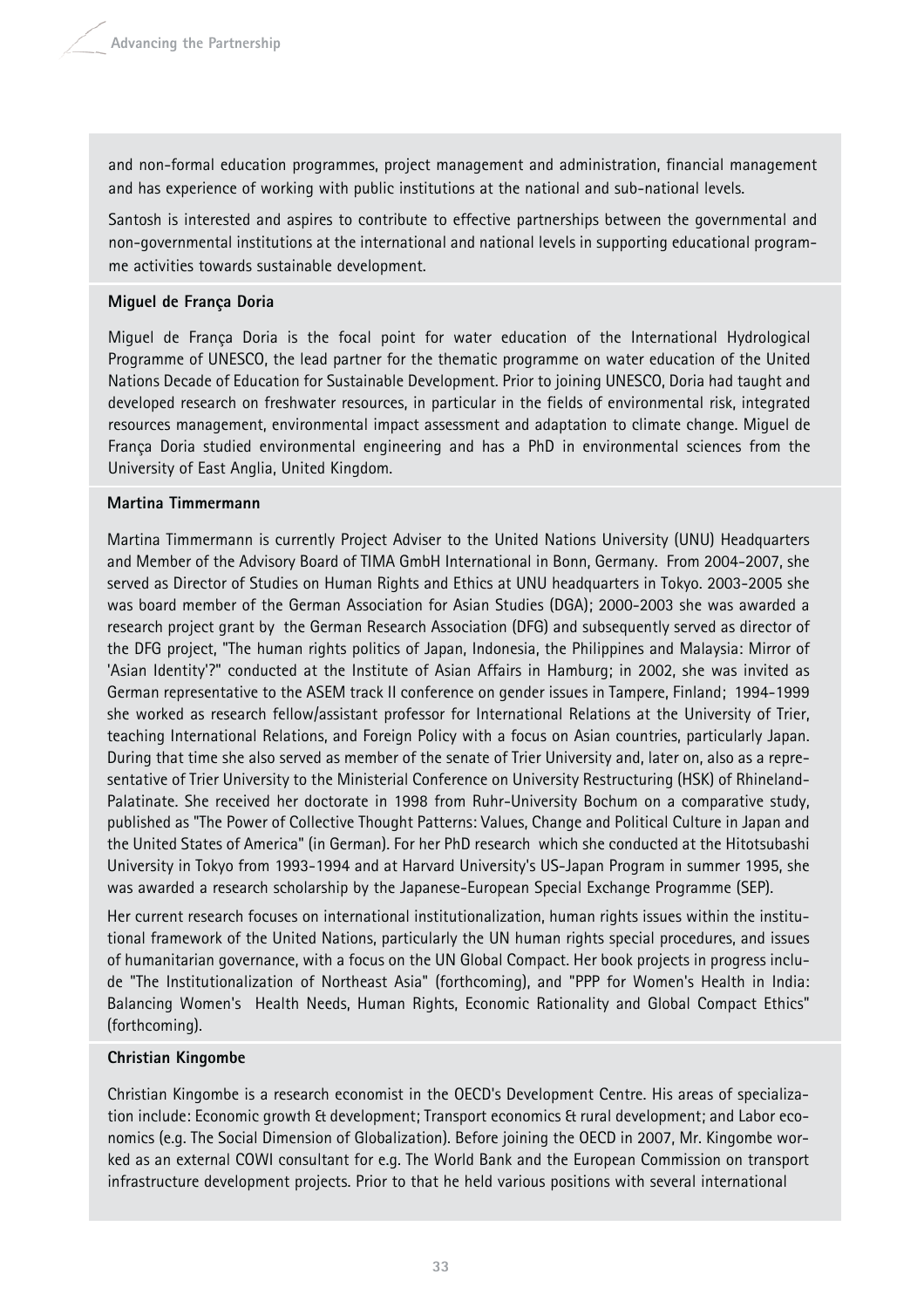rganisations (UNCTAD, ILO and UNECE) since 2000, of which one year was spent as a programme officer in the ILO's Office in Zambia.

Kingombe is in the process of completing a PhD dissertation at the University of London focusing on "the Causes and Nature of the Transmission Mechanisms between Rural Road Labour-Intensive Transport Infrastructure Investment, Sustainable Pro-poor Rural Economic Growth, and Agricultural Trade."

#### **Mohamad Bin Abu Bakar**

Mohamad Bin Abu Bakar, Director,SEAMEO VOCTECH Regional Centre, Brunei Darussalam as of 22 May 2006. He was the former Education and Culture Attaché of the Brunei Darussalam High Commission, Kuala Lumpur, Malaysia, from 2000-2005. Shortly before joining the Centre, he served as Assistant Chief of the 6th ASEAN Skills Competition Secretariat, Department of Technical Education, Brunei Darussalam. Not new in SEAMEO VOCTECH, having served as the Administrative Officer in 1996-1997. Emerging as a VTET leader and a professional are offshoots of his education, the Technical Education degree from the Polytechnic College, Huddersfield, coupled with his Technical and Mechanical certificates from the Bolton College of Education and Bolton Technical College, England; also aptly executed in later government posts, such as, from 1980-1995/1998-1999 capably at the helm of VTET institutions, as Deputy or Principal, particularly at the Jefri Bolkiah School of Engineering, Nakhoda Ragam and the Sultan Saiful Rijal Technical College.

Dynamically involved in SEAMEO VOCTECH's mandate on strengthening and improving VTET via HRD of SEAMEO's administrators and lecturers, He also spearheaded proper project implementations: a) In 2006, the French-funded Skills Recognition Arrangement for SEAMEO Indo-China countries highlighting governance, qualifications framework, quality assurance and collaboration, and, b) the 2007-2009 Netherlands Government Project benefiting SEAMEO country VTET practitioners on capacity-building/sustainability training programmes, research networking and setting-up ICT infrastructure. The years hence, his stewardship is brazed with more challenges, such as, maintaining/reinforcing a quality management system of its programmes, fulfilling the Centre's ISO 9001:2000 certification, earned in 2005, and ensuring VTET customer-driven and sustained change and improvement. The MOE-Brunei Darussalam, SEAMEO Secretariat-Bangkok, Thailand and its SEAMEO country-Governing Board Members do provide support and guidance, which Mr. Mohamad, like his predecessors, has envisaged important.

#### **Shyamal Majumdar**

Shyamal Majumdar is the Director General of Colombo Plan Staff College for Technician Education (CPSC), an inter-governmental organization based in Manila, Philippines. Prior to his current appointment, he was Head of the Department of Computer Science & Engineering at the National Institute of Technical Teachers Training & Research (NITTTR) in Kolkata, India. He was Regional Vice-President for International Vocational Education & Training Association (IVETA) - Asia & Pacific Region and Faculty Consultant in CPSC. He has contributed in the region's TVET through his engagements with CPSC, UNESCO-Bangkok, UNESCO-China, UNESCO-Cairo, FAO-UN, ADB and ADBI in various TVET programs and projects. Specifically, he has worked as Expert and Consultant in the fields of Open and Distance Learning, Teachers Training, Multimedia and Educational Computing for UNESCO, UNEVOC, GTZ, COL and FAO-UN. He was engaged as an expert and editor for developing regional guidelines for Pedagogy-Technology integration for the Asia and the Pacific region for the JFIT-supported UNESCO project.

Dr. Majumdar earned a Bachelor's Degree in Electronics and Communication Engineering in 1978; Master's Degree in Telecommunications Engineering in 1988, and Doctoral Degree in Computer Science and Engineering in 1999 from Jadavpur University, India.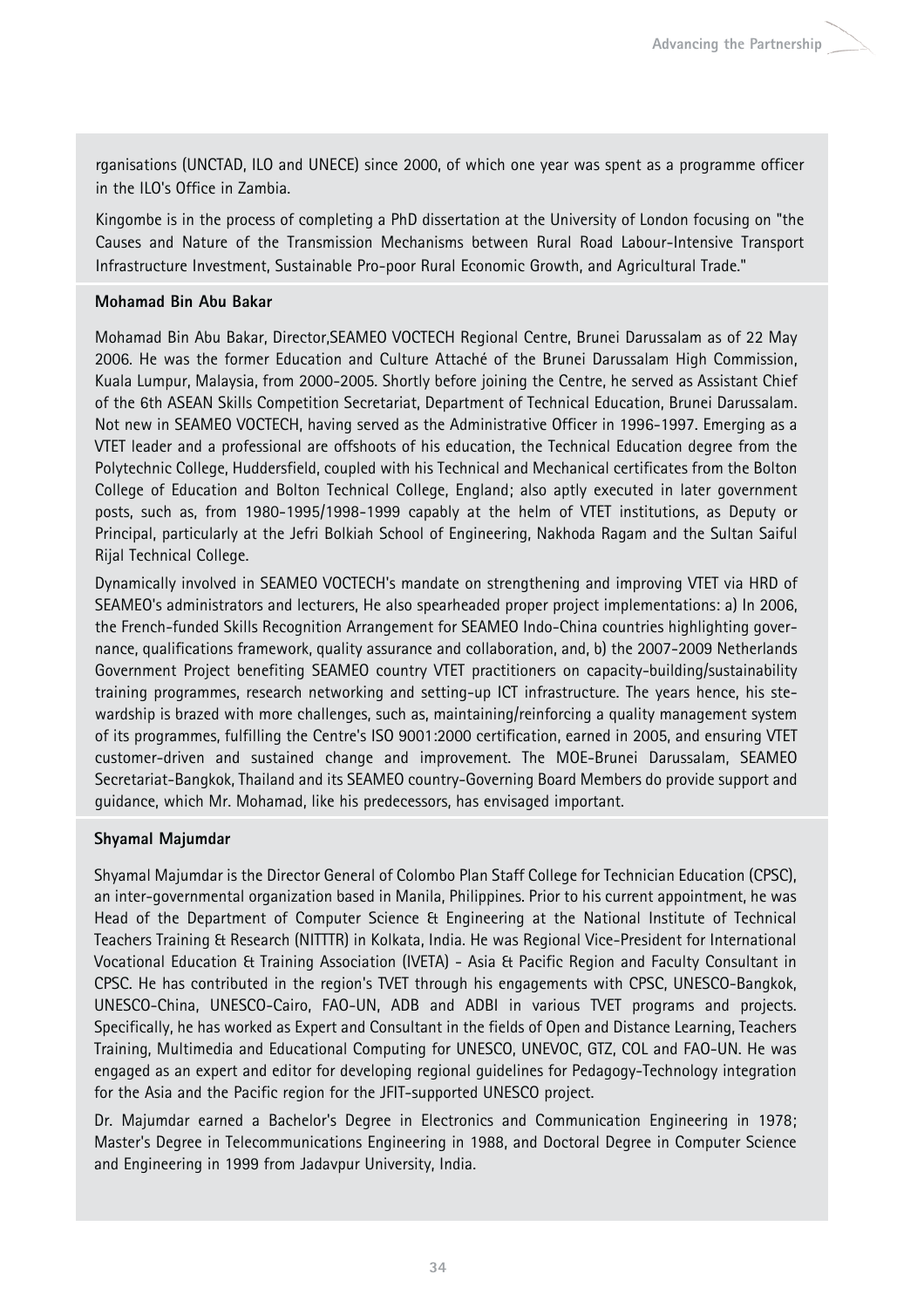#### **Katja Römer**

Since October 2007, Katja Römer has worked as programme officer in the Secretariat for the UN Decade "Education for Sustainable Development" in Bonn, Germany. She previously worked in the World Heritage Division of the German Commission for UNESCO and in the UNESCO Sector for Communication and Information in Paris. Katja Römer studied media science, English and American Literature and Business Economics at Trier University, Germany, and at the Universidad de Santiago de Compostela, Spain.

#### **Burcu Tunçer**

Burcu Tunçer's expertise lies with enhancing eco-efficiency in global product chains, global sustainable consumption and production agendas, and policy tools and instruments for sustainable consumption. She also focuses on market-based environmentally and socially responsible activities that empower the poor to meet their basic needs. She lectures in capacity building training programmes conducted for the intermediary cleaner production institutions of developing countries on tools for environmental management including corporate sustainability reporting. She has also conducted seminars on Environmental Management in various universities and business schools.

Burcu Tuncer holds an MSc in Environmental Management and Policy from the International Institute for Industrial Environmental Economics (IIIEE, Lund University, Sweden). She previously earned a Masters of Business Administration (MBA) Degree from Bilkent University and an MSc Degree in Environmental Engineering from the Middle East Technical University in Turkey.

#### **Luiz Ramalho**

Born 1952 in Rio de Janeiro/Brazil, Luiz Ramalho studied sociology and political economy in Frankfurt/Main, Paris and Berlin. He holds a PhD in sociology by the Free University of Berlin. He has been working in the field of Development Cooperation for more than 30 years as lecturer, researcher, and consultant in different senior management positions for the German Development Service, German Society for Technical Cooperation, Carl Duisberg Society and InWEnt. He worked for many years in West Africa (Guinea, Mali, Cape Verde Islands), Brazil and the South Pacific (Papua New Guinea). In his last assignment oversees he was Director of the German Development Service for Papua New Guinea and the South Pacific. Since 2003 he is Director for Sustainable Business Development at InWEnt with the status of an executive officer with statutory authority, also responsible for InWEnts Programmes on Science, Technology and Innovation. He is commissioner at InWEnt for Latin America and the Caribbean and key account manager for UNEP, UNIDO, Inter American Development Bank, JICA, ILO and Association of German Chamber of Commerce. He is also engaged in numerous activities in civil society organizations.

In his professional and personal life Dr. Ramalho always worked in the interface of cultures and stakeholders, mainly of governments, private sector and NGOs.

#### **Harry Stolte**

Harry Stolte is presently working as Head of Division "Modern media and curricula development in VET" as well as Head of Division "Regional Center Saxony-Anhalt" of InWEnt - Capacity Building International, Germany.

After his doctorate in methods of derivation of new qualification requirements from developments in industry, and since about 20 years, he is active in international cooperation in the field of Vocational Education and Training with a main regional emphasis in Eastern Europe, Asia and South East Asia.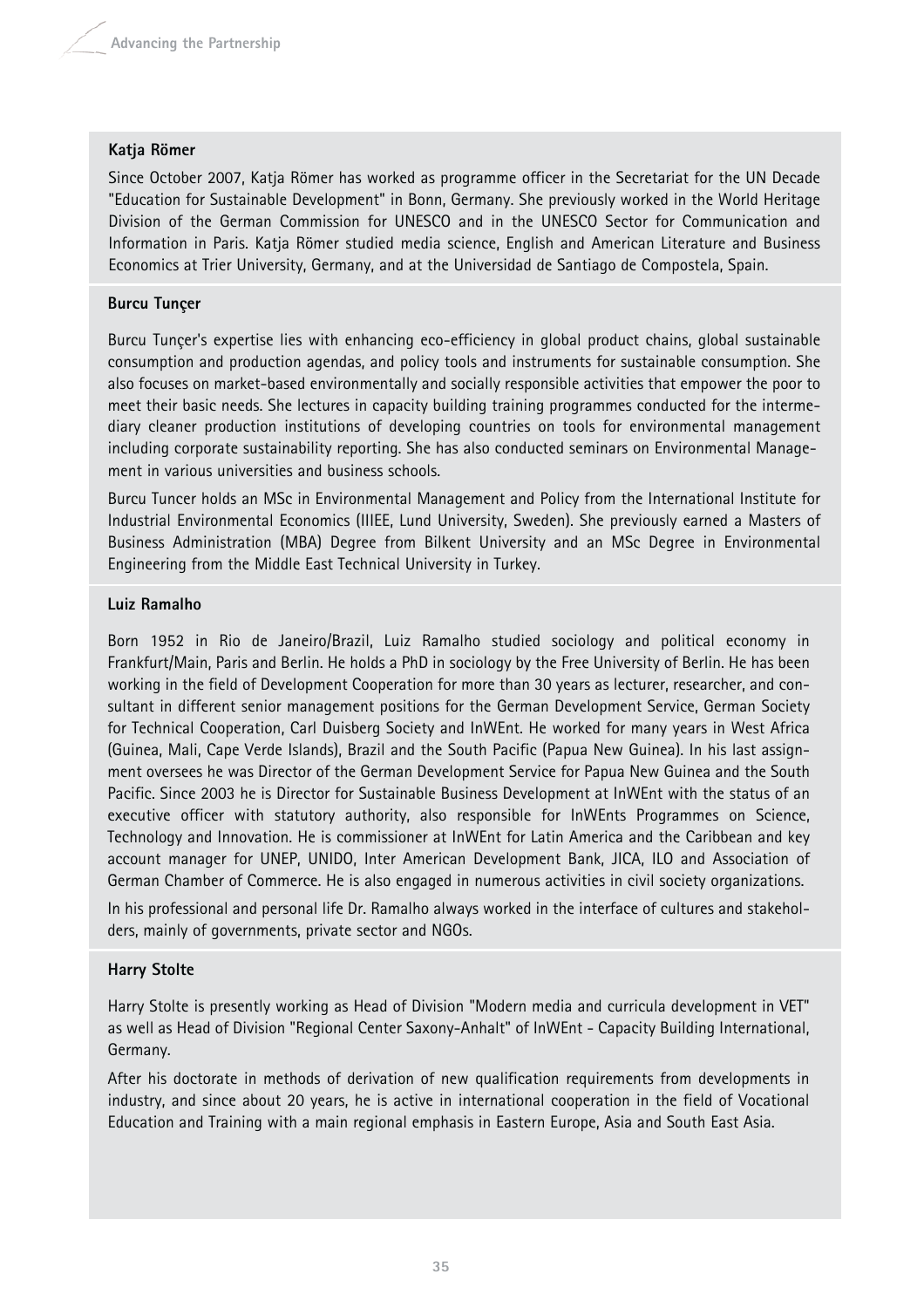#### **Rupert Maclean**

Rupert Maclean is the foundation director of the UNESCO-UNEVOC International Centre (since 2001). Before joining UNEVOC, he was the director of the Section on Secondary Education at UNESCO headquarters in Paris, Chief of the UNESCO Asia-Pacific Centre on Educational Innovation for Development (ACEID) at UNESCO Bangkok. He was also a UNESCO Chief Technical Advisor for a UNDP-funded project to strengthen and upgrade teacher education in Myanmar.

Rupert Maclean is editor of the UNEVOC International Library of TVET, published by Springer (Netherlands), which includes an international handbook, book series, annotated bibliographies on TVET and national profiles of TVET systems. He is also currently chairman, UN Heads of Agencies, for Germany. Rupert Maclean is an Australian national.

#### **Naing Yee Mar**

Naing Yee Mar is a UNESCO-UNEVOC programme consultant specialised in cross media format and web based technologies in TVET.

In her assignments, Naing Naing focuses on project initiation and design. She also coordinates and manages several ongoing UNESCO-UNEVOC activities, primarily in Asia-Pacific and in the Baltic States. As her main task, she works closely with the IT and Information and Publications departments on the development of the UNESCO-UNEVOC website and online services.

Naing Naing has research experience in state of the art, innovative web-based technology projects in the corporate sector. Since 1996, she has worked with Cap Gemini, Computer Science Corporation (CSC), WorldCom and other leading media companies in the Netherlands as Senior Project Manager. She holds a B.Sc. in Physics (Myanmar) and an MBA in General and Strategic Management in Information and Communication Technologies (Netherlands). Currently, she is pursuing a doctoral degree in education at the University of London.

#### **Georg Sticker**

Georg Sticker is Head of Division at the Division Technological Cooperation, System Development and Management in Vocational Training, Mannheim InWEnt - Capacity Building International, Germany. He has 25 years experience in development cooperation in Europe, Latin America, Africa and Asia in different leading positions for projects related to professional education, promotion of SME, microfinance and human resource development.

#### **Wilfried Telkämper**

Director of Department Industrialized and Transition Countries, InWEnt, Germany

#### **John Fien**

Innovation Professor of Sustainability at RMIT University in Australia, has been a consultant to UNESCO Headquarters and UNESCO-UNEVOC on Education for Sustainable Development. He has been instrumental in developing the framework for the United Nations Decade of Education for Sustainable Development and in facilitating discussions about the relevance of the themes of the Decade for TVET. He was coauthor of the Discussion Paper for the UNESCO International Experts Meeting on Learning for Work, Citizenship and Sustainability, Bonn, October 2004, and co-moderator for this meeting. Fien was also the convenor of the follow-up meetings in Thailand (August 2005) and Vietnam (July 2006).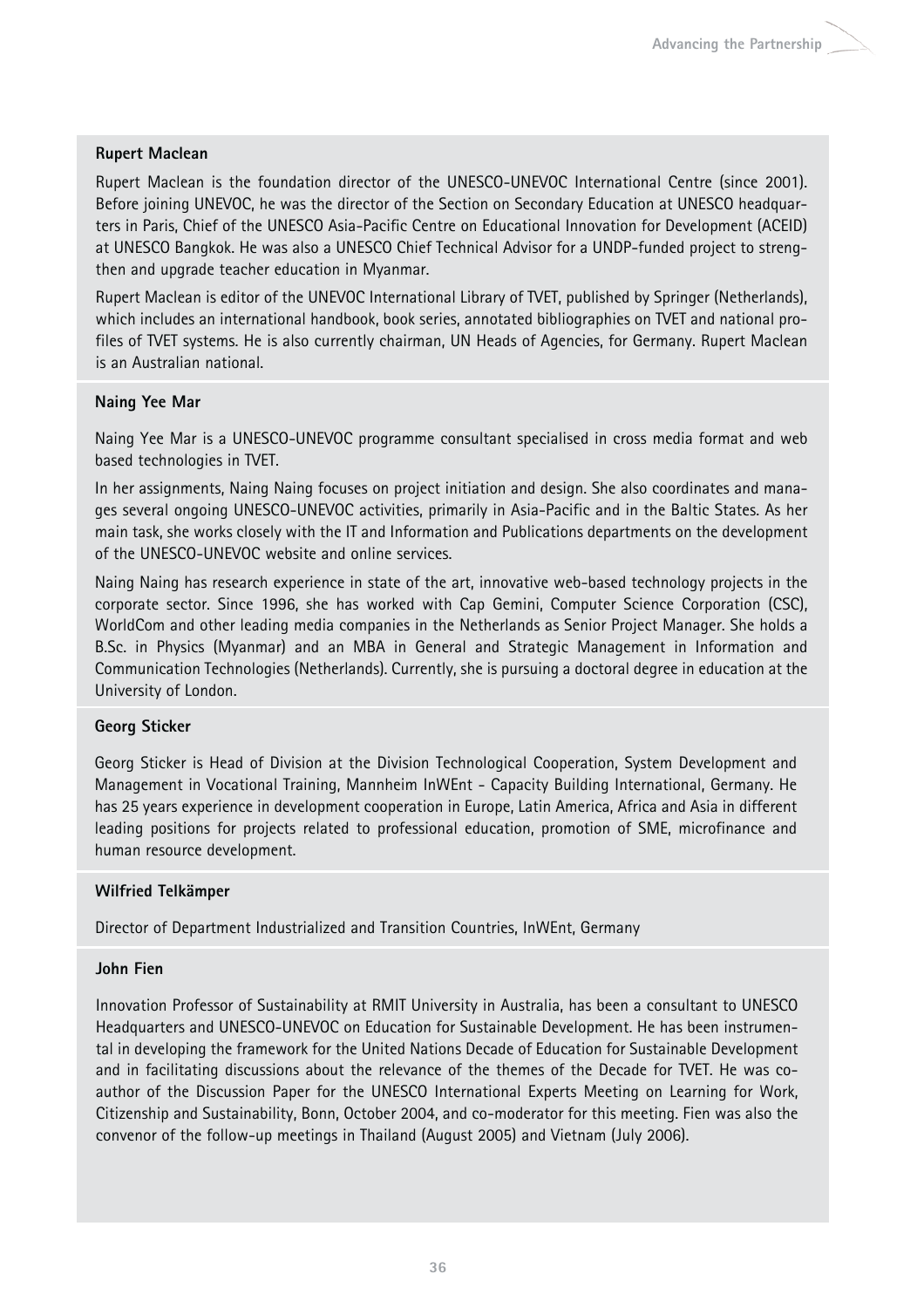#### **Kari Adams**

Kari Adams is Private Sector Partnerships Officer at UNESCO Bangkok; a role which focuses the role of business in Education for Sustainable Development in Asia Pacific. Her work concentrates specifically on the brokerage of partnerships with the organizations interested in creating sustainability mindsets amongst key stakeholders in the communities in which they live and work. Prior to joining UNESCO, Kari worked in Corporate Social Responsibility (CSR) with Oracle (PeopleSoft) in Australia and New Zealand and consulted organizations on corporate-community engagement through her work with an international NGO, United Way. Her educational background includes a Commerce degree in Marketing and International Business and Masters in International Relations. Kari has also undertaken additional training relating to Partnering Skills for Strategic Engagement (UN College, Turin) and UN University /CSR Asia Leadership Programme: Business Skills for Sustainable Development.

#### **Joachim Wagner**

Wagner has been the Regional Advisor of the International Labour Organization (ILO) for the Arab Region, before retiring end of year 2005. He was responsible for advocating and advising on ILO´s integrated approach to employment and training as well as skills development issues. Prior to his appointment in the Arab Region, Mr. Wagner was working at ILO´s H.Q. Geneva, Skills Development Department, responsible for the department's technical cooperation portfolio and technical advisory services in the field of TVET for sustainable development. He has been engaged at regional and international level overseeing the implementation of technical cooperation project as well as providing high level advisory services related to various areas of employment and training issues within ILO's mandate.

For many years, Mr. Wagner also served as ILO Chief Technical Advisor in several countries in the Middle East, Asia, Africa and Eastern Europe, working on training systems development of continuous Government's Manpower Training Programmes.

Mr. Wagner holds a Masters Degree in Applied Economics and Industrial Engineering, and a MSc. in International Human Resources Development.

Since his retirement from the ILO, Mr. Wagner has been the advisor to the Minister of Labour, Kingdom of Bahrain, and continues to undertaking consultancy assignments for international organizations as well as acting as resource person on national and international seminars and workshops that deal with key policy dimensions in reforming Vocational Education and Training Systems.

#### **Derek Elias**

Derek Elias is Programme Specialist for Education for Sustainable Development (ESD) and Technical and Vocational Education and Training UNESCO Bangkok. In recognition of the importance of ESD, the United Nations General Assembly declared 2005-2014 the UN Decade of Education for Sustainable Development (DESD) for which UNESCO is the lead agency UNESCO Bangkok promotes international co-operation, sets standards and disseminates information in the fields of education, the natural sciences, the social and human sciences, culture and communication in the Asia and Pacific region. In carrying out this mission to serve the 47 Member States in Asia and the Pacific, UNESCO Bangkok takes into account the immense size of the region, including almost two thirds of the world's population, and its diversity and cultural pluralism, with its great potential and its persistent problems.

Prior to joining UNESCO, first in Paris and now in Bangkok Derek Elias, who received his PhD in Anthropology from the Australian National University in Canberra, worked in Central Australia with Aboriginal people for nearly ten years. His work focused on the preparation of aboriginal land claims, sacred site protection and the negotiation of mining agreements between Mining Companies and Aboriginal landowners throughout the Northern Territory as well as the rest of Australia.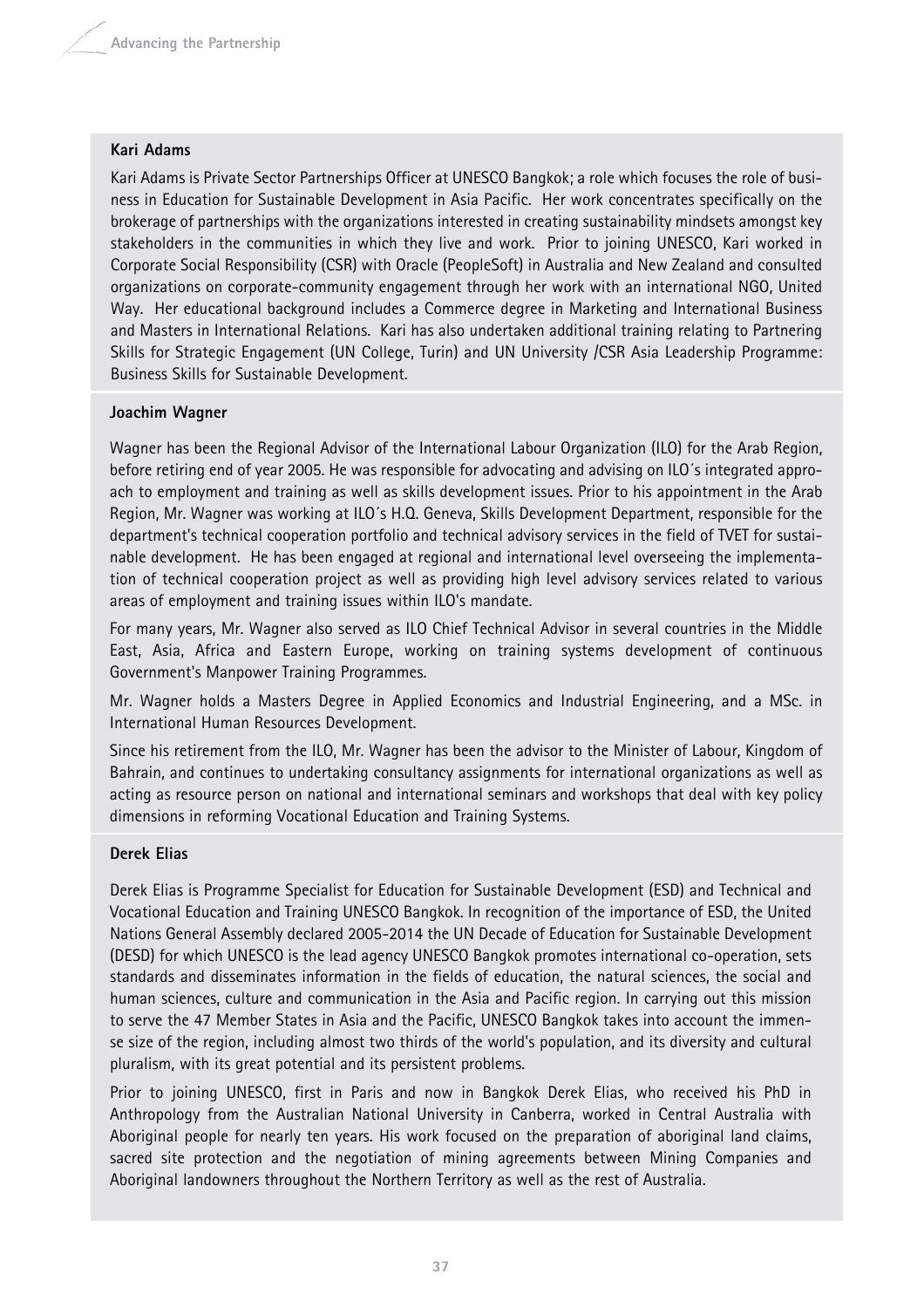He has published extensively on issues related to sustainable development and has edited numerous articles and publications on the promotion of education for sustainable development. He has consulted for a wide range of stakeholders including aboriginal organizations, universities and the private sector.

#### **Lynne Bennington**

Lynne Bennington is a professor and director of the Doctorate in Business Administration in the Graduate School of Business at RMIT University, Melbourne, Australia. Her PhD is in psychology. She also has an MBA, BSW, BAppSc and Grad. Dip. Psych. Prior to becoming an academic she worked at senior levels in both public and private sectors. Lynne has been a director on a number of Boards, and she is currently on a government advisory council on defence industry development. She has over 75 publications in areas relating to services marketing and management, human resource management, public sector, ethics, and international management.

Currently, she is part of a team of researchers who hold a prestigious Australian Research Council Linkage grant which is examining issues related to education for sustainability.

#### **Matthias Werner**

Matthias studied political science, sociology and peace and conflict studies at University of Marburg/Germany and University of Stellenbosch/South Africa. Before his studies he did a 3 ½ year apprenticeship as a dental technician.

During his studies Matthias completed different internships: for Prof. Dr. Rita Süssmuth, former president of the German parliament in Berlin; for the Society of Threatened Peoples in Göttingen; for the Konrad-Adenauer-Foundation in Riga/Latvia; and for InWEnt in Hanover.

He did his research for his thesis on the HIV/AIDS sector in South Africa. After his studies he did a special training for international project management in the development cooperation sector at the Society of Sustainable Development in Witzenhausen/Germany.

On the 1st of August 2007, he joined InWEnt in Magdeburg, as a project manager.

#### **Kira Holzhausen**

Kira Holzhausen was born in 1978 in Hanover, Germany. She studied Sociology with the focus on "International Relationships and Development Countries" in Trier and published her thesis on the topic "Conflict Transformation through the Exhumations of the Victims of the Civil War in Guatemala" in 2007.

She has worked for the Deutsche Gesellschaft für technische Zusammenarbeit (GTZ) in Ethiopia, the Deutschen Entwicklungsdienst (DED) in Guatemala and Capacity Building International (InWEnt) in Bonn. Presently she lives in Bonn and works as an independent consultant on a variety of topics and spheres of action.

#### **Rula Atweh**

Rula Atweh works as Assistant Programme Officer at UNESCO-UNEVOC. She joined UNESCO-UNEVOC in October 2007.

Prior to joining UNEVOC, Rula had undertaken a 3 months internship at the Asia Pacific Programme of Educational Innovation for Development - APEID (UNESCO Bangkok). She completed her Masters studies in International Relations (2007) from the Elliott School of International Affairs at the George Washington University (Washington, DC): with a focus on Development and a particular interest in International Education.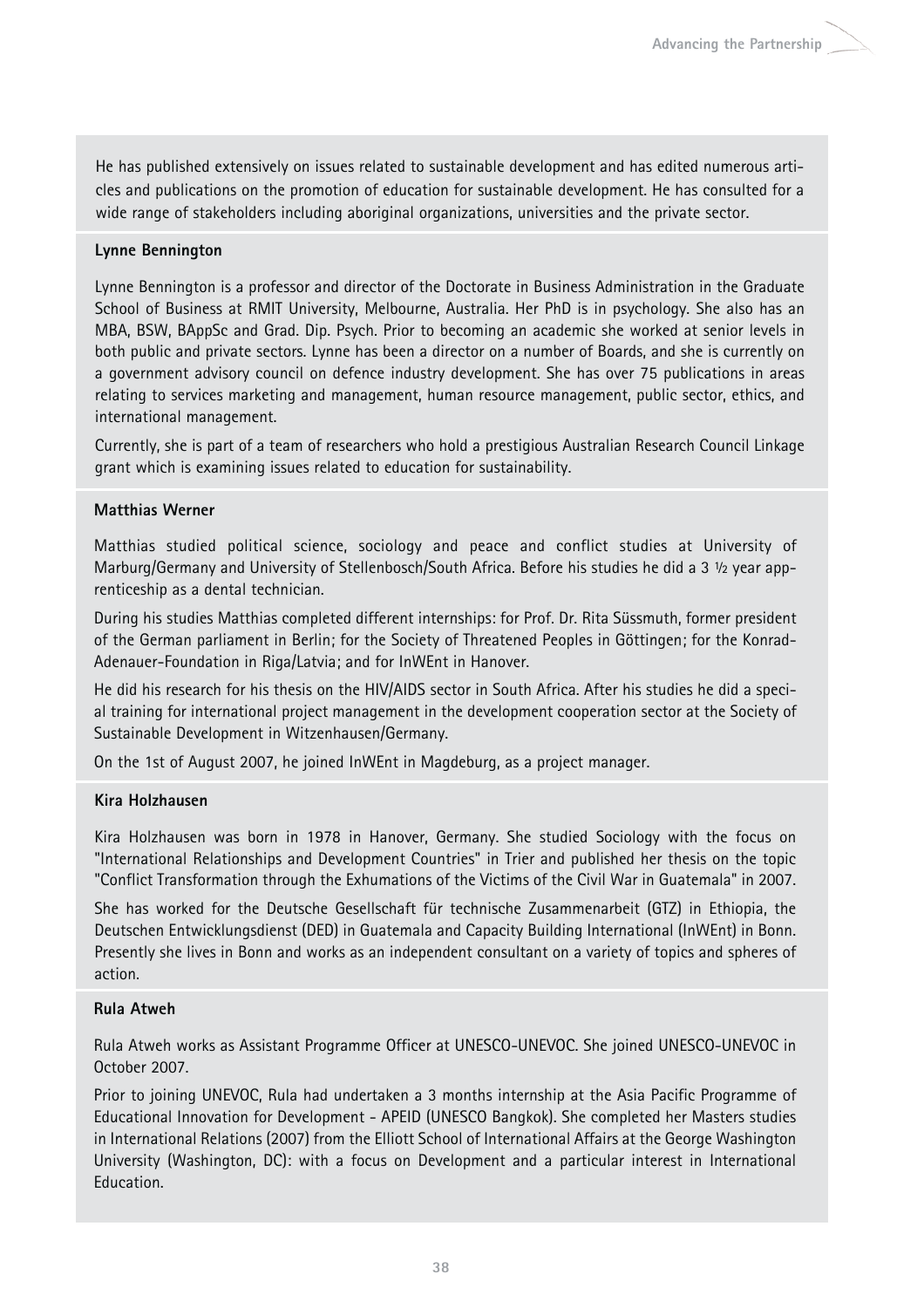Other professional experiences included: an internship at the Economic and Social Commission for Western Asia - ESCWA (Beirut, Lebanon); Executive Assistant to the Secretary General of the National Council for Scientific Research - CNRS (Beirut, Lebanon); and a database assistant at the International Monetary Fund - IMF (Washington, DC)

#### **Janine Baudach**

Janine Baudach is 23 years old and a German national. After graduating from high school in Bad Kreuznach (near Mainz), Germany, she returned to her native city Leipzig to study Public Relations and Communication Management at the University of Leipzig. Within her major subject, she focuses on Communication Politics and Intercultural Communication. For this reason she decided to intern at UNESCO-UNEVOC. She also plans to write her Bachelor thesis about the communication activities of UNESCO UNEVOC. In addition to her major subject, Janine also studies Spanish language and culture, and she spent six months in Spain as an Erasmus student. Her hobbies are travelling abroad and getting to know different cultures.